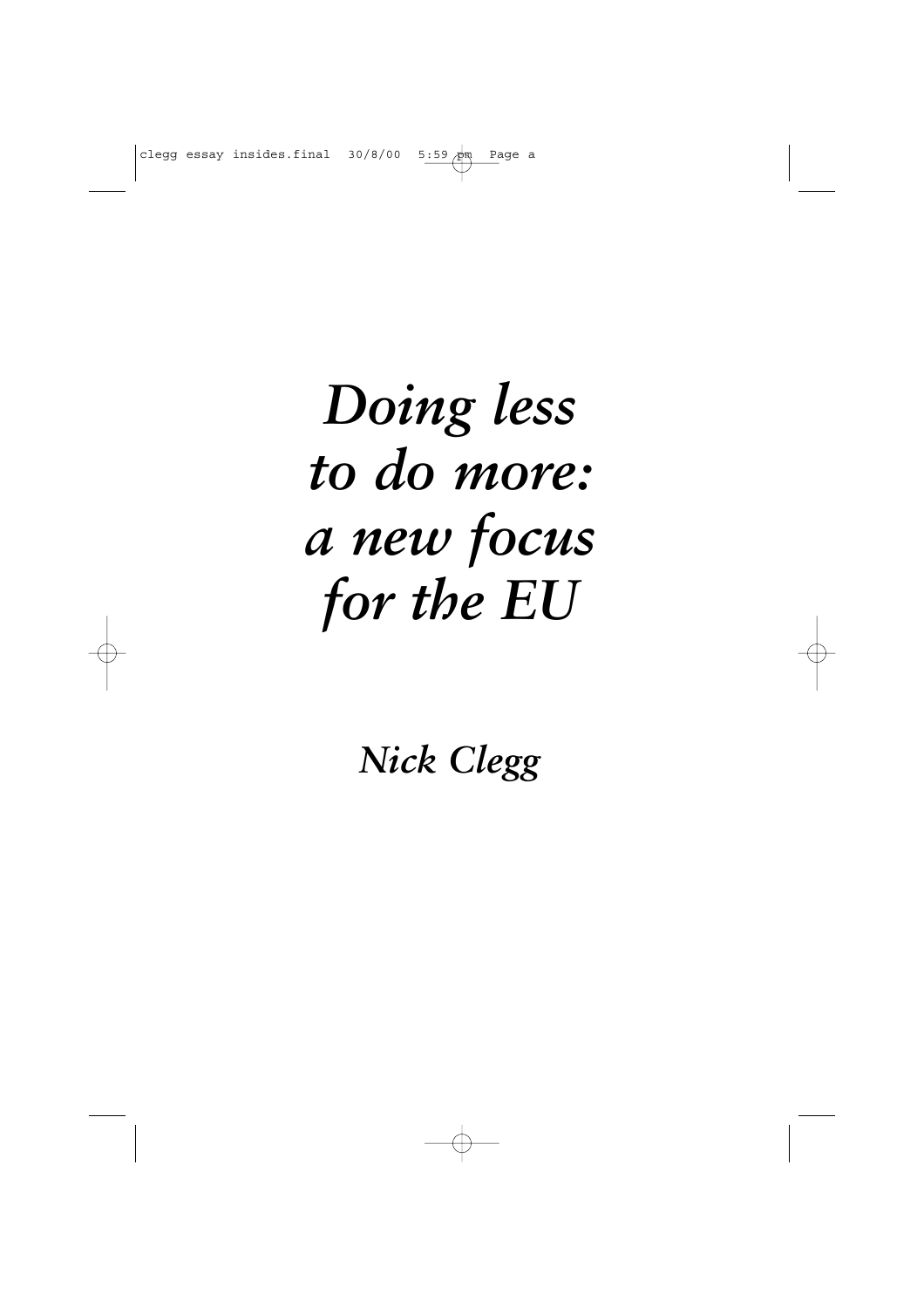# Acknowledgements

I am particularly grateful to the following for the comments and encouragement they generously provided: Ben Hall, Charles Grant, Chris Huhne MEP, Lord Brittan, Miriam González Durántez, Peter Wilson, Richard Grayson and Vince Cable MP.

The views expressed in this publication are my personal views. All flaws and shortcomings are entirely of my own making.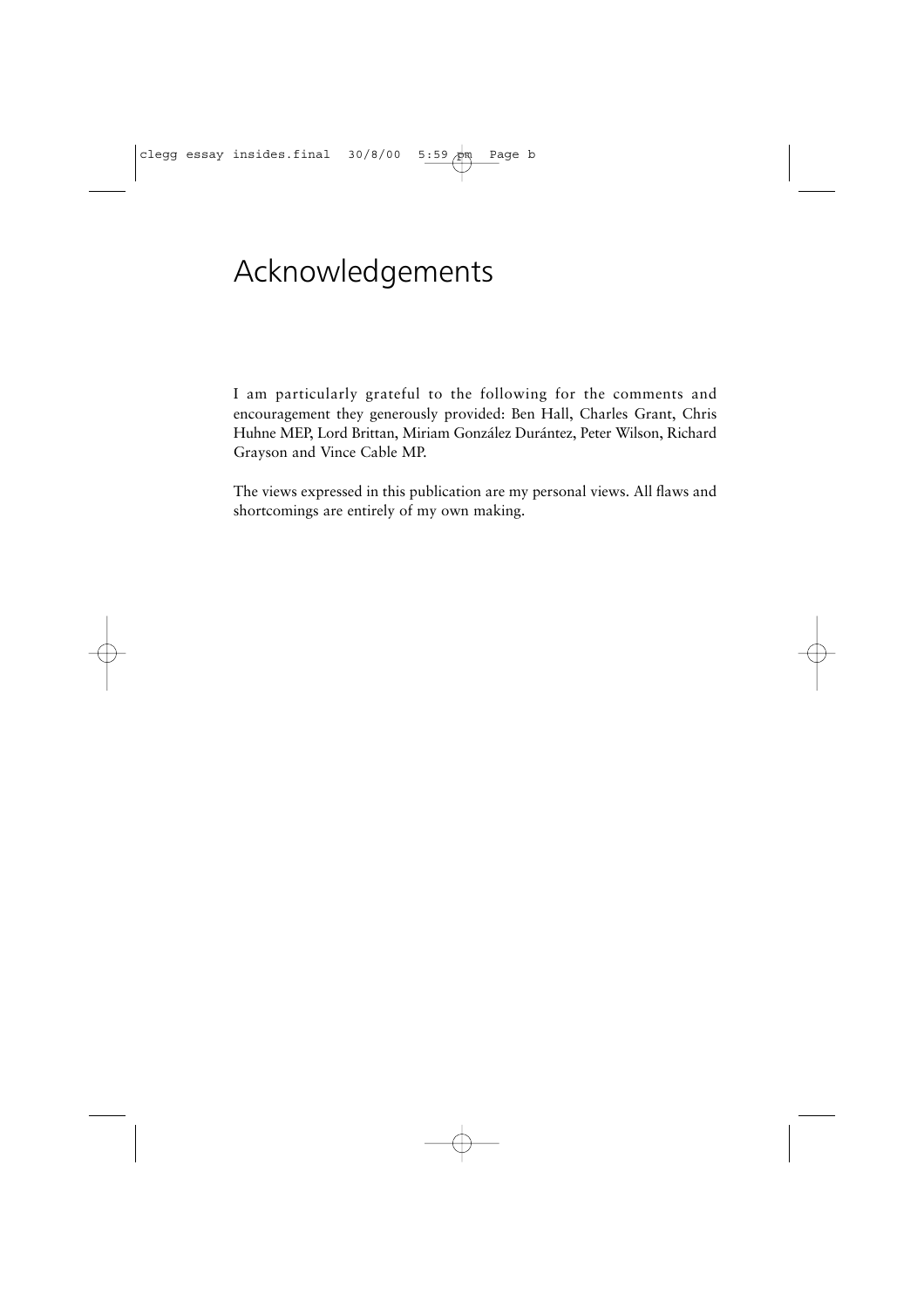# Introduction

*"Let us remember how often we have been made into a laughingstock because we deal with things that are absolutely ridiculous, which defy common sense and conflict with the interests of our population"*

> Romano Prodi, President of the European Commission, 15 February 2000

There is a commonly held misconception that the design of constitutions and governments is shaped by logic. It is often forgotten that accident, coincidence and personalities play as great a role in the formation of our political landscape as do the underlying forces of reason or common sense. There is nothing perfect or immutable about the political environment we inhabit. It can always be improved.

Nowhere is this more obvious than in the European Union. Disciples of the view that European integration is "inevitable" believe there are historical forces driving the process forward which logically result in certain institutional and policy outcomes. Supranational European government is required to match economic interdependence. That, it is stressed, was the inspiring insight of the European Community's founding fathers in the 1950s.

Whilst there is undoubtedly some merit to this deterministic view of European integration, it ignores the imperfect nooks and crannies of history. As some historians have shown, the birth of European integration was as much the result of the specific industrial needs of the Ruhr and Alsace-Lorraine regions and of the power of French farming interests as it was to do with the loftier logic of pooled sovereignty.<sup>1</sup>

*<sup>1</sup> For a first class account of the origins of the European Coal and Steel Community and beyond, read Alan Milward's 'The European Rescue of the Nation State,' Routledge, 1994*

Indeed, one need only reflect on the enormous political and economic distortions created by Europe's Common Agricultural Policy (CAP) to realise that logic has hardly prevailed. There is no good reason why a policy dedicated to a small and diminishing section of Europe's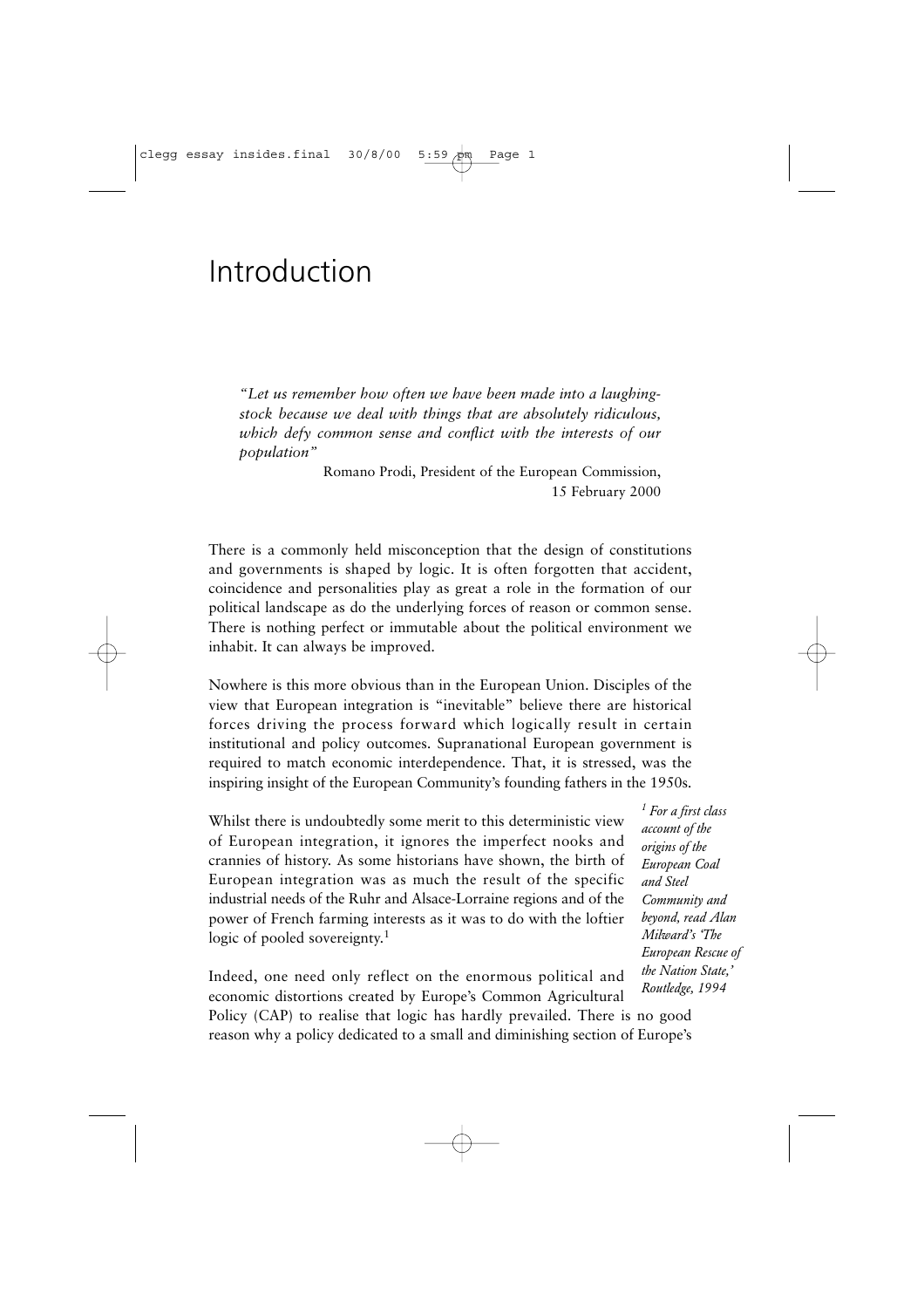population should have consumed the overwhelming bulk of the EU's financial resources, penalised Europe's consumers, discriminated against products from the Third World and generated endless political friction between the EU's member-states. Logic, surely, would have suggested that the pooling of sovereignty in the fields of say, external or internal security, rather than the invention of a convoluted mechanism of state support for one sector, should be the centrepiece of European integration.

Indeed, it is ironic that early attempts to create a European Defence Community in the immediate post-war years (blocked at the time by Communists and Gaullists in the French Assembly) should now be recycled in the EU's nascent security and defence policy. It is equally striking that an ambitious agenda of police and judicial co-operation, to tackle the common challenges of cross-border crime and immigration, should only have started to emerge seriously in the 1990s.

It is as if the EU, having taken a detour down some questionable by-ways in the last half century, is now finally getting round to tackling some of the more eligible issues for successful integration. This is crucial to the central propositions of this essay:

- ★ that the accumulated burden of policies, competences, tasks and budgets in the European Union has become too great;
- ★ that this, in turn, has created serious administrative strain in the EU's own institutions, and political confusion amongst European voters;
- $\star$  that without a serious streamlining of the EU's activities a deepening crisis of legitimacy in European integration will ensue;
- ★ that locating ill-justified powers at EU level can undermine democratic accountability;
- $\star$  that the time has therefore come to identify those areas in which EU action is neither logical, justifiable or workable;
- ★ and that such a trimming of EU activity will help free up the overburdened institutions and re-establish their political credibility, so that integration can proceed in those areas which clearly merit collective EU action.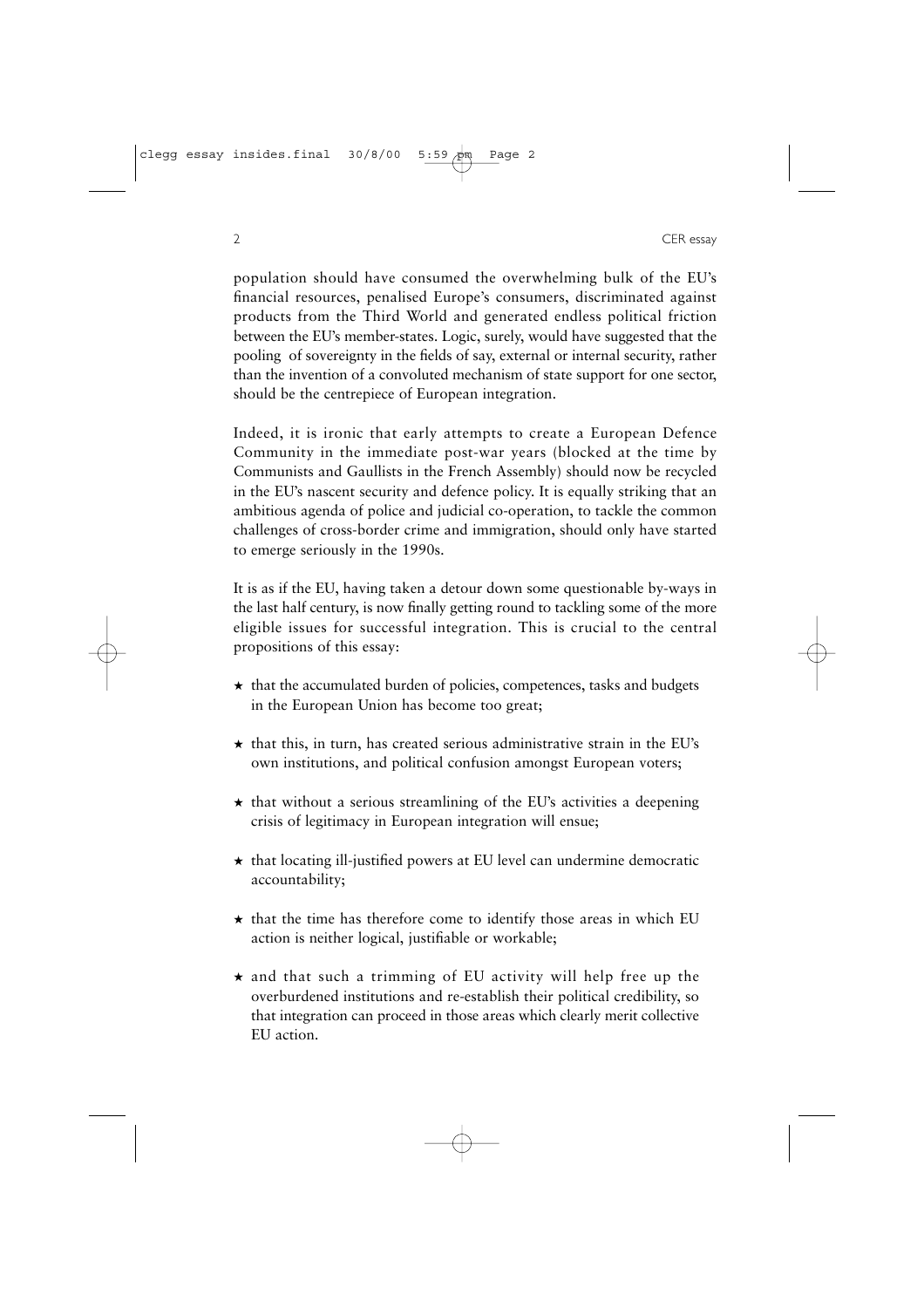# A crisis of legitimacy

The EU is in the throes of a crisis of legitimacy. The symptoms are on ample display. The ever diminishing turn-out in elections for the European Parliament—it fell in all but three member-states during the 1999 Euro elections—is just one eloquent expression of popular disaffection and indifference towards the EU. The ignominious resignation of the Santer Commission in March 1999 gave way to an onslaught of criticism in most member-states against the perceived arrogance and insularity of the Brusselsbased EU policy elite. The Council of Ministers remains an institution of enormous power, but it also remains largely closed to public scrutiny.

Anti-European populism is strong in a number of member-states. Jörg Haider's Freedom Party has struck an anti-European chord in Austria, support for European integration is weak in Scandinavia, and William Hague's Conservative Party is now organised around a fundamental rejection of the case for pooled sovereignty at a supranational level.

The European Commission, the institutional nucleus of the EU, is on the defensive. No longer judged according to its ability to identify new visions for European integration, it is forced to focus on internal housekeeping after decades of poor administrative practice. With the arrival of a new generation of pragmatic, unideological leaders in the largest EU member-states—Blair, Schröder, Jospin and Aznar—the European Council has assumed an almost Gaullist attitude towards EU policy-making. Heads of government increasingly act as an intergovernmental directorate, issuing instructions which they expect to be dutifully followed by the Commission and the European Parliament. Indeed, in his speech in Berlin in late June 2000, President Chirac of France pushed the intergovernmental argument to its logical conclusion by proposing a new 'secretariat' for a pioneering group of member-states, outside the existing institutional framework of the EU.

The potential for a full-scale political rout of the EU institutions is now greater than many of their inhabitants seem to appreciate. MEPs continue to call for greater power for the Parliament. But many appear oblivious to the possibility that, on present trends, turn-out in European elections may well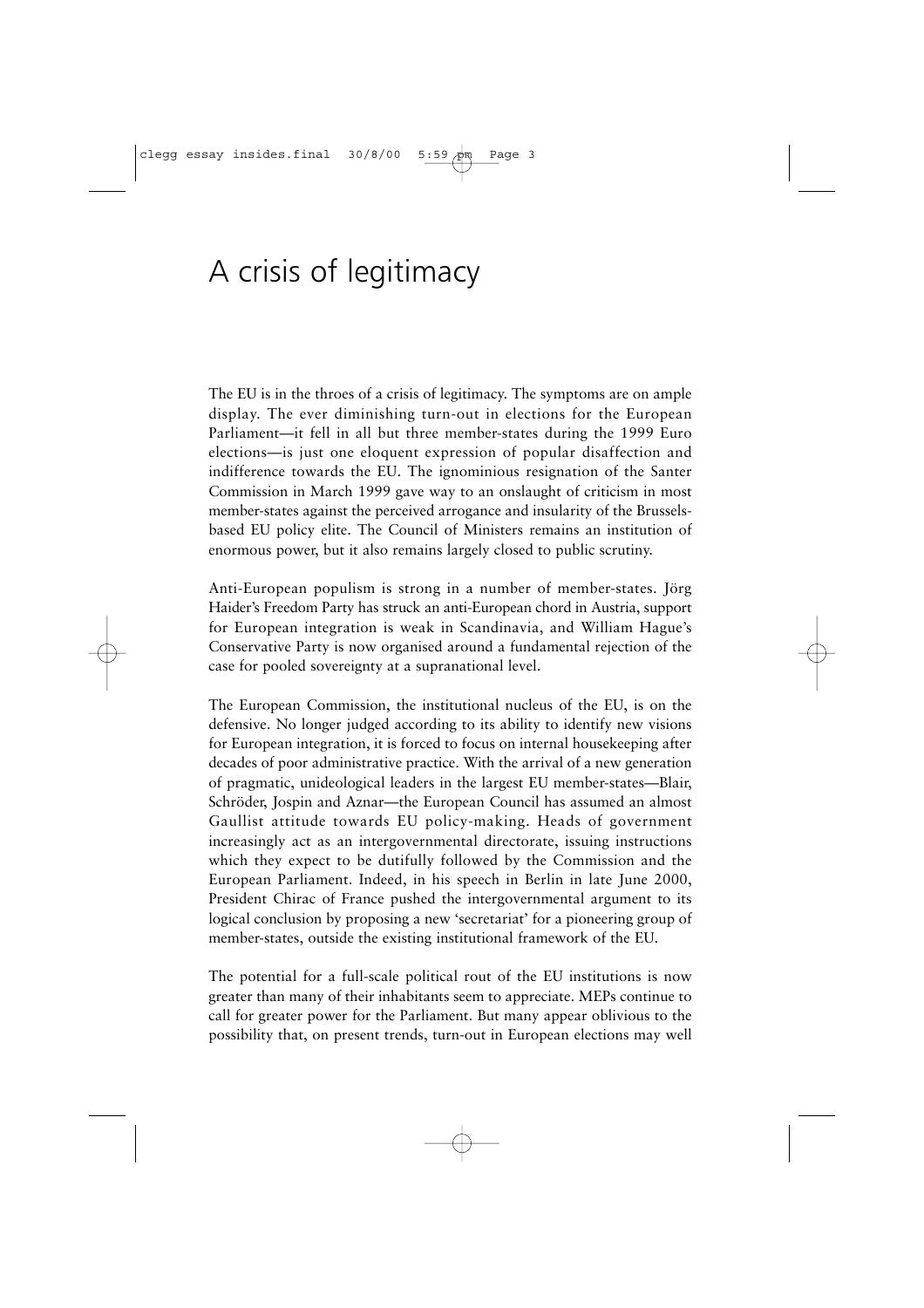sink to as low as 20 per cent within the next decade in many member-states. Equally, with the passing of the Kohl-Mitterrand generation and the growing calls for a rejection of the "Monnet method" of integration—the traditional policy-making approach based on the prerogatives of the Commission—the Brussels- based administration is likely to find itself playing an increasingly passive co-ordinating role in EU policy-making. Whilst this may be a welcome development in some policy areas, a castration of EU institutions would lead to unpredictable leadership from a cabal of EU prime ministers, and that would be to the detriment of smaller member-states and of coherent policymaking.

If this drift towards institutional impotence is to be arrested, it is essential that that the EU should take a critical look at the powers it has accumulated. Even the most cursory analysis would demonstrate that the EU is active in a bewildering array of areas where EU-level action is neither essential nor necessary, whilst other areas, notably external and internal security, suffer from a lack of effective EU integration.

The Commission has become weighed down by its executive responsibilities in managing an ever growing *acquis* of EU rules and programmes. Each new Commission, each new commissioner, each new European Parliament and each new presidency of the Council of Ministers aspires to launch a volley of EU initiatives. The momentum towards a relentless expansion of the *acquis* is constant.

Furthermore, the EU has become submerged in a blizzard of labour-intensive expenditure programmes. Almost unnoticed, the Commission has been transformed from its primary role as a policy innovator into an administration bogged down by the executive responsibilities of overseeing the spending of the EU's pooled budgets. Informal internal Commission estimates suggest that whilst 20 years ago 75 per cent of Commission officials were primarily dedicated to policy work, now well over half are occupied with programme management and implementation, leaving barely over 40 per cent to deal with policy matters.

The explosion of administrative and spending tasks in the Commission is most obvious in the field of overseas development and humanitarian assistance. The Commission is now one of the largest dispensers of development aid in the world. External assistance funds  $(69.6 \text{ billion in}$ 2000) account for 62 per cent of all programmes directly managed by the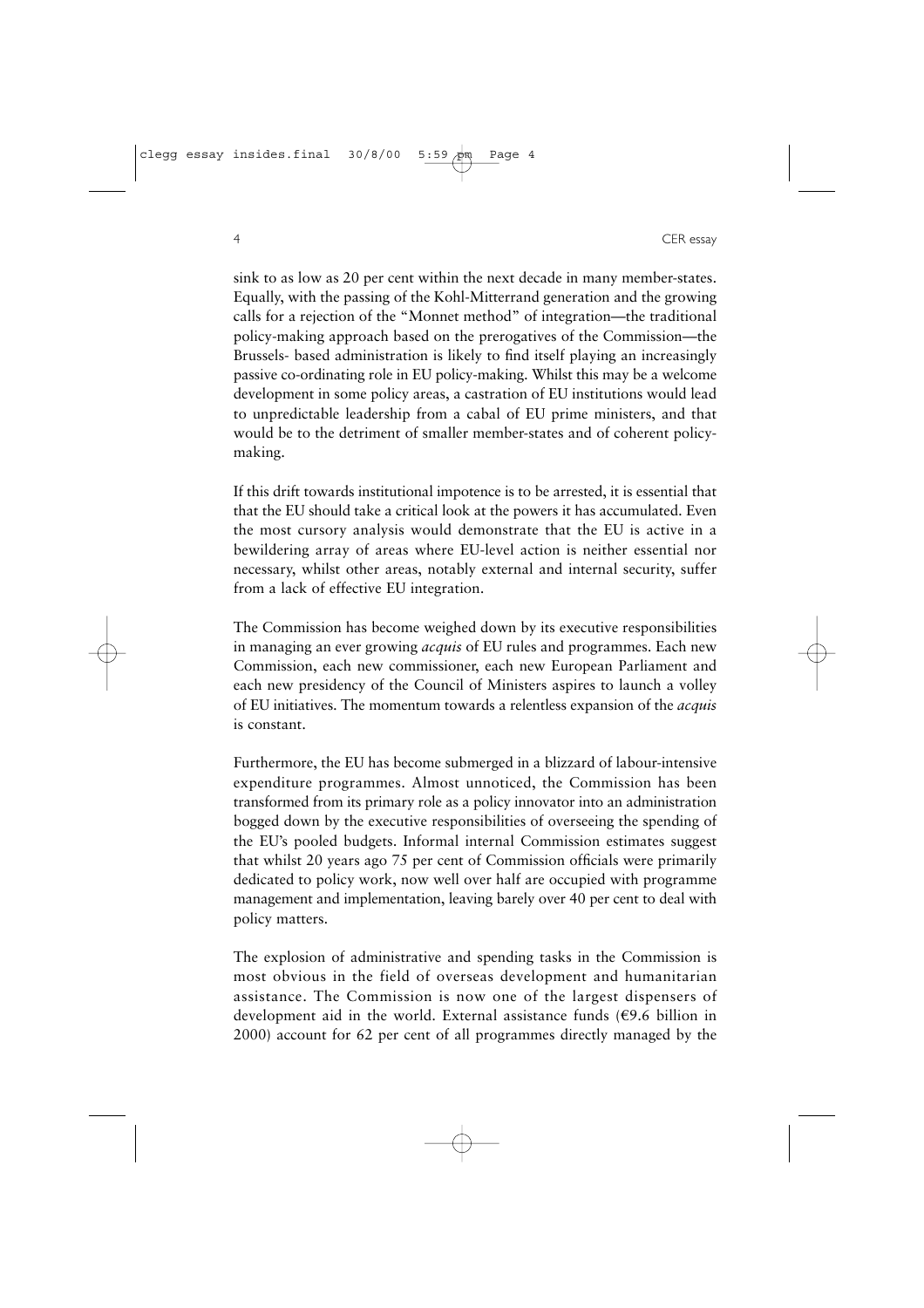Commission. Yet in the last five years the average delay in the disbursement of committed funds has increased from three years to four-and-ahalf years. The backlog of outstanding commitments is, in certain cases, equivalent to more than eight-and-a-half years' payments.2

If the spending tasks in internal policy fields as diverse as agriculture, regional aid, tourism, research, youth, business development, culture and equal opportunities are added to the equation, the picture of administrative overload is complete. The European Commission—with only 23,000 staff, half the size of Birmingham City Council—cannot cope. The Parliament marches on as a relentless cheerleader for policy activism. The Council of Ministers remains tied up in interminable, behind the scenes horsetrading, unable to muster the political will or courage to tackle the fundamental challenges at hand. No wonder the legitimacy of the EU is at such a dangerously low ebb.

*<sup>2</sup> See Commission communication 'On the Reform of the Management of External Assistance', 16 May 2000, and 'A European Foreign Policy', speech by Commissioner Patten, London, 16 June 2000*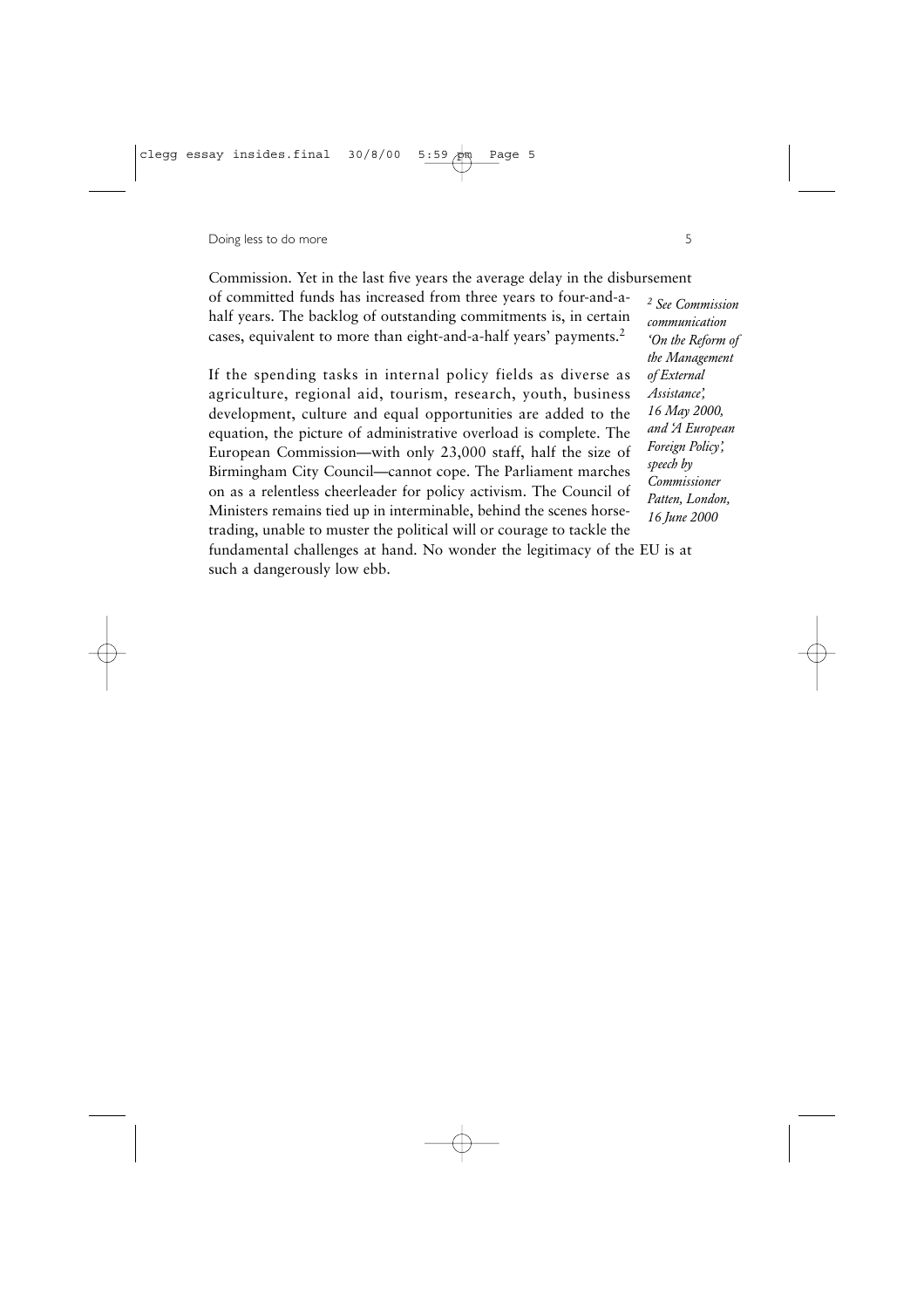### Restoring legitimacy

The conventional response to this crisis has been largely declaratory in nature. Thus the Birmingham summit in 1992 was dedicated to the need to strengthen the hallowed, but often abused, principle of subsidiarity—the idea that political decisions should be taken at the lowest level that is compatible with effective and efficient governance. Since then, an 'interinstitutional agreement' on the application of subsidiarity has been drafted, and a protocol on the application of subsidiarity and proportionality was appended to the Amsterdam treaty, supplemented by a declaration aimed at improving the quality of legislative drafting. The European Commission has dutifully produced a report every year since 1993 on the application of these principles. Heads of government were even moved to convene a special summit, in Pörtschach in October 1998, to "bring the EU closer to its citizens".

Yet this battery of declaratory intentions has done nothing to alter the fundamental issue at hand: a serious imbalance in the accumulation of powers, policies and budgets within the EU.

The allocation of competences is commonly understood in terms of efficiency: that measures should only be promulgated at European level if that is the most effective level at which the challenge in question can be tackled. European policies for European problems. Indeed, the debate about "subsidiarity" and "proportionality" is usually cast in terms of efficiency the need to establish an appropriate fit between policy challenges and policy instruments.

But there is also a wider question of democratic legitimacy at stake. If a policy competence is delegated upwards to the European level when it does not in fact require European action, the domestic (national, regional or local) political environment is deprived of a legitimate matter for political debate. The electorate can be disenfranchised as local issues are elevated beyond the reach of the domestic politicians whom they rightly wish to hold accountable for domestic policy matters.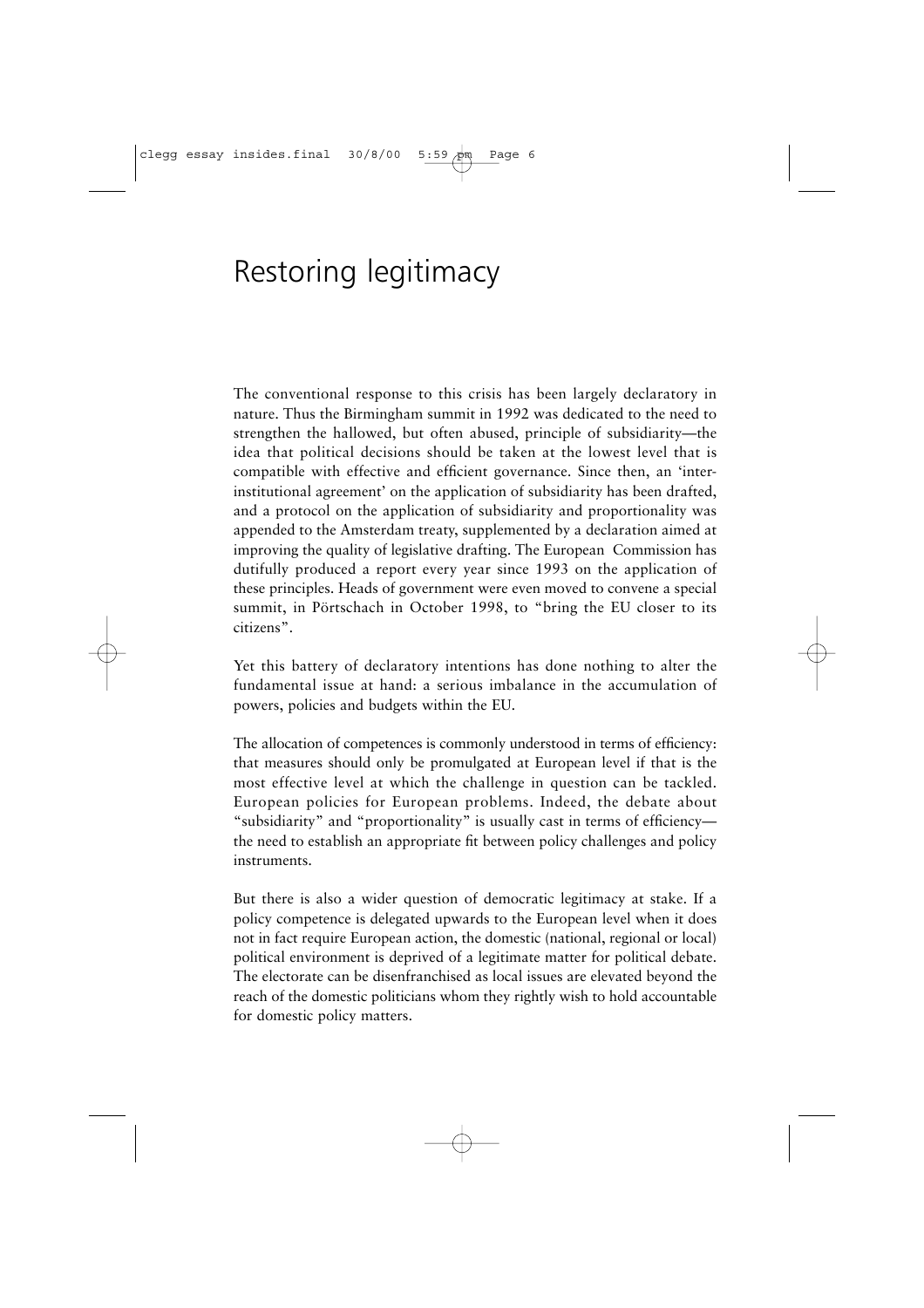The recent debate about the extension of the EU's working time directive serves as a useful illustration. The amended directive is to be applied to junior doctors throughout the EU. This has elicited a great deal of media comment in the UK and, to a slightly lesser degree, Ireland, where junior doctors are in short supply compared to other member-states and work significantly longer hours. Understandably, the medical profession has welcomed the directive as a means by which the burden on overworked junior doctors can be lightened, and most politicians from all parties have accepted the desirability of the directive. As a consequence, discussions have focused on the detailed substance of the proposal, particularly the transition periods required by Britain and Ireland for its implementation.

Yet a fundamental question remains, on the merits of applying EU working time legislation to junior doctors at all. It would be difficult to imagine an issue which is closer to the main arteries of local and national political debate than the working conditions of junior doctors, particularly in a country such as Britain where anxiety about the state of the National Health Service has reached fever pitch. On exactly these kinds of issues are elections won and lost.

The electorate is entirely justified in turning to local and national politicians for improvements to their local health services. There is no objective rationale for European legislation on the working hours of junior doctors. When I have asked officials in the Commission and colleagues in the European Parliament why they are enthusiastic about the extension of the directive to junior doctors, two responses are usually given: that citizens from other memberstates should expect a high minimal level of service from junior doctors elsewhere in the EU when they travel; and that since national governments of different parties in Britain have failed to curtail excessive working hours for junior doctors, it is a jolly good thing that Europe is filling in where Westminster has failed.

The first argument bears no scrutiny. If the uniform treatment of travellers from EU member-states were to become the standing justification for European action, then the EU would need to intervene in every aspect of daily life and steadily erase all diversity. It would lead to a level of harmonisation well beyond that seen in the United States and other federal systems.

The second response needs to be taken more seriously because it is more widely held. Particularly amongst politicians from parties which have been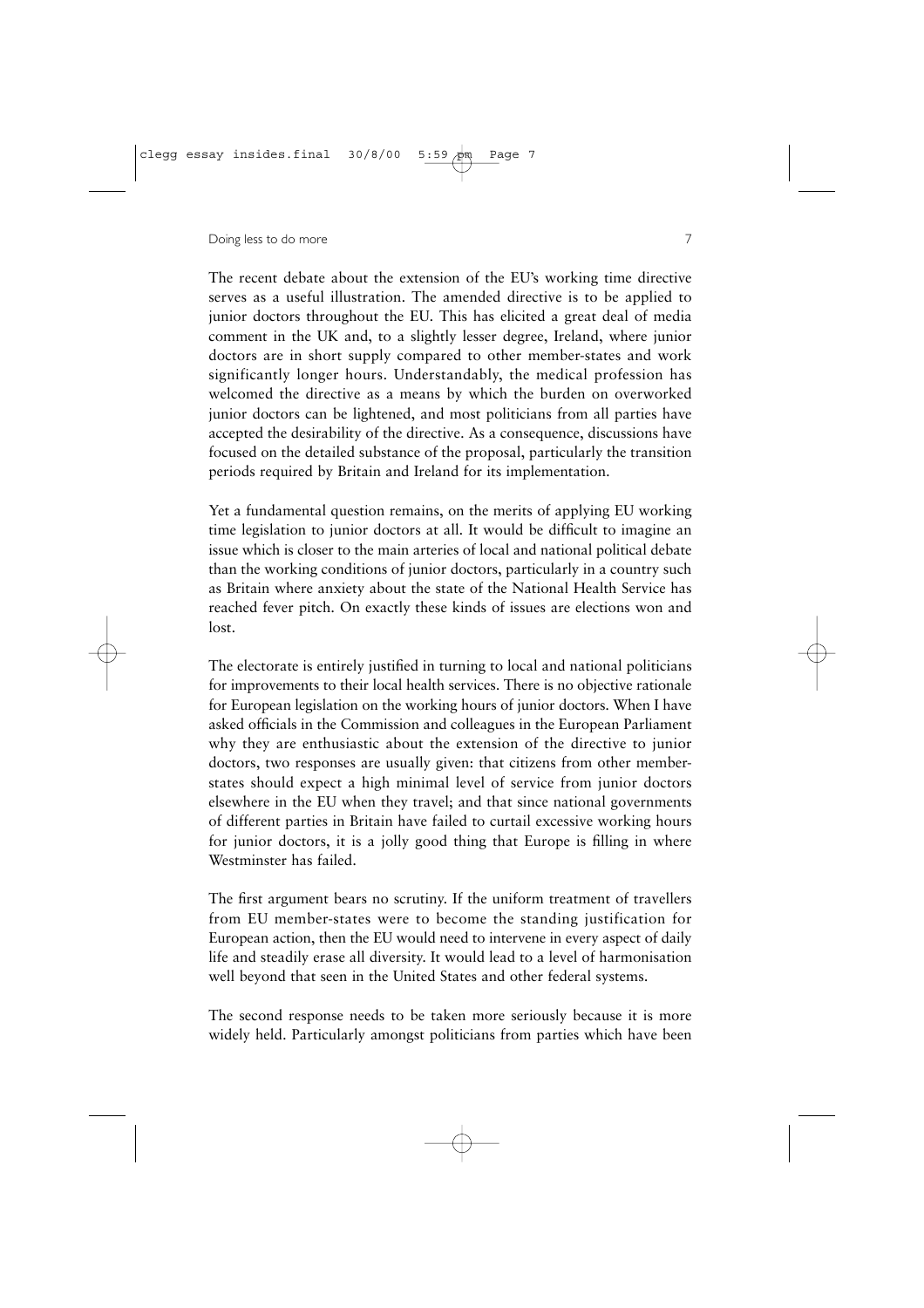8 Second to the contract of the contract of the contract of the contract of the contract of the contract of the contract of the contract of the contract of the contract of the contract of the contract of the contract of th

out of power for some time, Europe has often been regarded as a route by which policies blocked at home can be reintroduced. Margaret Thatcher was not entirely wide of the mark when she accused some supporters of European integration of wanting to introduce "socialism by the back door".

Yet domestic policy failure should never become the motivation for European policy initiatives. It is, naturally, a scandal that British junior doctors have to work such long hours.<sup>3</sup> But UK politicians must remain answerable for that

*<sup>3</sup> Figures from the British Medical Association (1999) show that one in three of Britain's 35,000 junior doctors work over 56 hours per week, or 72 hours if on-call time is included*

failure. Removing the issue from the domestic political arena altogether disenfranchises British politicians and confuses British voters. Any democracy rests on the assumption that politicians can be held accountable by voters for decisions taken under their authority. Removing issues from one level of government to another, without clear justification, runs the risk of disrupting the fundamental understanding upon which the relationship between the electorate and the elected is established.

This is, of course, the essence of the argument forwarded by eurosceptics against European integration in general. It is undeniable that the accusations they level against the EU in cases such as the working time directive, where the justification for European action is weak, carry some weight. But they depart from all logic when they claim that there are no, or only extremely limited, circumstances in which any European action is merited. That is why it is of such crucial importance to remove from the EU's statute books those matters which continue to give grist to the anti-European mill. The persistence of ill-considered European action merely perpetuates the fundamentalist character of much political debate surrounding the EU. It allows Eurosceptics to elevate each issue into a mini-referendum on European integration. The removal of as many of the offending items as possible would deal a heavy blow against anti-Europeans everywhere.

It is equally essential to recognise that without the devolution of powers that cannot be justified at EU level, it will become increasingly difficult to argue successfully in favour of new EU powers. Pro-Europeans who argue against the devolution of existing powers because they fear the whole EU edifice may unravel are shooting themselves in the foot. The reverse is more likely: without the devolution of some existing powers, the administrative and political strains within the EU will become increasingly difficult to contain. Only by showing the electorate that power can be handed down will it be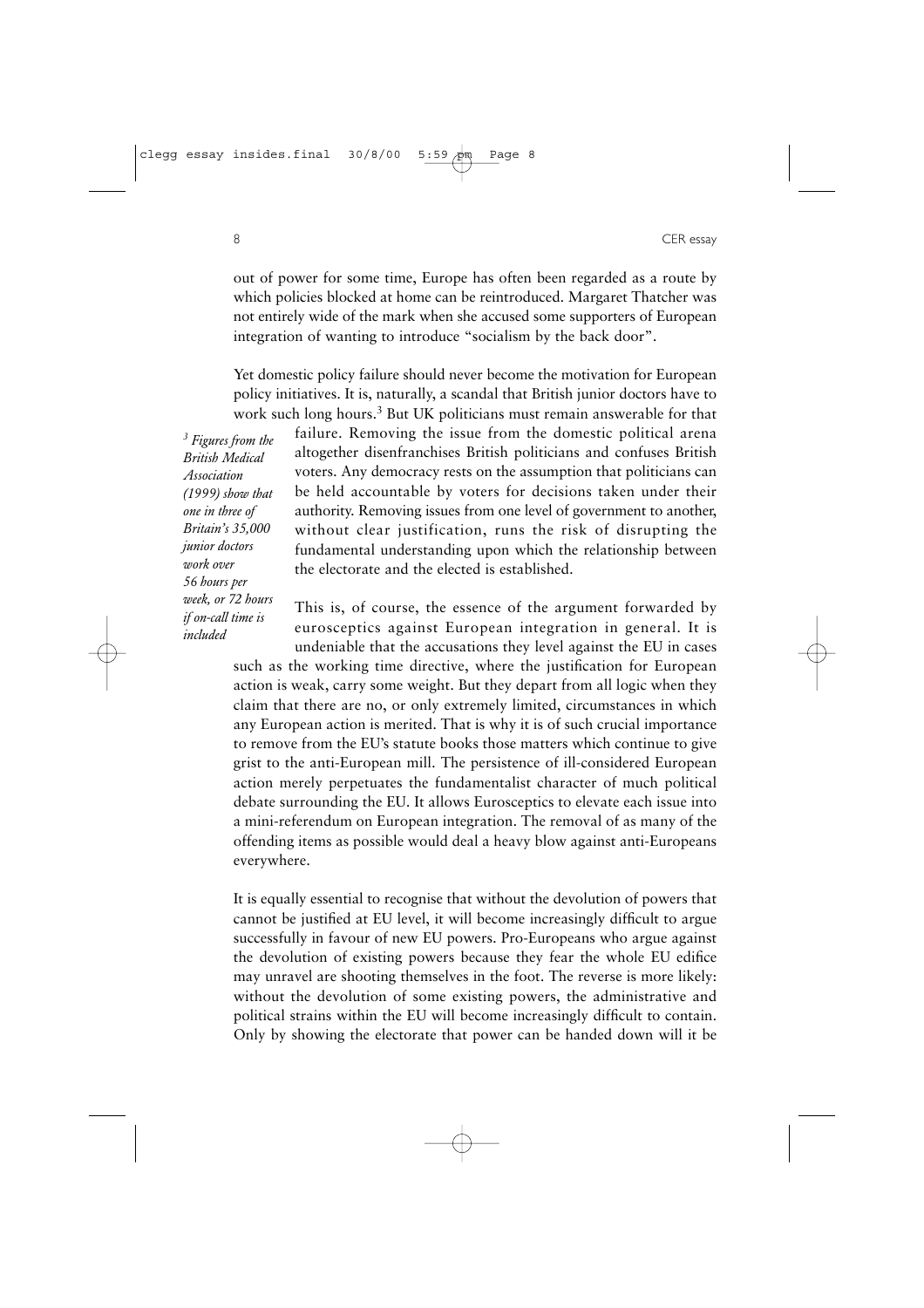politically possible to advocate the handing up of new powers. To move on we must first learn to clear up.

This is particularly so if the flip-side to the democratic rationale for the devolution of existing EU competences is considered: the democratic rationale for the *evolution* of EU powers. Just as voters are disenfranchised if powers which should belong to local or national politicians are arrogated to the EU, they are equally disenfranchised if powers are retained by local and national politicians in areas which have moved beyond their effective competence.

Politicians tend to claim they have control over matters which are beyond their reach. This can leave voters short-changed, since they elect their representatives on wildly inflated expectations. Subsequent disappointment in the performance of politicians gives way to cynicism and public indifference. That is why the well-justified elevation of competences to the European Union is a means by which democratic politics can be reinvigorated and voters re-enfranchised. There is, of course, an important caveat: the EU's decision-making processes should be subject to proper parliamentary oversight. Otherwise, as is sadly still the case in many policy areas, policymaking is transferred beyond the reach of politicians and directly into the hands of the executive, whether European (the Commission) or national (governments and civil services). That is the indispensable justification for the European Parliament and for strengthened scrutiny of EU legislation by national Parliaments.

The ongoing debate surrounding justice and home affairs in the EU provides a clear illustration. It has been the habit of local and national politicians everywhere to claim that they can deliver on promises concerning law and order. Yet the globalisation of crime—particularly in the trafficking of drugs, money laundering, the arms trade and child prostitution—renders many of those claims hollow. It has become increasingly evident that if politicians wish to bolster the internal security of their citizens against such threats, they can only do so by proceeding further with European integration.

This realisation has resulted in a significant evolution of EU powers in migration policy and the fight against crime, by way of the Maastricht and Amsterdam treaties and related institutional developments such as the creation of Europol. Haltingly, the European Union is developing the capacity to deal with the reality of cross-border crime. In doing so, it strengthens the relationship between voters and their representatives, since politicians are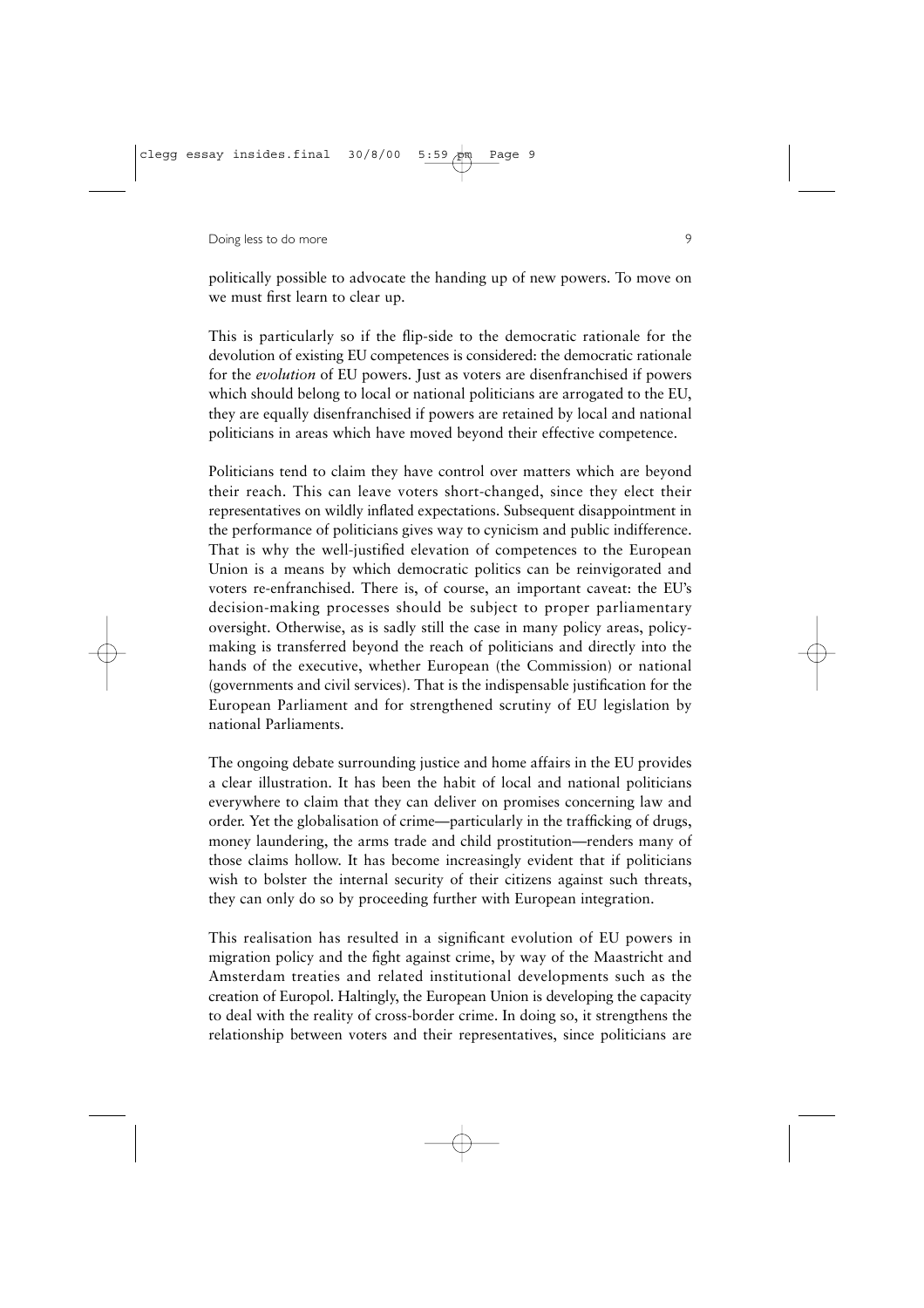equipping themselves, by way of the development of new EU competences, with the means of responding to voters' concerns.

Whilst this virtuous circle still has some way to go (particularly the absence of effective parliamentary scrutiny at national and European level), the lesson of principle is clear. Just as democratic legitimacy can be undermined when unjustified powers are elevated to the EU level, so can democratic legitimacy be strengthened when powers are elevated to the EU level for good reason. The challenge is to get the right balance between justified European action and the legitimate retention of powers by lower levels of government. At present, the ad hoc nature of European integration has led to an uneven allocation of competences in which some EU powers are excessive and others woefully lacking.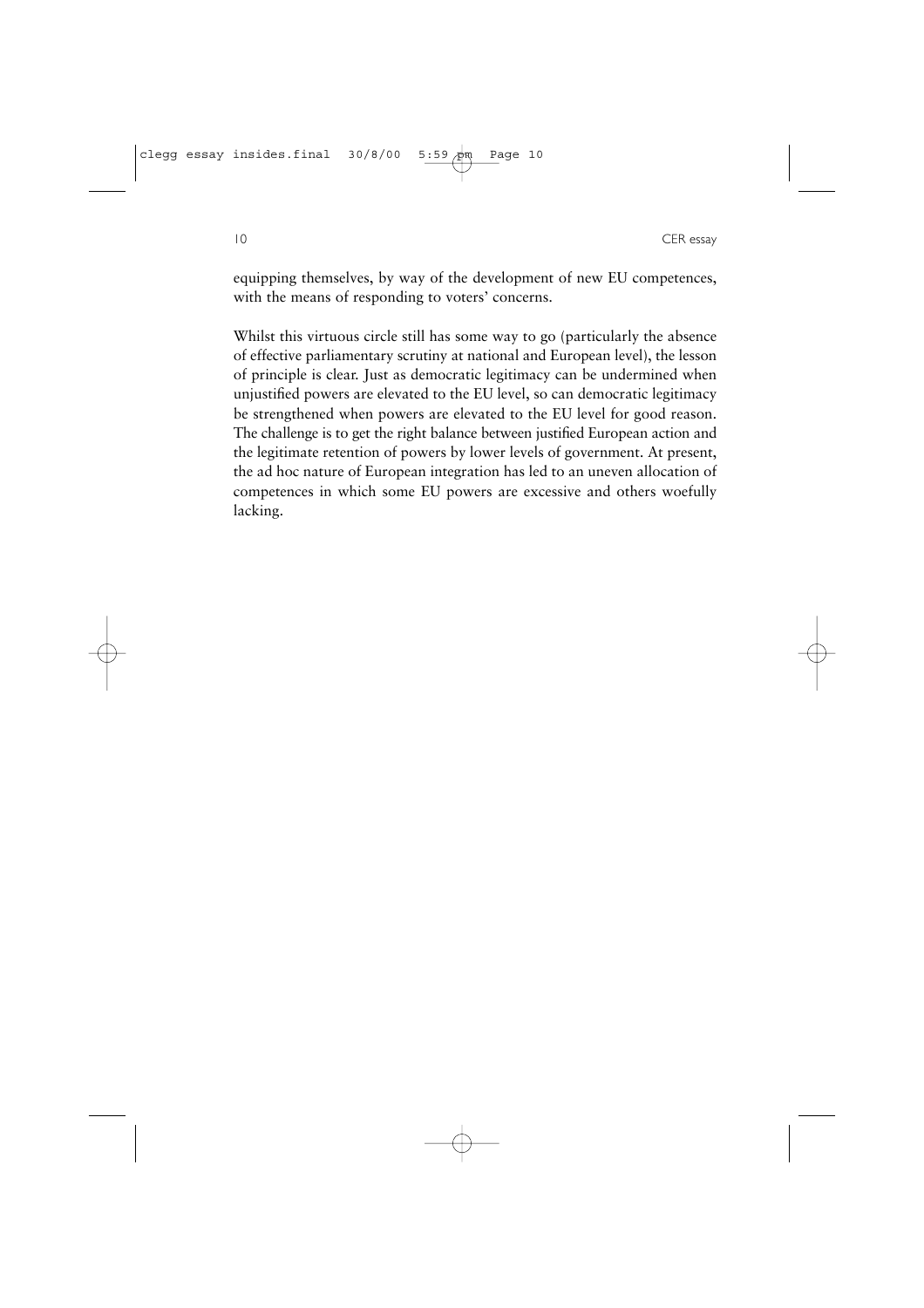### Refocusing the Union

The EU should adopt a package of specific, concrete proposals which would streamline its over-stretched statute book and free up resources in its overburdened institutions.

### **An inter-institutional approach**

First, all three principal institutions—the Council, the European Parliament and the Commission—must forge a strong inter-institutional approach to the problem. Such an important exercise cannot be successfully undertaken if it becomes a subject of territorial debate between the institutions.

The Commission has already signalled its willingness to look at the need for a rationalisation of its activities. Romano Prodi has asked each head of department within the Commission to identify responsibilities which could be streamlined if the staff available to the Commission were reduced. Commissioners have undertaken a novel exercise of peer group review, in which the focus and resources of each policy area are scrutinised. Prodi has also promised to produce a more wide-ranging paper on "governance" in the first half of 2001.

The problem is that such an ambitious rationalisation of resources and priorities cannot be achieved by the Commission on its own. The results of the Commission's internal deliberations have far-reaching consequences for EU policy-making in general. It is doubtful whether the outside world will be prepared to accept a new blueprint from the Commission uncritically. The Parliament, in particular, will be disinclined to swallow extensive proposals from an executive over which it is supposed to be exerting political control and guidance. And member-states are hardly in the mood to receive radical political musings from the head of a Commission which has not yet fully proved itself.

Thus Prodi should convene a High Level Working Group with leading representatives from the European Parliament, the Council of Ministers (preferably at Ministerial level) and key academics and/or commentators. The High Level Working Group would draw on the work already conducted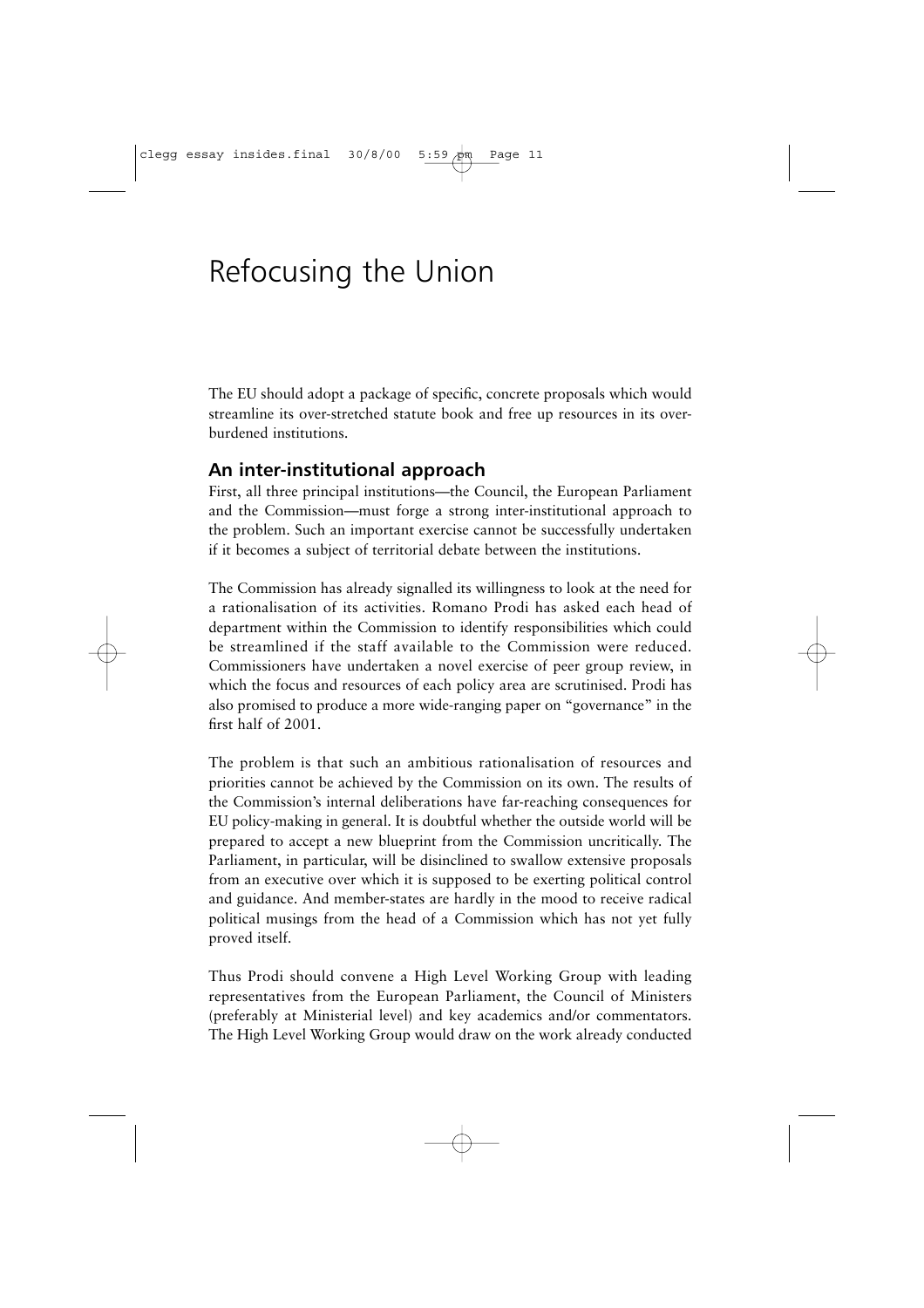within the Commission and aim to produce a concrete set of proposals to reorient the scope of EU policy-making. Whilst this may seem an unwelcome suggestion at a time when the Council is embroiled in yet another intergovernmental conference, and when the Parliament and member-state representatives are submerged in drafting a Charter of Fundamental Rights, it is an essential procedural step if progress is to be made.

Such a group should be convened urgently and should present its working objectives to the European Council at the Nice Summit at the end of 2000. If the Commission can secure broad support for the direction of the group's work in Nice, it will be in a much stronger position to unveil its planned report on "governance" in 2001 with the tacit blessing of both the Council and the Parliament.

On the other hand, if President Prodi fails to forge a close and formal working relationship with the Council and the Parliament, he will be inviting a sceptical response from both. The Parliament is especially nervous of any perceived assault on EU competences. Prodi must ensure that his endeavours are not automatically interpreted by the apostles of EU integration in the Parliament as an attack on their interests. He must work methodically by way of the High Level Working Group to illustrate that a devolution of some powers is administratively necessary and politically essential, in order to safeguard further integration in the future.

### **The annual work programme**

It is customary that governments make quite a song and dance about their legislative programmes. The annual pomp and ceremony of the Queen's speech at Westminster is perhaps the most elaborate expression of this important moment in any government's political calendar. It is right that governments should be forced to spell out their legislative plans so that a full debate on the direction and content of government policy can take place.

Given that national parliaments now find themselves digesting as much European as domestic leglisation, it is striking that the annual legislative cycle of the European Union remains almost impossible to follow.

For instance, Romano Prodi delivered a major speech on 15 February 2000 to the European Parliament—billed as a 'State of the Union' speech—setting out his political priorities for the coming five years. A lengthy and rather inconclusive debate ensued in which MEPs from each political party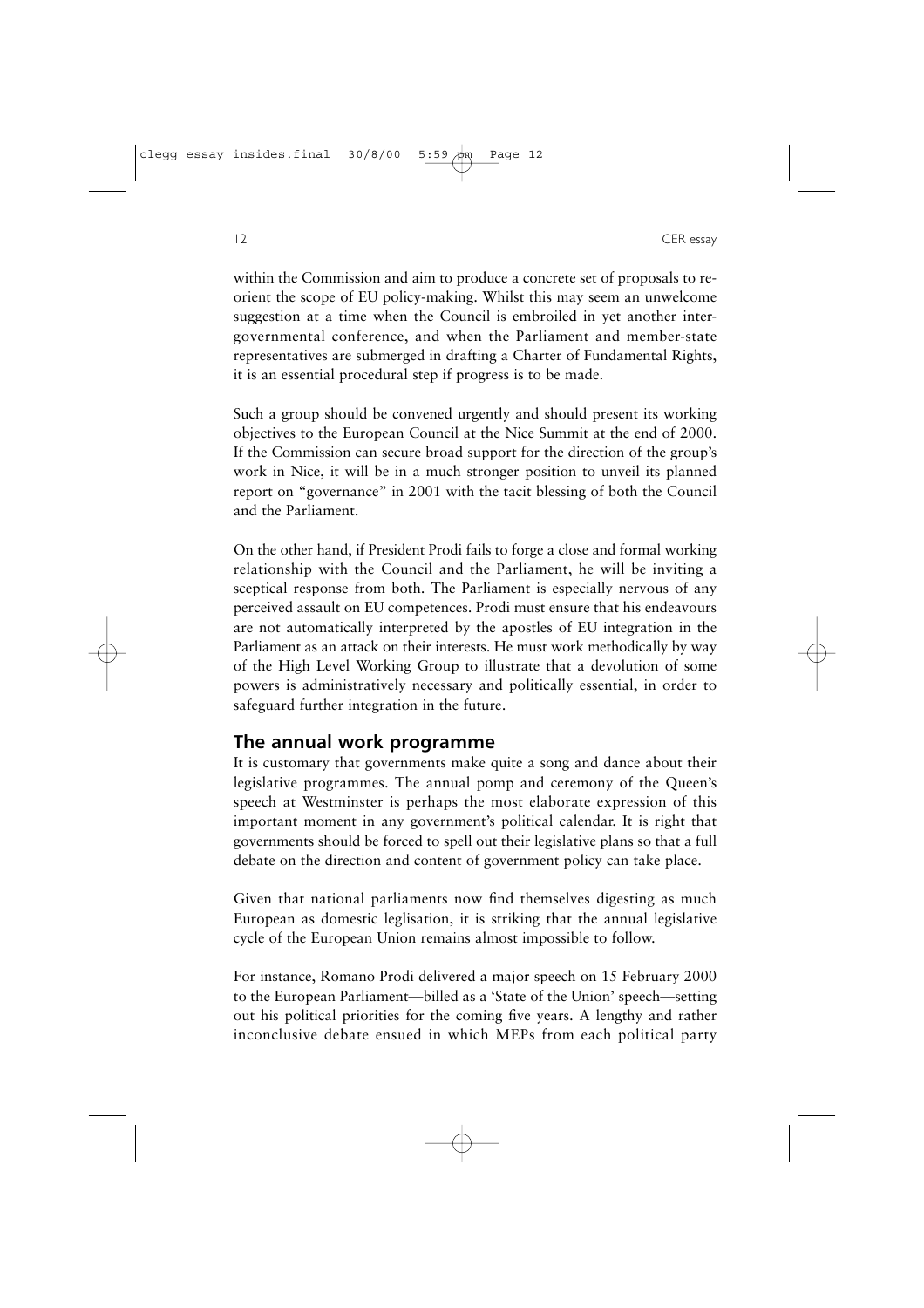highlighted those aspects of the speech they welcomed and complained about those aspects which had been omitted.

Bizarrely, Prodi's address made only passing reference to the detailed legislative proposals he was planning to make to the Parliament and Council. The Commission possesses unparalleled authority among EU institutions by virtue of its sole prerogative to propose legislation. It is the source of all EU legislation and the gatekeeper to the accumulating body of European law.

The Commission's detailed proposals for new legislative and non-legislative instruments emerged in a separate document entitled 'The Commission's Work Programme for 2000'. This consisted of twelve pages of prose, summarising action in each policy area, followed by a 23-page annex listing in almost unreadable fine print—the precise measures proposed. The annex provided no explanation or justification for each of the measures proposed. It merely provided the title and target date for each new initiative. It included 257 new legislative measures and 246 new non-legislative measures (including "autonomous" measures adopted by the Commission itself). In many respects, it bore little relation to Prodi's grander 'State of the Union' address.

This is a preposterous way to launch legislative business: opaque, unsystematic and devoid of any meaningful parliamentary control. In response, the third largest group in the European Parliament—the Liberal Group—decided for the first time to withhold its approval of the Commission's annual work programme. The group insisted that in future each measure should be more fully described and justified. In addition, the group proposed that detailed discussion should take place in the Parliament's specialised committees to scrutinise the proposals made in each policy area.

A more transparent and rational approach could thus take the following form: the President of the Commission delivers his/her 'State of the Union' address at the beginning of each parliamentary year (in September), outlining the main policy and legislative proposals; at the same time a detailed document setting out all proposed legislative and non-legislative initiatives is published, including a clear explanation and justification for each measure proposed; and the Parliament's committees would then be able to subject the list of proposed measures in each policy area to detailed scrutiny, combined with a systematic grilling of the relevant commissioner(s). On the basis of the committee deliberations, a fuller debate could then take place in the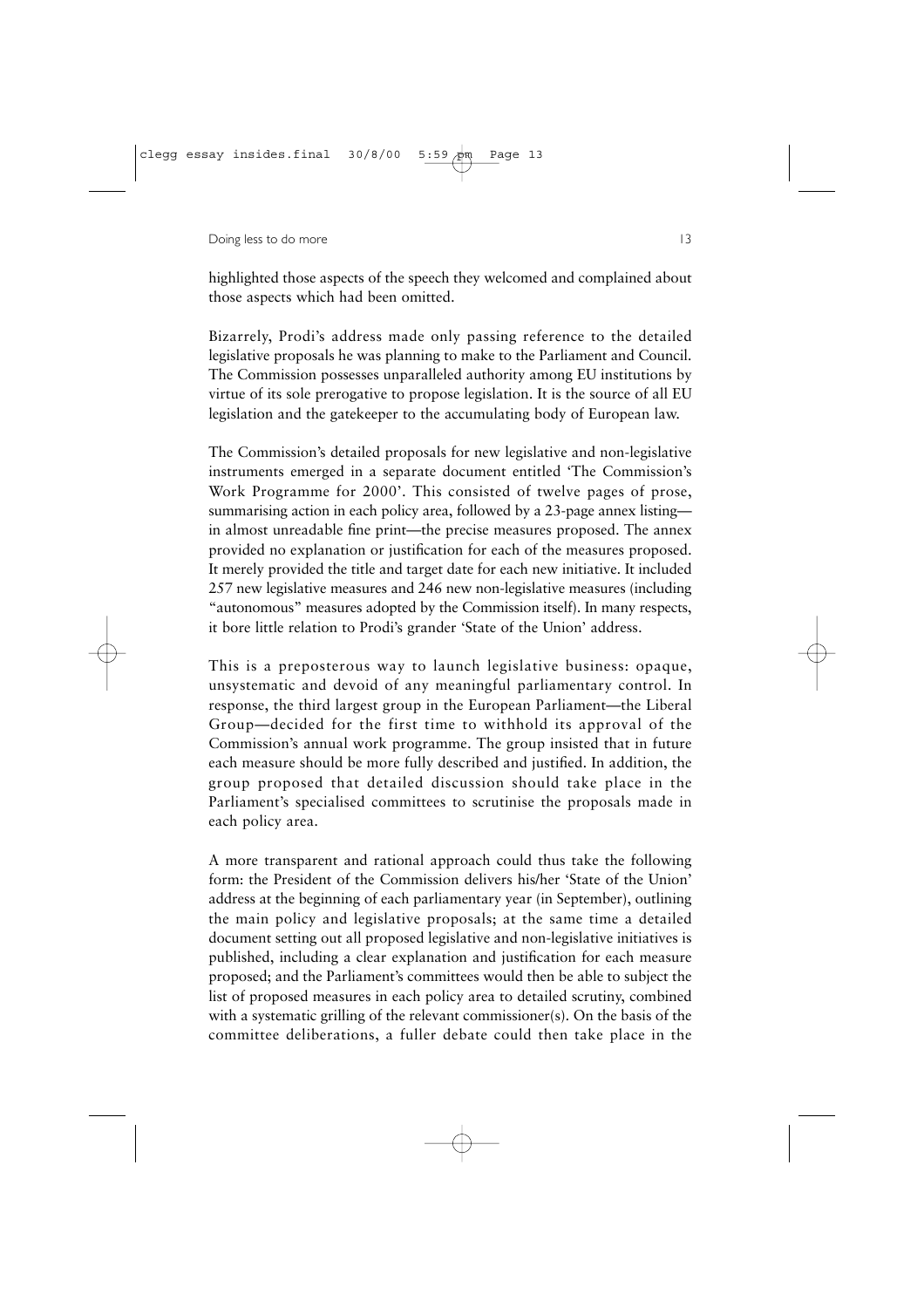14

Parliament as a whole, followed by a final vote on the Commission's work programme.

An important and novel added variant could include the participation of a delegation of national parliamentarians. Each year, parliamentarians from all national parliaments could join the debate in the European Parliament on the proposed annual programme. Thus national sensitivities, particularly concerns about subsidiarity, could be accommodated at an early stage.

There is, of course, no guarantee that such a new procedure would necessarily prevent legislative overload. Indeed, it is possible in some areas (notably environmental and social policy) that MEPs would use their enhanced leverage over the Commission's work programme to demand additional and unnecessary action. But experience suggests that when the European Parliament is obliged to assume hands-on responsibility, it has a moderating effect. At present, MEPs tend to scour the Commission's list of initiatives for their own pet measures and dismiss the rest. If MEPs were forced to evaluate the full extent of the Commission's proposals in committee, in liaison with national MPs, their knee-jerk policy activism would probably be moderated, in light of the sheer scale of the legislative work programme.

An additional option would be the formation of a specialised standing scrutiny committee in the European Parliament, charged with ensuring that Commission proposals meet basic criteria for action at EU level. Members of such a committee would need to have a particular expertise in legal and budgetary matters. It could be formed around the existing Legal Affairs committee. This already acts as a brake, at times, on the launching of new initiatives. In June 2000, for example, many of its members questioned the rationale for an EU tobacco directive, setting new tar and nicotine limits and new health warnings, on the basis that it was primarily a health measure rather than a single market proposal.

This new committee would clearly not be able to scrutinise each and every new measure, but could pick those which look questionable. The 2000 work programme, for instance, includes measures such as a green paper on 'public transport and private cars in the urban context', a regulation on 'health conditions for the movement of pet animals' and a recommendation on 'alcohol consumption by children and adolescents'. The sector-specific committees could refer such dubious proposals to the standing scrutiny committee for adjudication.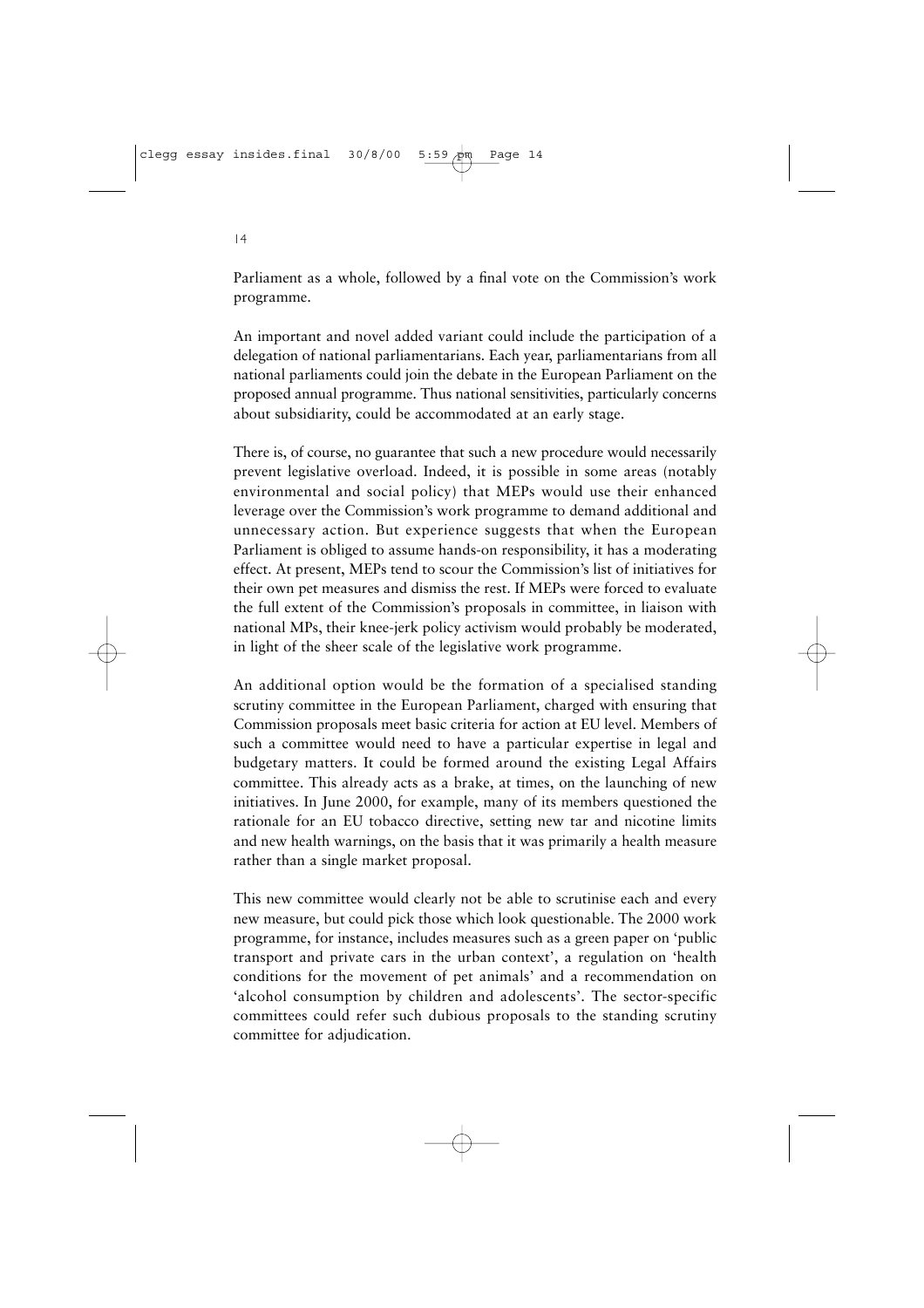Again, there is no guarantee that such a scrutiny committee would encourage a more even-handed parliamentary response to the Commission's work programme. But it is clearly necessary if the Parliament wishes to develop its constitutional role as a proper political check on the right of initiative of the executive. Indeed, it is not impossible to imagine that MEPs would undertake this crucial role with vigour, and so act as a serious filter for all new EU proposals.

### **Controlling the budget**

Money has long played a crucial role in the construction of the European Union. The total sums involved are, in relative terms, very small. The EU budget presently amounts to 1.1 per cent of EU GDP, while total spending by public authorities in the EU is equivalent to 46 per cent of GDP. But how these funds are used remains one of the most potent issues in EU politics.

The Common Agricultural Policy (CAP), which still consumes almost half of the total EU budget, is a permanent thread through all the controversial debates in the EU, from international trade, to enlargement, to the equitable division of national budgetary contributions to the Union's coffers. The Structural Funds, the second largest component of the EU budget, are an expression of political solidarity. They have been instrumental in assuaging the concerns of new member-states, particularly from the South, that EU membership would impose excessive competitive pressures on their economies. Whilst the size of the Structural Funds is small (around a third of the total EU budget), they have assumed an almost sacrosanct political status. No wonder that the most controversial aspects of the enlargement negotiations with the candidate countries are likely to be budgetary in nature, particularly with regard to the eastward extension of the CAP.

It is thus impossible to envisage a spring cleaning of EU competences without addressing the budgetary implications. The overriding need is to ensure that money allocated in the budget relates directly to the priorities identified in the EU's work programme. Policy priorities, not pork barrel politics, should determine whether and how money is spent in the EU.

In this light it is remarkable to note that the preliminary draft budget for 2001, unveiled by the European Commission in May 2000, was the first to be clearly subdivided according to policy areas. Neil Kinnock has recently insisted that the Commission's work should henceforth be guided by "activitybased" management principles, with budgets allocated more precisely to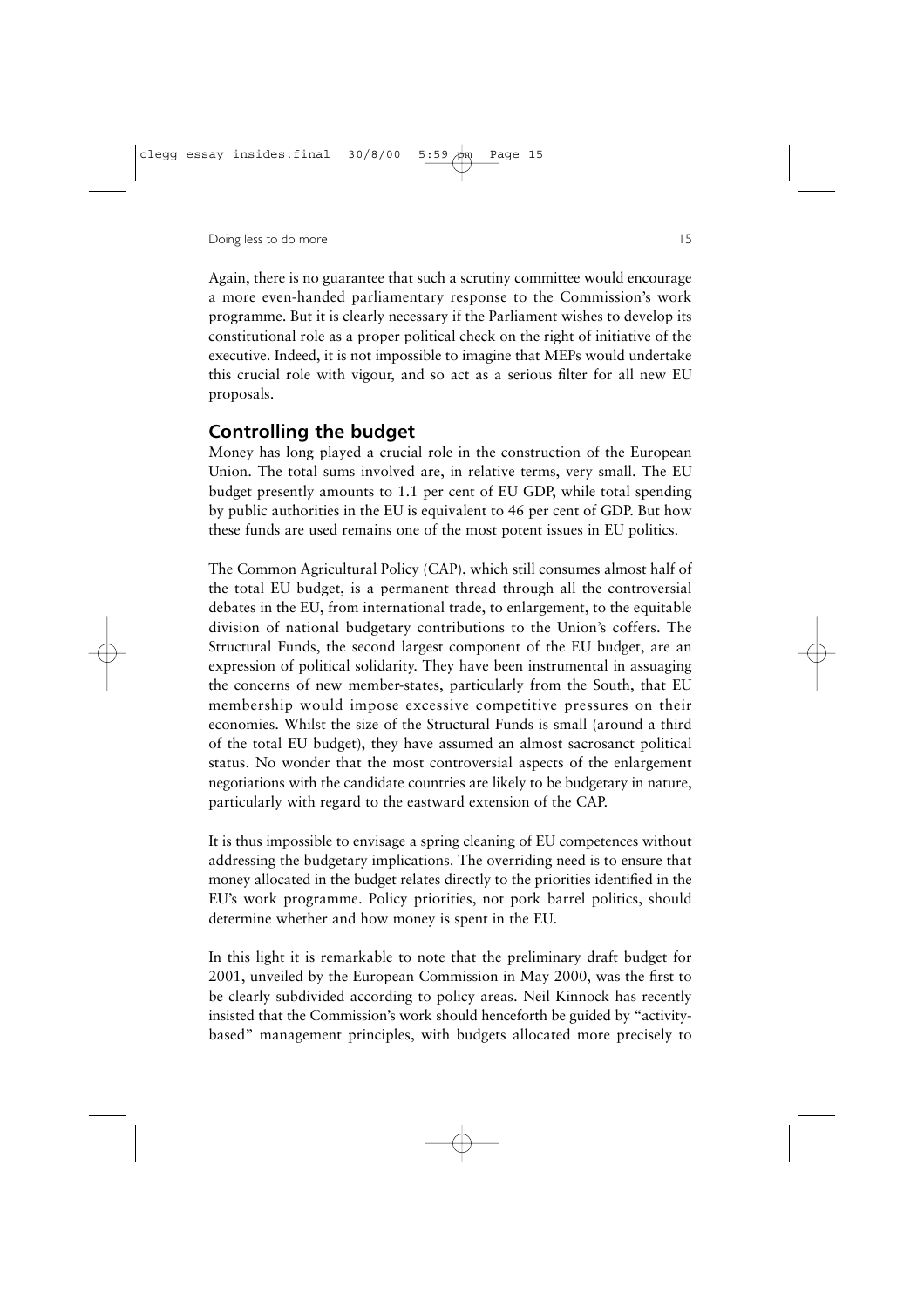activities undertaken. These are clearly welcome developments. But it is surprising that it should have taken so long to introduce the most elementary form of budgetary clarity into the EU's administration.

Equally, it is worth noting that until recently, it was possible for budget lines to be created without a clear "legal base". In other words, budgets could be formed irrespective of whether the activity funded by the budgets related to the formal powers of the EU institutions. In a notorious case, the British government, backed by Germany and Denmark, took the Commission to the European Court of Justice in 1996, to block trial 'social exclusion' grants from being used in the EU's third 'poverty action programme'. London argued that the use of these funds was unwarranted, given the lack of a clear legal base. In 1998, the Court found in favour of the UK (the Commission had in the meantime withdrawn the proposal). This ruling finally clarified the requirement that all EU budget lines should have a legal foundation in the treaty.

Yet old habits die hard. There is a plethora of budget lines without a clear legal base which continue to receive annual replenishment from the EU budget. The wheeze by which MEPs, in particular, have managed to circumvent the ECJ ruling is simple. Pet projects, particularly think-tanks and grass roots organisations, are funded directly from the administrative section of the budget—even though the projects in question are unrelated to the administrative costs of the EU itself. Thus a number of small organisations ranging from the 'Our Europe Association' to the 'Latin American Centre for Relations with Europe' are directly funded by budgets which are supposed to cover the administrative expenses of EU institutions. There are even two budget lines (one created last year) aimed at supporting 'Organisations Advancing the Idea of Europe'.

The financial significance of these dubious budget lines should not be exaggerated. The subsidies granted under the relevant budget heading amount to just over  $\epsilon$ 30 million, a tiny fraction of the total  $\epsilon$ 90 billion budget. But such expenditure, particularly in the hands of the special interests within the European Parliament, is vulnerable to lobbying which bears little relation to the objective merits of the organisations in question.

Parliament's habit of throwing relatively small amounts of money at arbitrarily picked beneficiaries is exacerbated by a tendency in the Commission to attach small budgets to each and every policy initiative. For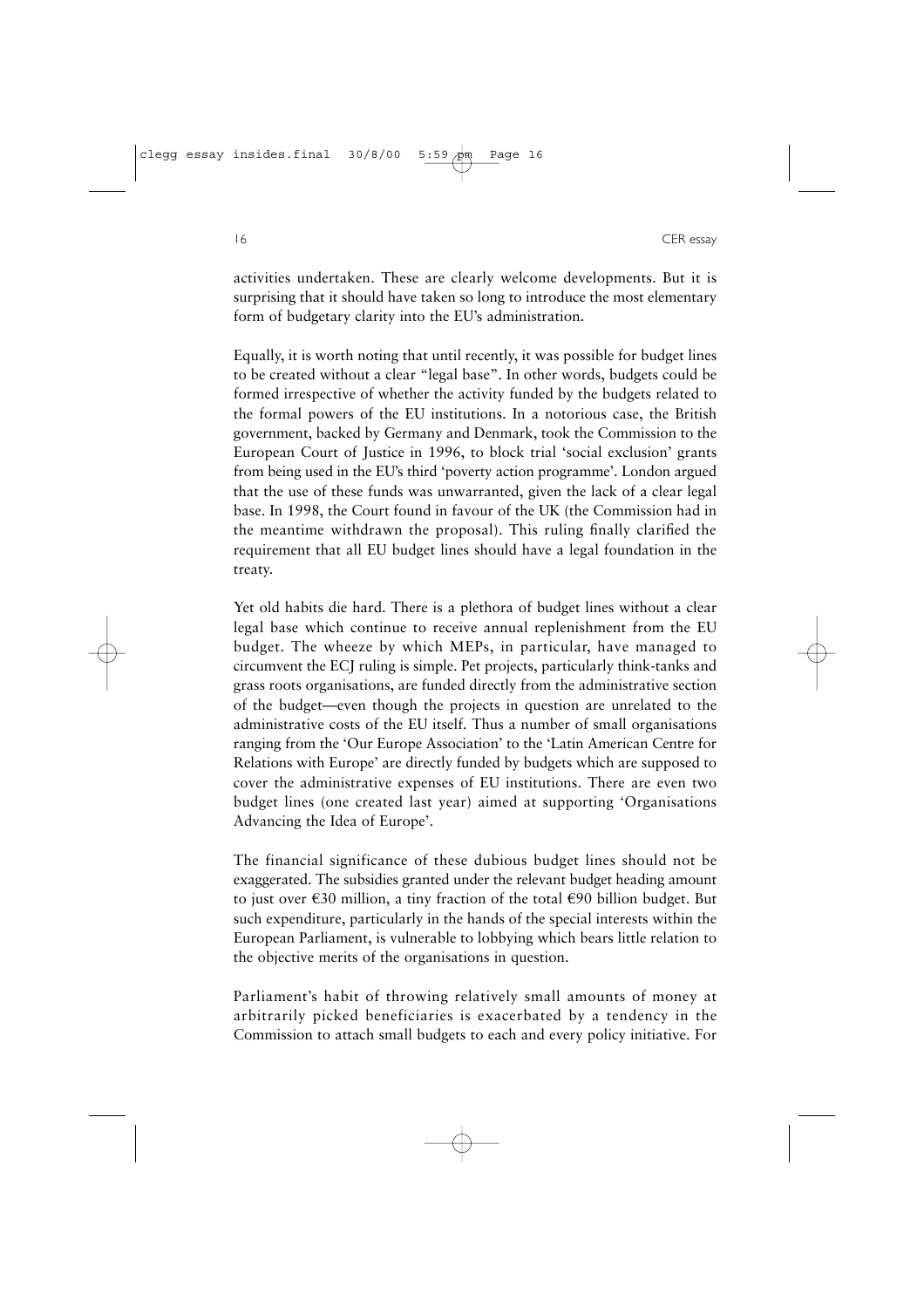example,  $\epsilon$ 300 million was recently allocated by the Commission to implement its Action Programme in health (2001-2006),<sup>4</sup>  $\epsilon$ 50-60 million was proposed in the new fifth framework programme on gender equality (including the establishment of a European Gender Institute),<sup>5</sup> and  $\epsilon$ 20 million was allocated to the DAPHNE programme (2000-2003) to counter violence to children, adolescents and women.<sup>6</sup>

Recently the Parliament's trade and industry committee decided to launch a monitoring exercise of the budget lines related to the policy areas within its remit. The sheer number of hitherto unheard of budget lines came as a surprise to many of its members. Budget lines included  $\epsilon$ 13.8 million for the 'promotion of energy efficiency',  $\epsilon$ 9.8 million for the 'promotion of the European presence in global networks',  $\epsilon$ 29.3 million for the 'stimulation of small and mediumsized enterprises' and  $E14.7$  million for 'enhancing sustainability'. It is doubtful that more than a small handful of officials and MEPs

*<sup>4</sup> Commission announcement, May 2000*

*<sup>5</sup> Presentation by Commissioner Diamantopoulou to the Women's Rights Committee of the EP, February 2000 6 Formally adopted by the Council in*

*December 1999*

in Brussels are aware of the total number of budget lines now in operation within the EU.

Naturally, the intentions behind most of these programmes are laudable. They deal with issues of enormous social, cultural and political significance. But these causes are not necessarily well-served if the impression is given that such token amounts of money will help achieve the stated objectives. Rarely is it asked whether these relatively small sums can make a serious contribution to, for example, the commercial fortunes of small and mediumsized enterprises, of which there are hundreds of thousands scattered across the EU.

The problem, of course, is that budget lines have become the play-things of politicians. The Parliament, in particular, is loath to give up its role as a key arbiter in the allocation of EU *largesse*. Doubts about the viability of budget lines is generally taken as criticism of the objectives of the programmes themselves. Thus MEPs are reluctant to risk vilification by questioning such uses of the EU budget.

Yet the bureaucratic machinery of the EU is groaning under the sheer weight of the administrative burden incurred in executing all the EU's budgetary responsibilities. The case for radically streamlining the EU budget is overwhelming. It could be done as follows: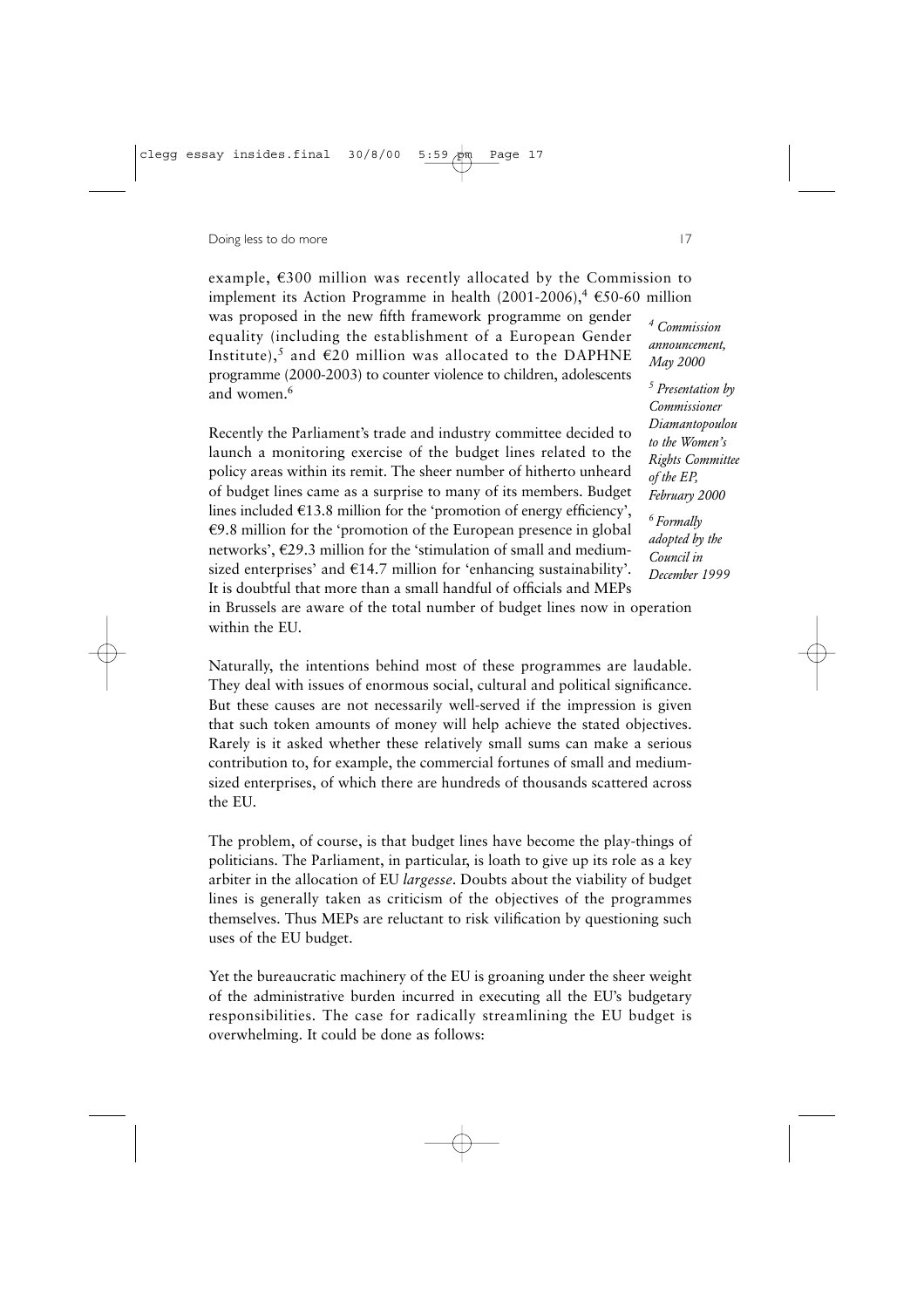First, all small budget lines should be reviewed and, where possible, deleted altogether. It is hypocritical of the Parliament, and to a lesser extent the Council, to criticise the Commission for its administrative shortcomings whilst continually adding new, labour-intensive budget management tasks. Small project or sector-specific budget lines have the double disadvantage of being too small to meet the objectives set for them, whilst still requiring significant Commission personnel to manage them. These resources should be freed up and allocated to higher priority tasks within the Commission.

Second, the practice of allocating budgets without a legal base under the administrative expenditure of the EU should cease immediately. This should be accompanied by an increasingly rigorous application of the "activitybased" budgeting recently introduced by the Commission.

Third, the Commission must refrain from adding budget allocations to each and every new policy announcement. In principle, there should be no budget allocations at all in the areas which are not core functions of the EU. Tourism, media, education, health and youth programmes should, in particular, be subject to a rigorous review. Whilst the budget lines attached to these areas might enjoy public support, they should not be continued unless a clear and objective justification for European action can be demonstrated.

*<sup>7</sup> 'On the Reform of the Management of External Assistance', 16 May 2000*

Fourth, the management functions of the Commission in the administration of overseas development aid should be transferred to a specialised, independent agency equipped with the necessary human resources (both in terms of number of staff and appropriate skills). The recent proposals from Commissioner Chris Patten are a bold start in exactly the right direction.<sup>7</sup> He has been right to state unequivocally to the member-states that the Commission will simply refuse to take on new tasks in this field until the necessary administrative resources are in

place.

The truth is that the Commission was never equipped to deal with the highlyspecialised tasks related to overseas aid in the first place. The Commission is not the World Bank. It was designed to be a policy initiator, a crafter of legislation and a leading protagonist in the political debate about European integration. It is now essential that the Council and the Parliament give the green light to Mr Patten's proposals. But these should be the first step in a process that will lead to the creation of an entirely separate and independent executive overseas development agency which would take over almost all the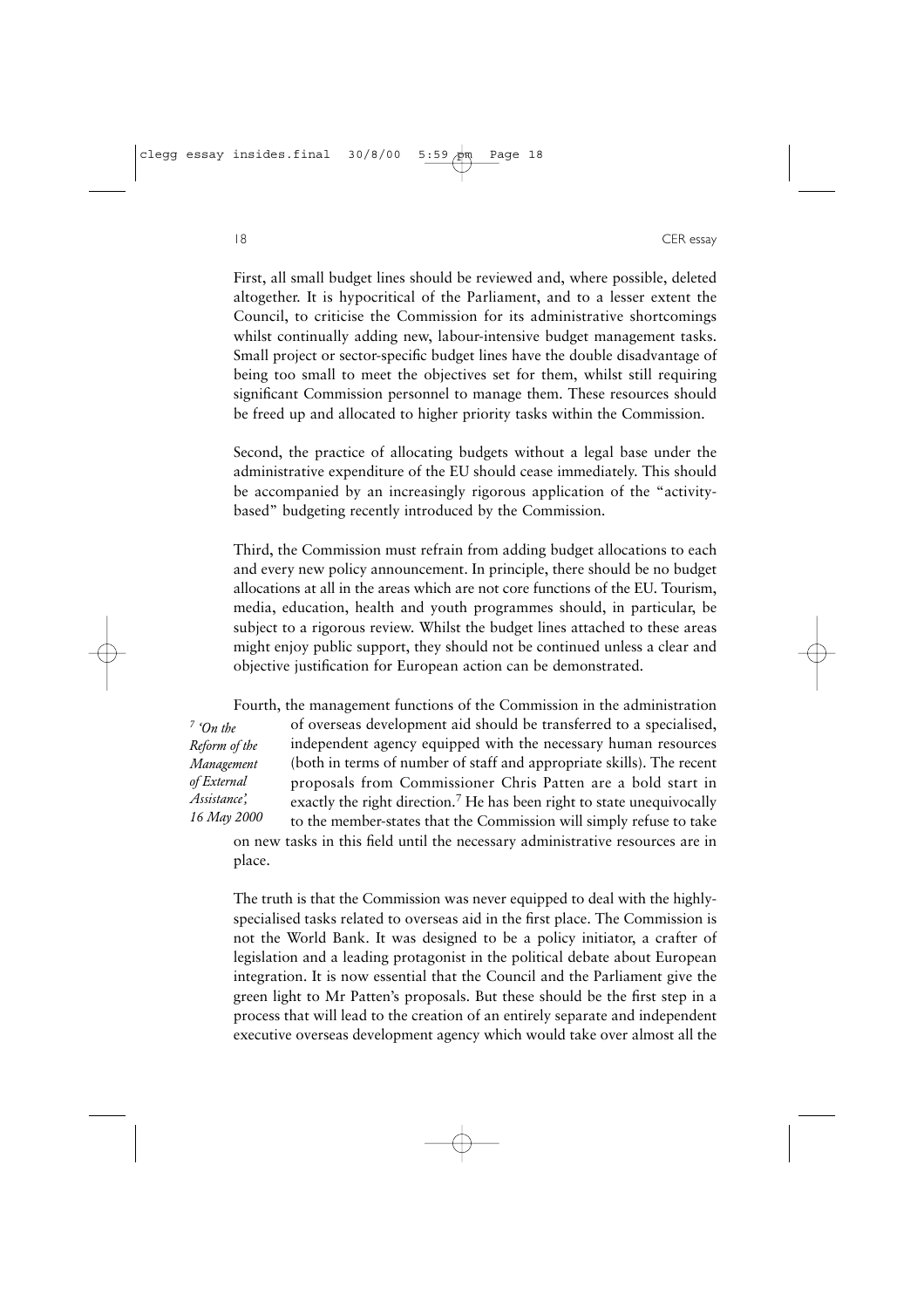present management responsibilities shouldered by the Commission. This would relieve the Commission of a burden it has patently been unable to bear and allow it to focus on policy development rather than administration.

Fifth, there are a number of so-called Community Initiatives—such as the 'Urban', 'Leader' and 'Interreg' programmes targeted at objectives as diverse as inner-city urban deprivation, local rural projects and cross-border cooperation—which are presently managed directly by the Commission. Again, these funds are undoubtedly popular and aimed at important ends. But it is difficult to make the case for the direct administration of a large number of small-scale projects in Europe's cities, villages and border areas from Brussels. It is an example of administrative centralisation which sits uncomfortably with the bottom-up, small scale nature of the projects funded. Furthermore, there is plenty of evidence to suggest that these projects could be more effectively co-ordinated with the development programmes managed at regional or local level. Thus the role of the Commission in administering Community Initiative budgets should also be reviewed.

Finally, there is of course the wider issue of the use of very large budgets to support agriculture, the Structural Funds, and research and development programmes. It is not possible here to rehearse all the arguments concerning the reform of these large spending programmes. But one thing is clear. The role of these funds as an economic (and, perhaps more importantly, as a political) glue in the EU is changing. The Common Agricultural Policy clearly possessed a very different significance in the 1950s and 1960s, when much of continental Europe was still a rural society and when memories of food shortages were fresh. But rural communities have shrunk dramatically in the intervening years and concerns related to food safety are now of a wholly different order.

At the same time, enlargement of the EU to central and eastern Europe cannot proceed without further far-reaching reform of the CAP and the Structural Funds. It is virtually impossible to imagine that the present budget allocations to member-states would extend automatically to the new entrants. The choice seems to be either an EU divided between the haves and have-nots, in which the new member-states accept a smaller share of the cake than that enjoyed by the existing members. Or, an EU in which the common resources are spread more thinly across an expanded membership. This, in turn, might lead to a degree of "repatriation" of these policies, with national governments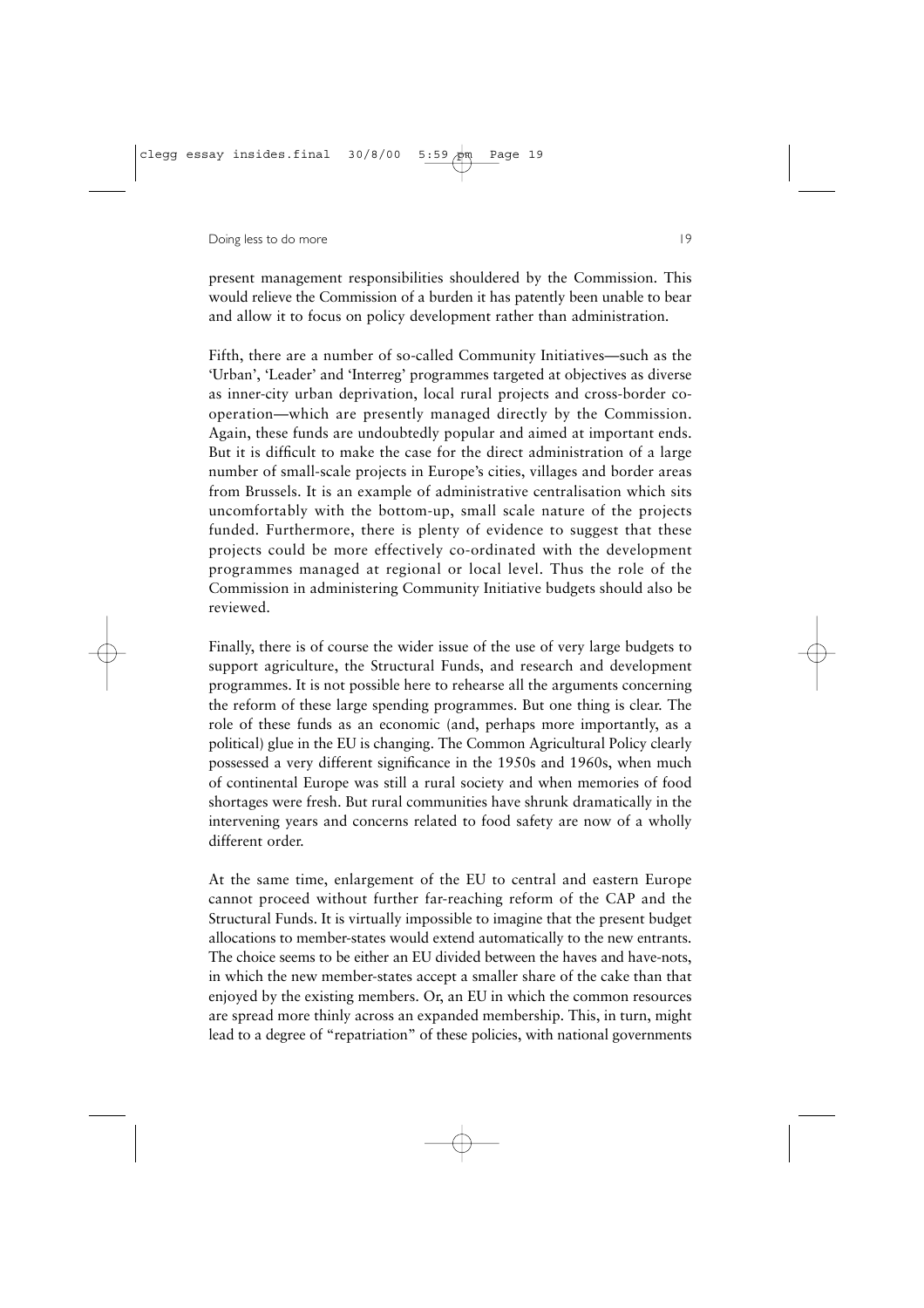choosing to provide resources to farmers and deprived regions which had previously benefited from large EU allocations.

Either way, the role of money in the EU is set to change. Members will, by force of circumstance, benefit less from fiscal transfers through the CAP and the Structural Funds. Despite the inevitable short-term political tensions, this will in the long run be a healthy development. Not least, it may allow institutions such as the Commission to focus on policy priorities rather than on the Byzantine management of convoluted mechanisms such as the CAP.

Other benefits of EU membership—such as access to the single market, environmental protection, authority on the international stage and enhanced external and internal security—will increasingly be recognised as of greater value than fiscal transfers from the EU budget. Taking the money out of EU politics is a worthwhile objective.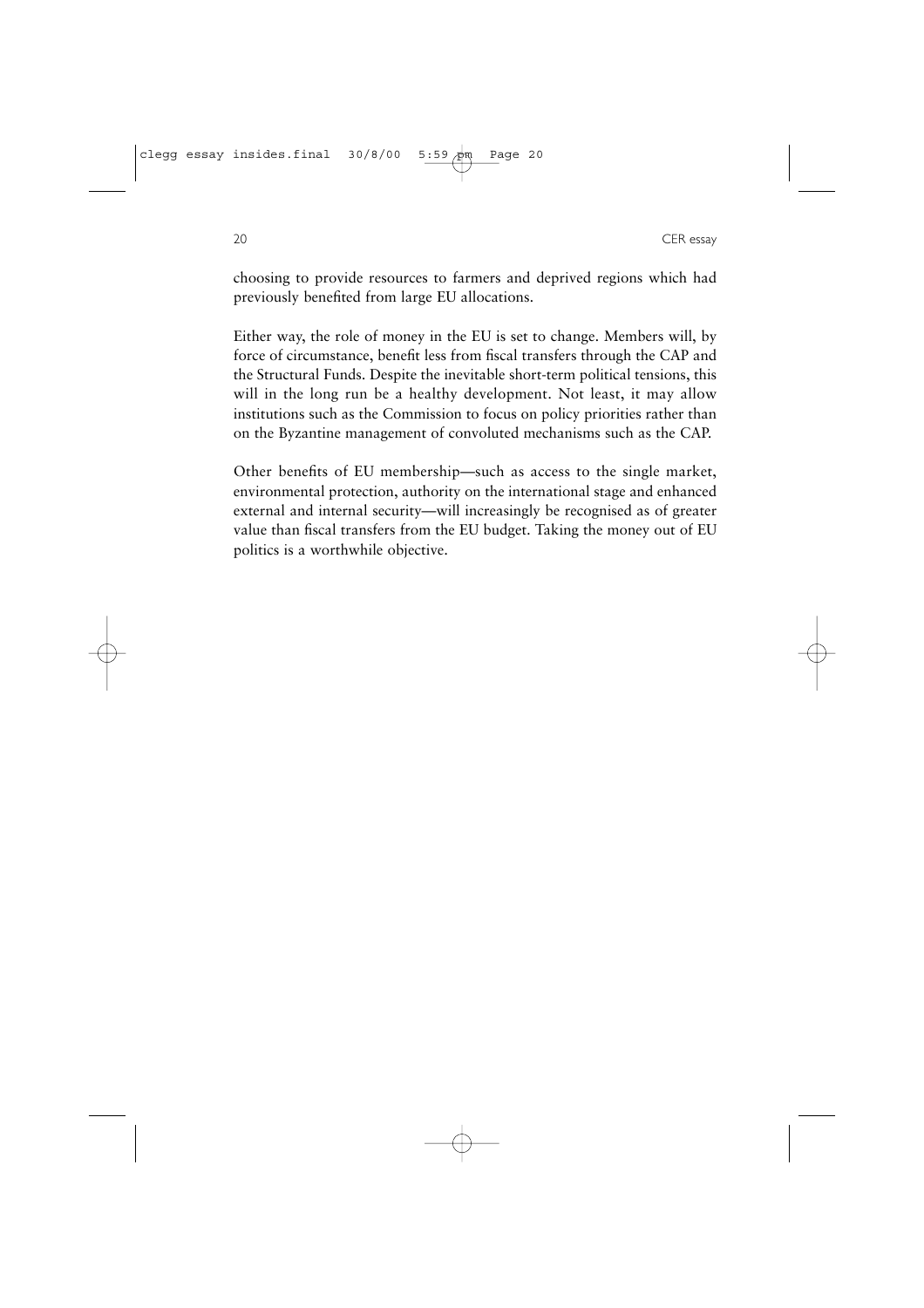### Does the EU need a social policy?

It is extremely hard to reach a consensus on those policy areas which should not be dealt with at EU level. There are, after all, different ideological conceptions of what Europe should do. One of the greatest fault lines in the European debate is that between a "liberal" conception of European integration, and the vision of a "social Europe". The former, whilst emphasising economic integration, the protection of fundamental rights, the promotion of internal and external security and the attainment of high environmental and consumer protection standards, is reluctant to see EU policy activism in areas such as health, education and, most importantly, social policy. The belief in a "social Europe", on the other hand, derives from the view that economic integration should be counterbalanced with measures, particularly in the social field, which aim to "protect" workers from the competitive pressures unleashed in a single market.

Broadly speaking, it is fair to say that the liberal vision of European integration has been in the ascendant in recent years. It is, for instance, revealing to note that Jacques Delors, formerly a leading proponent of a "social Europe", recently told the French parliament: "I believe that areas like education, health, employment and social security, in short everything that creates social cohesion, must remain national competences… We need to realise that if the Charter [of Fundamental Rights] contains social rights as foreseen, its incorporation into the treaty will lead to a further transfer of competences, to which I am opposed, because I believe that social issues must essentially remain the competence of states".8

*<sup>8</sup> Evidence to the French Senate's EU Committee 5 April 2000*

The claim from advocates of a "social Europe" that detailed social legislation is required at European level, to offset the effects of the single market, rests on a flawed assertion. This is that the best level for the implementation of social protection is the level at which economic deregulation unfolds. If economic deregulation is brought about at European level by the single market then, so the argument goes, social protection must be constructed at European level too. In reality, of course, social protection can be most effectively administered at lower levels, irrespective of the level at which economic deregulation operates. There is no evidence to suggest that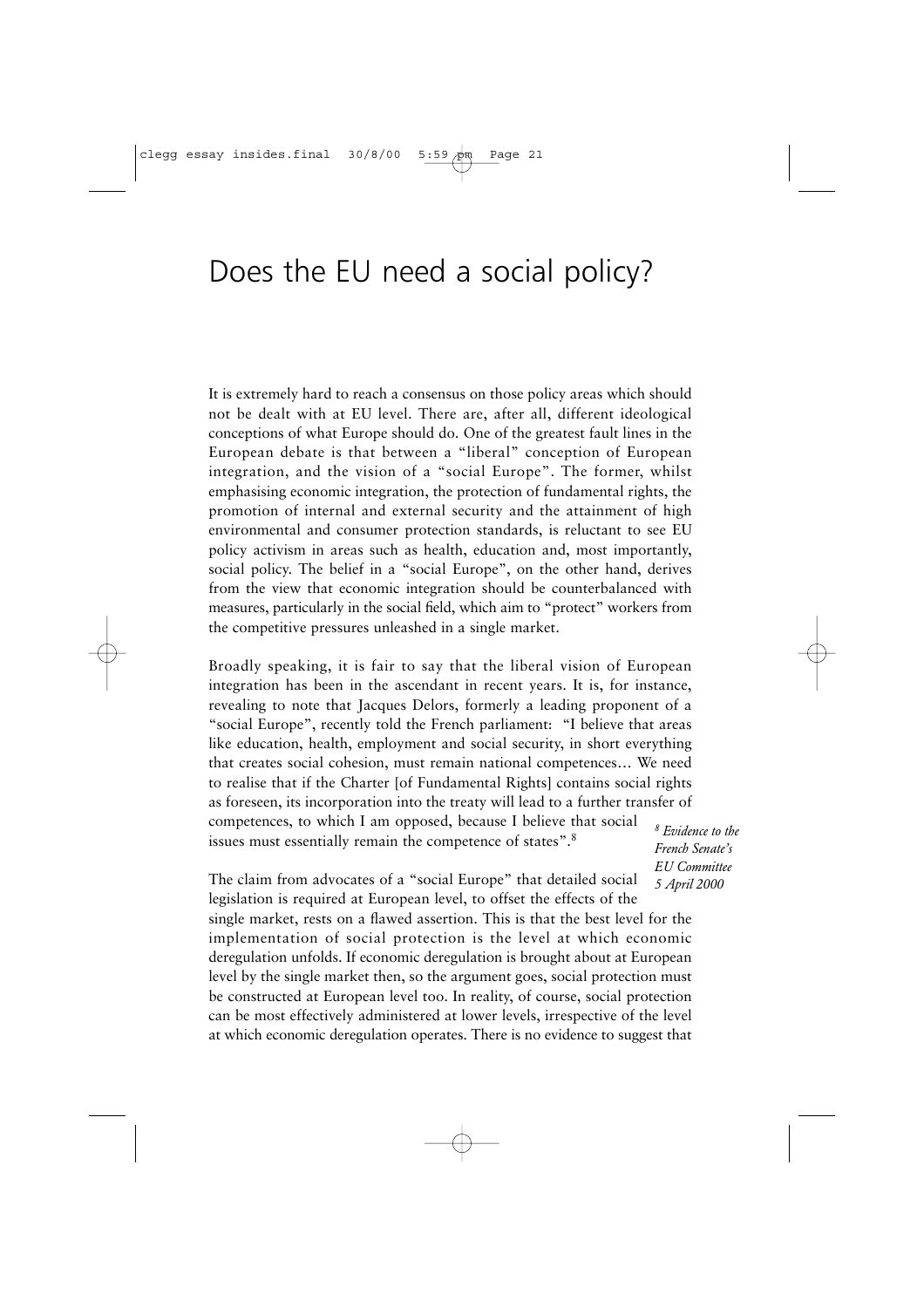social policy must "match" wider economic policy in Europe. Indeed, the experience of those economies in the EU which have succeeded in optimising both welfare and employment, such as Denmark and the Netherlands, suggests that social policy will produce the most beneficial results when administered at the appropriate national and local level.

The uncomfortable truth is that the call for an EU social policy has increasingly become a political *leitmotif* for many on the left, rather than anything to do with objective considerations. The heavy emphasis placed on a "social agenda" during the French Presidency of the EU in the second half of 2000 is, for instance, as much a rhetorical sop to the government's Socialist and Communist backbenchers as anything else. Indeed, the French government has been strikingly slow to produce any concrete suggestions for the social agenda itself, preferring to leave the floor open to ideas from the European Commission.

Fans of a "social Europe" also assert that without minimum guarantees across the EU, "social dumping" will occur, with investors gravitating towards economies with low social standards. Again, this argument bears little scrutiny. If this were the case, it would be difficult to explain why, for instance, the stock of foreign direct investment is, according to authoritative new evidence, rising sharply in France, a country with notoriously high welfare

*9 According to a report by Ernst & Young (May 2000), the UK's share of new inward investment in Europe dipped from 28 to 24 per cent in 1999, whilst the share won by France jumped from 12 to 18 per cent*

costs, and dropping in the United Kingdom, a country commonly accused of maintaining "Dickensian" social provisions by its continental critics.<sup>9</sup> It also ignores the complex reasons why companies choose to locate their investments in the way they do. There is ample evidence to suggest that monetary policy, high educational standards, sound transport and communications infrastructure, language, cultural factors and geographical location all outweigh simple labour (and non-wage) cost calculations when investment decisions are made.

The wobbly intellectual foundations of EU social policy are reflected in the measures already on the statute book. Since the mid-1990s, around a dozen new EU laws in the social field have entered the statute book. Some are eminently sensible, such as a 1998 directive

safeguarding the supplementary pensions of self-employed workers moving within the EU. Others, such as the directives on parental leave and part-time work, were the subject of agreement between the so called "social partners" (employers and employees), and so at least have the virtue of being self-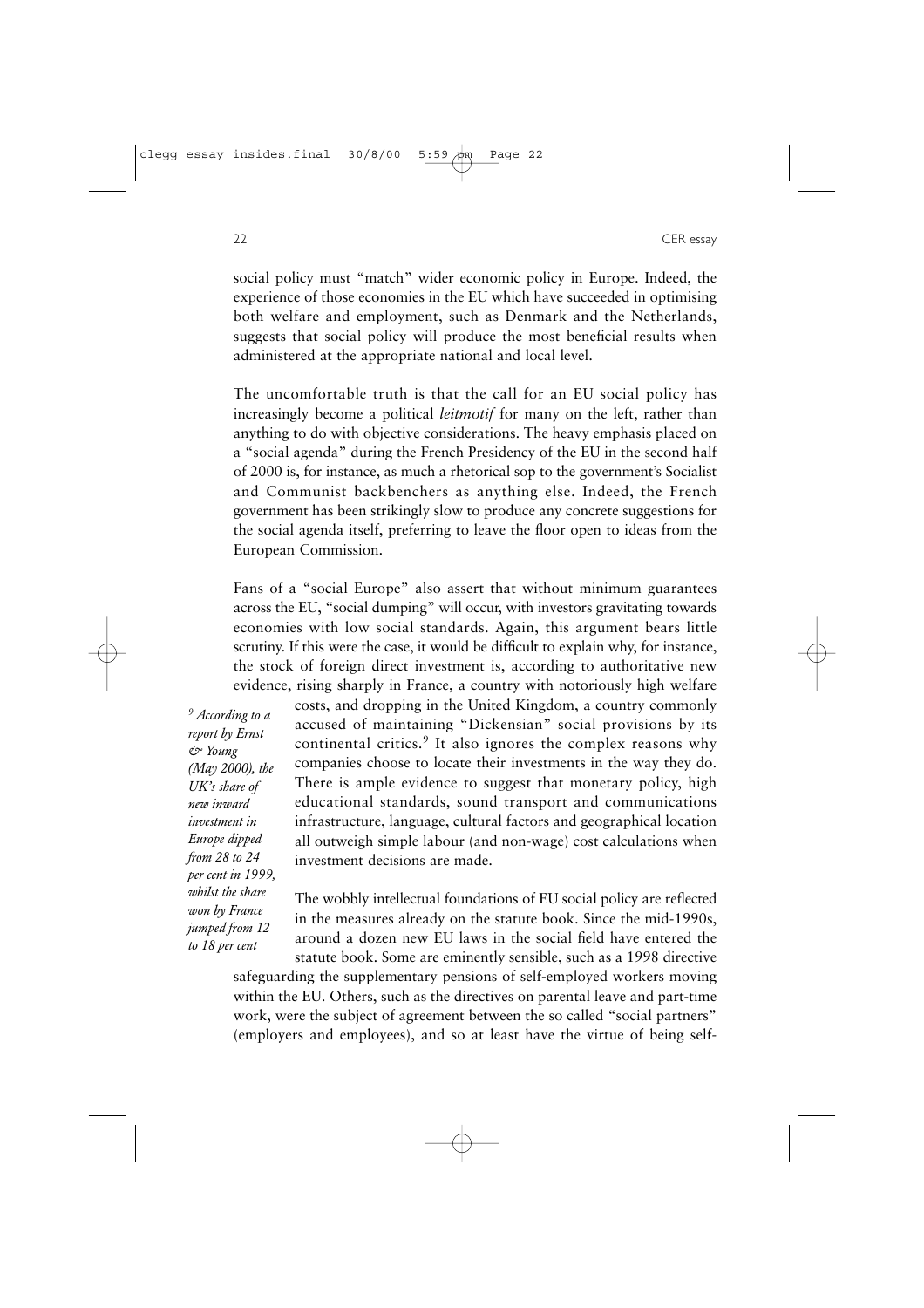imposed. Still others, such as the working time directive, the directive on young people at work, or even the directive on pregnant workers, may be laudable in intention, but patently fail on any reasonable test of subsidiarity.

There are around 20 legislative proposals still in the pipeline. Again, some are sensible, such as the package of anti-discrimination framework legislation that is currently wending its way through the system. Whilst the more hysterical British newspapers have branded these proposals as the latest *dirigiste* onslaught from Brussels against Anglo-Saxon entrepreneurialism, the truth is more mundane. Most of the measures either enshrine practices which already prevail in the UK (and the US), or codify case law established by the European Court of Justice. Accusations that the anti-racism directive overturns centuries of British legal custom by reversing the burden of proof (and thus condemning the innocent until they have disproved their guilt), overlook the shared burden of proof that operates in UK civil discrimination cases, notably in cases of gender discrimination.

Yet other pending proposals are worryingly cavalier. A notable example is a 1998 Commission proposal to make the consultation of employees in all companies with more than 50 (or, if the European Parliament were to have its way, 30) employees obligatory throughout the EU. Again, this is a proposal driven by an ideological belief in a particular form of employment practice, rather than a considered analysis of the best level at which such an obligation should operate. As it happens, I am a strong believer in greater transparency and accountability in the way that employers take decisions governing their workforce, and I believe that statutory enforcement is required. But I would find it impossible to explain to a local family firm, which is unlikely to have any commercial connection whatsoever with the Single Market, why the obligation to consult internally should emanate from Europe. Equally, whilst I welcome binding standards governing the work of young people, pregnant workers, junior doctors and lorry drivers, I would be at a loss to explain why their working conditions are now the responsibility of European institutions, rather than local or national politicians.

These tensions within EU social policy have recently come to the fore. The conclusions of the Lisbon and Feira Summits during the first half of 2000, for instance, stressed the need for the modernisation and reform of the European "social model", placing great emphasis on an "open method of coordination". This welcome new method purports to deploy guidelines, benchmarks, targets and peer group review rather than detailed legislation.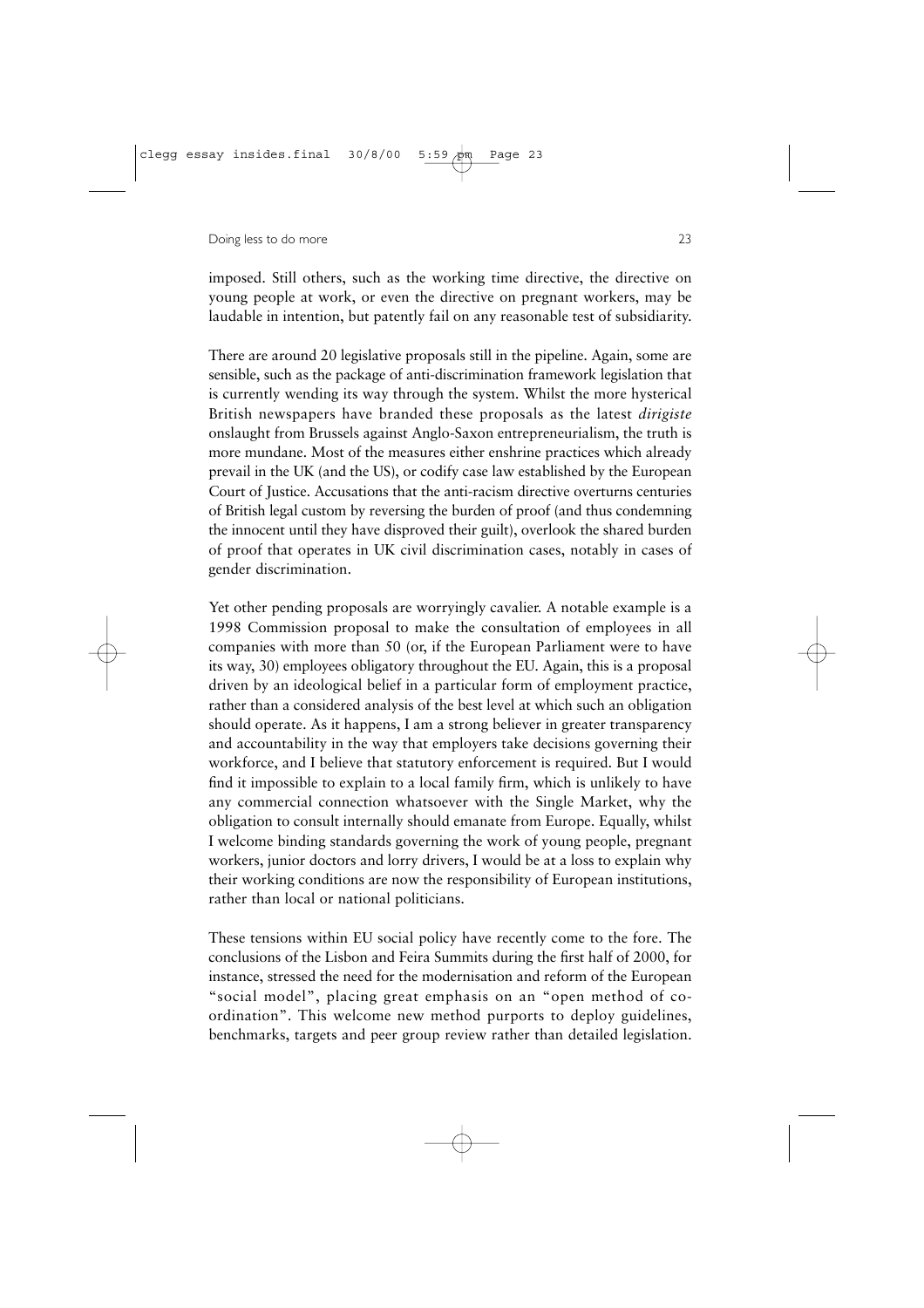Equally, the Commission in June 2000 produced a communication on a new "Social Policy Agenda" setting out priorities for the coming five years, also placing heavy emphasis on co-ordination rather than legislation. It explicitly stated that "this new Social Policy Agenda does not seek to harmonise social policies. It seeks to work towards common European objectives and increase co-ordination of social policies in the context of the internal market and the single currency."

Yet during the internal debate on the Commission's paper, it was widely reported that some Commissioners were pushing hard for the inclusion of the harmonisation of fiscal policy (presumably related to social security provisions). Furthermore, whilst much of the explanatory prose in the Commission communication is beyond reproach, the list of proposed actions in the document's annex could easily evolve into specific legislative initiatives, which would be at variance with the stated attachment to non-binding coordination. Thus the annex includes references to consultations on "common criteria concerning sufficient resources and social assistance in social protection systems", to a "reflection group on the future of industrial relations", and to the need to identify "areas of common interest including those offering the best possibilities for collective bargaining".

In the long run, the EU must radically simplify its approach. It should pursue the orientation set out at the Lisbon Summit and settle for a coherent social policy based on policy co-ordination rather than legislative obligation. Any future legislation should be horizontal, rather than issue- or sector-specific, aimed only at promoting the free movement of workers and enshrining fundamental rights (such as anti-discrimination). Ideally, the misguided directives which have already entered the statute book should, over time, be withdrawn, perhaps by way of the introduction of sunset clauses. The High Level Working Group and Mr Prodi's white paper on governance should propose a European Council declaration to give explicit guidance on the limits to any future EU social policy. This should include a specific prohibition on issue-specific legislation (unless it can be proved categorically that the objective in question can only be attained at European level). The bias must be in favour of reticence rather than policy activism.

The High Level Working Group should also endeavour to simplify the Byzantine legal complexity which presently governs EU social policy. The social provisions of the Treaty have been amended and re-amended almost without pause since the introduction of new health and safety provisions in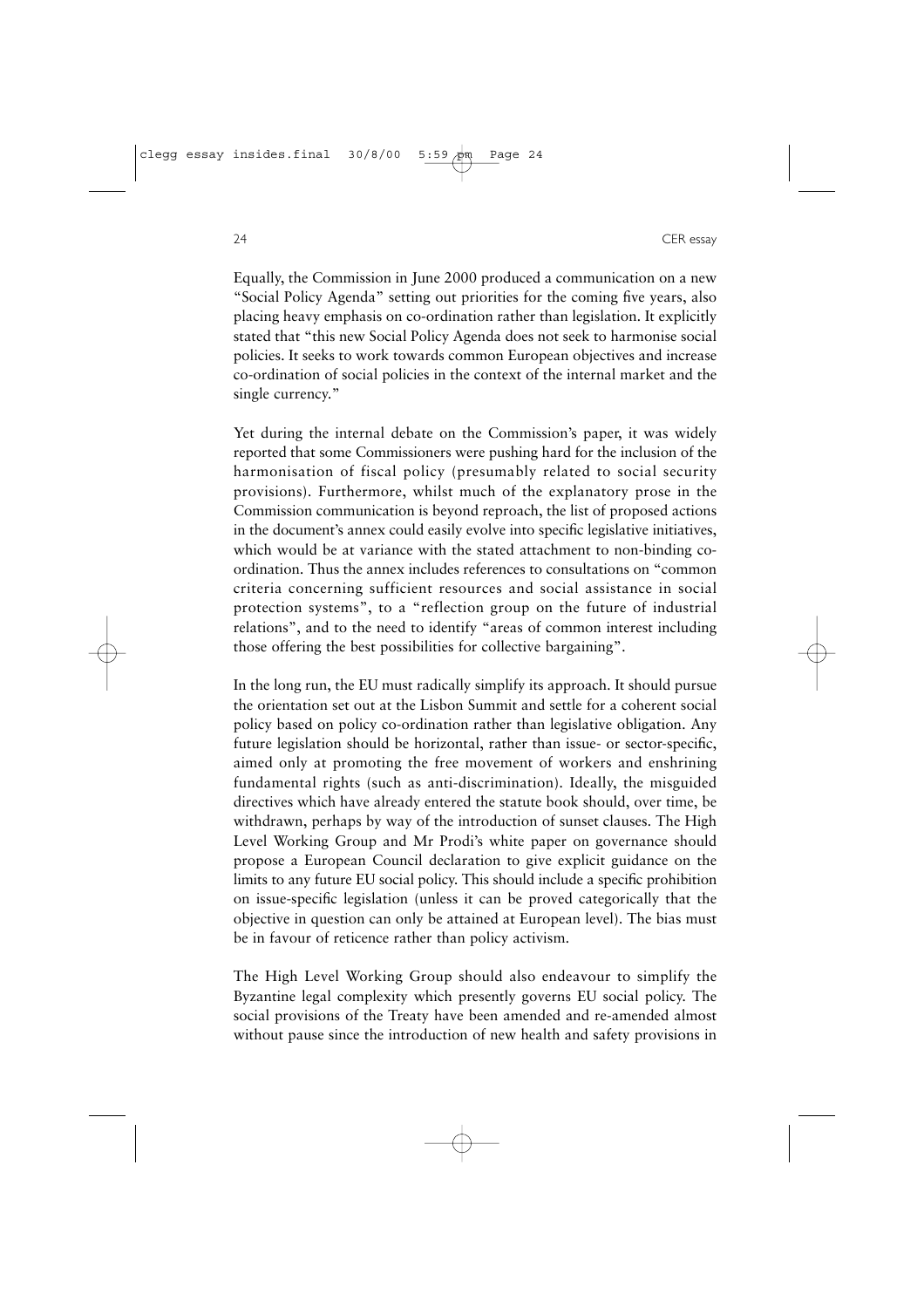the Single European Act, not least by way of the infamous Social Chapter agreed at Maastricht. EU employment policy is also governed by the socalled Cardiff, Luxembourg and, most recently, Lisbon processes. Such a plethora of overlapping initiatives, processes and legal bases makes a mockery of transparent policy development. Ironically, most of them were initiated in the name of the long suffering "EU citizen". It is doubtful whether even a fraction of EU citizens are aware of the actions undertaken to "protect" their social interests at EU level.

Finally, the calls for a wholesale redefinition of "social Europe" by way of the Charter of Fundamental Rights should be strongly resisted. Since one of the stated aims of the Charter is precisely to delineate the boundaries between legitimate European and national action, it would be perverse if it were to be used as an instrument for making these already blurred boundaries all the more confused.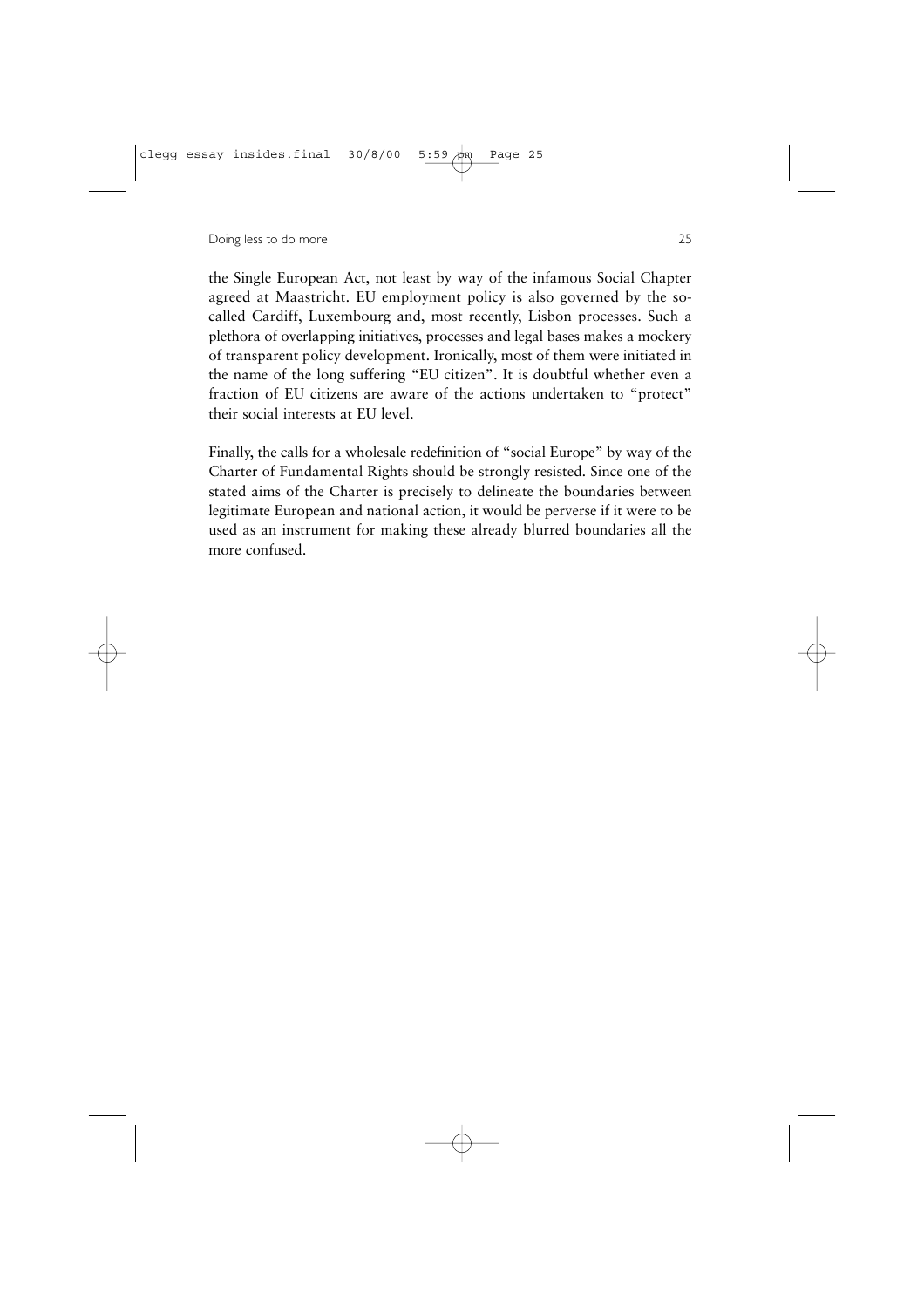## Defining the EU's core activities

If progress is to be made in cutting back on non-essential EU activity, such as in social policy, it is essential to establish a firmer notion of the key objectives of the EU.

The following policies, for instance, are widely accepted as lying at the heart of the EU: the implementation and extension of the single market (including action against anti-competitive practices and the dismantling of monopolies); the attainment of high environmental standards in areas beyond the scope of national authorities; high standards of consumer protection within the single market; the development of an integrated transport system, particularly in the air and rail sectors; the exploitation of economies of scale in common research and development policies; an effective common external trade policy; the development of coherent policies on asylum, immigration and the fight against international crime; the emergence of a workable common foreign and defence policy, including the capacity for Europe to speak with one voice in international fora; the incorporation of new members into the European Union, including the provision of substantial material and technical assistance to them; and continued reform of the administrative and institutional mechanics of the EU.

Equally, certain policies immediately spring to mind which would be difficult to construe as "core" competences: tourism, education, media and culture, health and sport. These policy areas would be best left, in totality, to memberstates.

In this light, it is somewhat dispiriting to note that in recent months the Commission has produced two largely vacuous communications on sport (one on the "social function" of sport, the other on combating doping). The 2000 French Presidency, in a manner common to most EU Presidencies, has jumped onto this latest policy bandwagon by elevating sport into one of its headline priorities. Meanwhile, in May 2000 the Commission proposed a fiveyear action plan in the field of health. The proposal at least emphasises the limits to EU action and focuses on exchange of information and best practice. But it remains a proposal of dubious value and scant operational significance.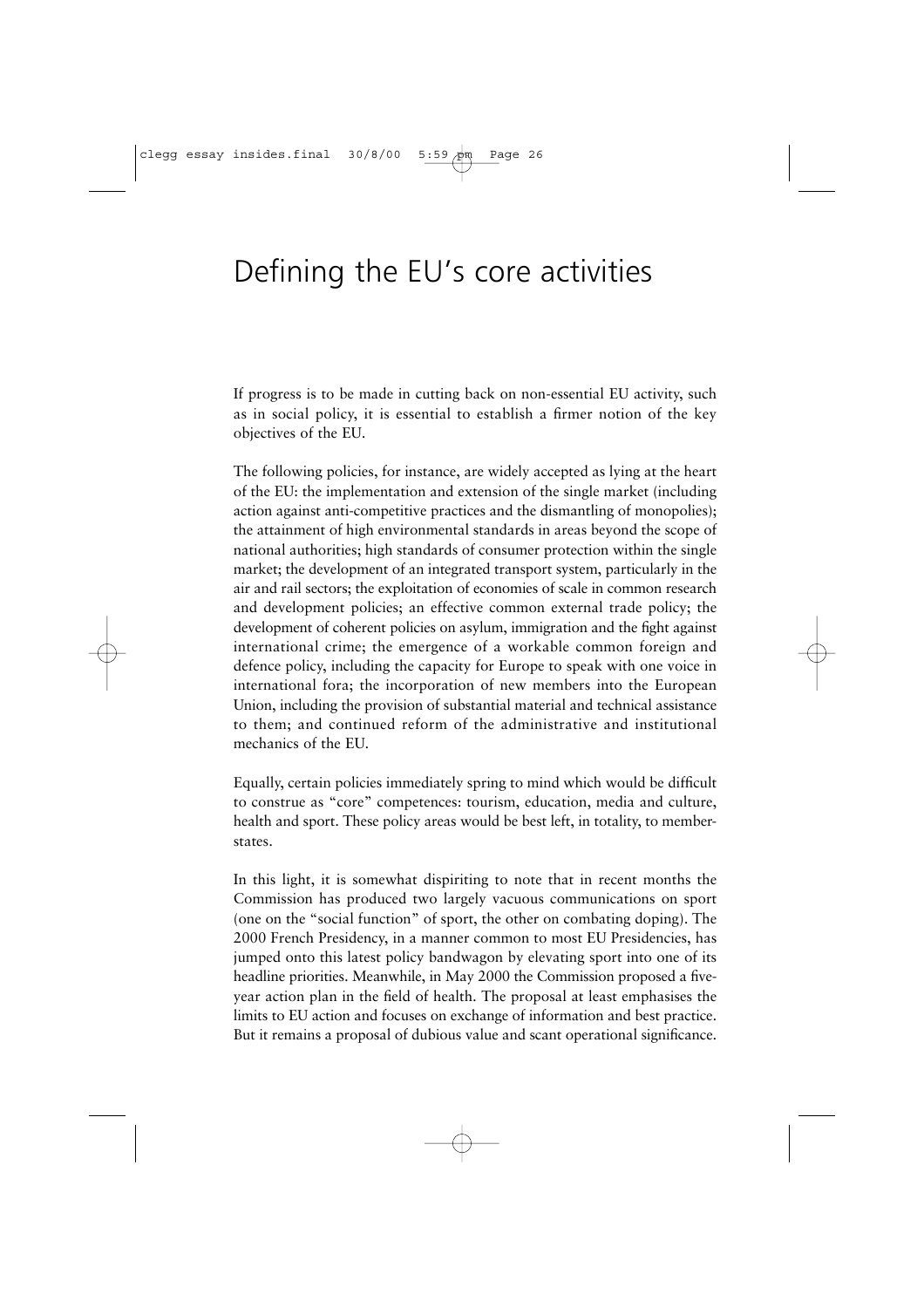These recent initiatives are good examples of "policy posturing"—activities which consume significant administrative resources without bringing any clear added value. They are often brought forward by the Commission in response to pressures from other institutions. The European Council, for instance, specifically asked the Commission for a communication on sport at the Vienna Summit in December 1998, while MEPs have long been clamouring for more EU action in the field of health.

Of course, it will be argued that there are now a number of explicit references to such policies in the EU's treaties.<sup>10</sup> These are, as the Commission and many MEPs correctly point out, the legitimate hooks upon which new initiatives are hung. But such legalistic reasoning should not be the guide to rational policy discussion. If possible, such treaty provisions should be reviewed. Otherwise, they should be simply ignored, as is the case with many other under-used treaty provisions (such as the so-called "common" transport policy first enshrined in the Treaty of Rome). *10 See, in particular, Articles 3, 149 151 and 152*

Above all, it is high time that politicians of all persuasions accept that limitations on EU action are indispensable if the Union is to become more efficient and recapture popular legitimacy. To suggest that the EU should become involved, like a national government, in everything from health to sports policy in order to demonstrate "relevance" to its citizens reveals a naïve belief that top-down action will cure the EU's ills. In truth, unnecessary incursions in the nooks and crannies of domestic policies will only increase the chances of a popular backlash against the EU.

The EU should not aspire to pop-star popularity. It is, and will remain, an important but fairly distant entity in the daily concerns of most citizens. Most voters do not, and will not, love the EU. But they accept that there are many good reasons for European integration and many important policies which require a pooling of national sovereignty. They will lose confidence in this process, however, if integration is pursued in policy areas without clear justification, and if their local concerns are taken up at a level which they neither comprehend nor fully identify with.

Nor does the currently fashionable idea of "reinforced co-operation" (more commonly known as "flexibility" in the UK) provide much help, since it ducks altogether the issue of what the EU should and should not do. One of the curious features of the debate on reinforced co-operation is that it is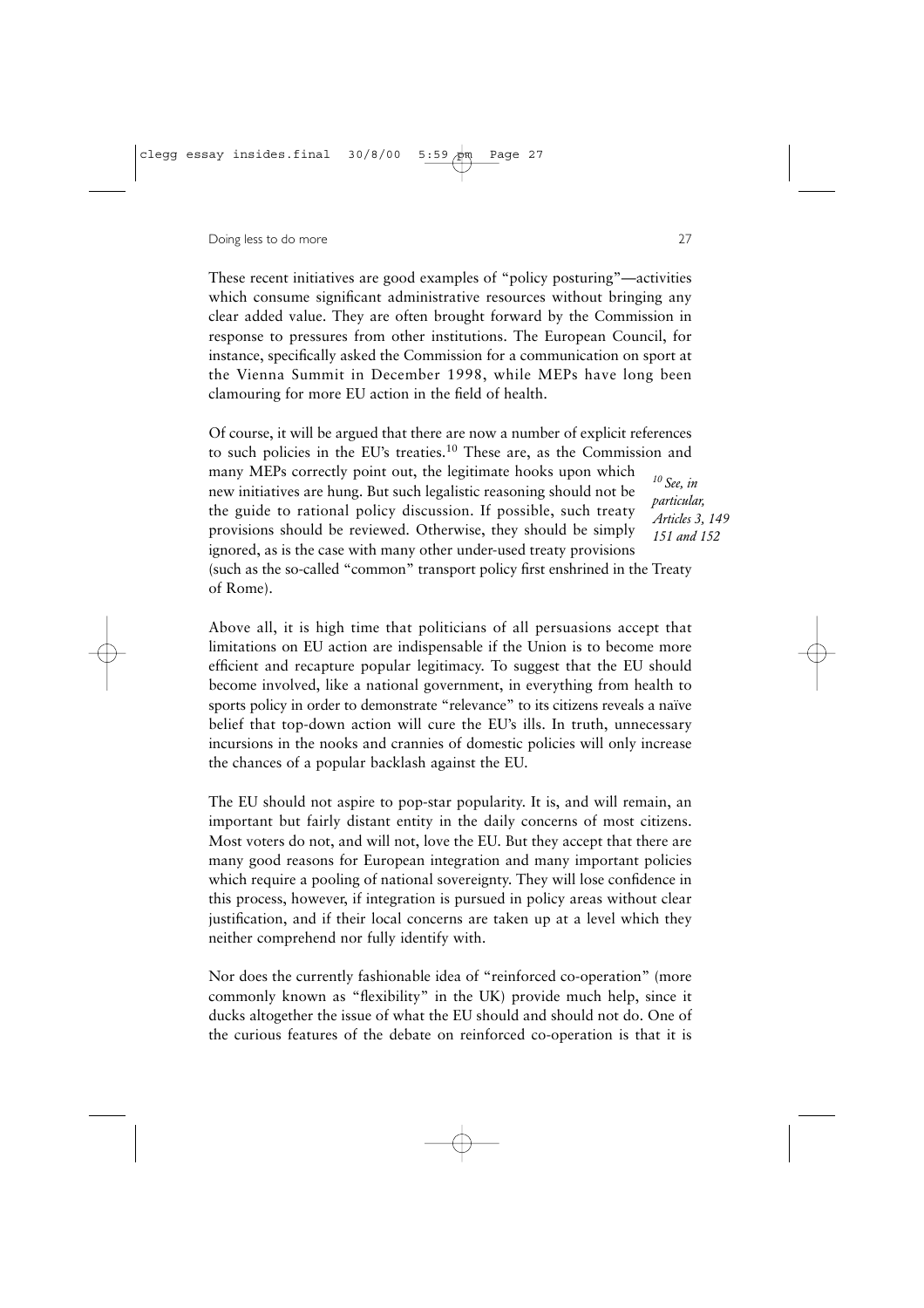entirely focused on means (status of the veto, minimum number of memberstates involved, and so on), rather than ends. Much political energy seems to be devoted to exploring the mechanics by which small groups of memberstates might forge ahead in certain policy areas, with almost no reflection on what those policy areas might be. The debate is in large measure a reflection of unease in Paris and, to a lesser extent, Berlin, that an enlarged EU will weaken the capacity of the Franco-German partnership to set the pace in the Union.

The debate on reinforced co-operation is diverting attention from the crucial task at hand: how to make the present legal and institutional constellation in the EU supple, accountable and efficient enough to accommodate the massive challenge of a vastly expanded EU. It is folly to cast off the EU as it is presently structured in the name of a largely incoherent concept of intergovernmental reinforced co-operation. Rather, the challenge should be to make the tough decisions required to reform the EU as it is today. And that, above all, requires difficult decisions on those areas in which the EU should no longer be active, so that it can focus on those where it should be.

### **Measures to be abolished**

The EU should not only stay out of some policy areas altogether, but also instigate a meaningful clear-out of specific unwarranted initiatives. It should, for instance, review the following: the directive on the keeping of animals in zoos; aspects of the regulation on standards for the transport of livestock on journeys exceeding eight hours; aspects of the directives laying down procedures for the provision of information in the field of technical standards and regulations; aspects of the directive on the conservation of natural habitats and of wild fauna and flora; and aspects of the EU's road safety policy (such as proposals on speed limits and on the use of seat belts).

This is not the occasion to attempt an exhaustive inventory of those measures which should be repealed. It is obvious, even from this short list of suggestions, that this will be a controversial task. The measures in the area of animal welfare, for instance, are the subject of passionate protest, not least in Britain. There is, as it happens, a strong case in favour of EU-wide measures for animal welfare, particularly for livestock being transported across EU borders. However, some laws on the statute book include detailed provisions which are almost impossible to enforce (such as rules on ventilation systems which must maintain a temperature range of 5-30°C) or which clearly have no bearing on the single market (such as animal welfare in zoos).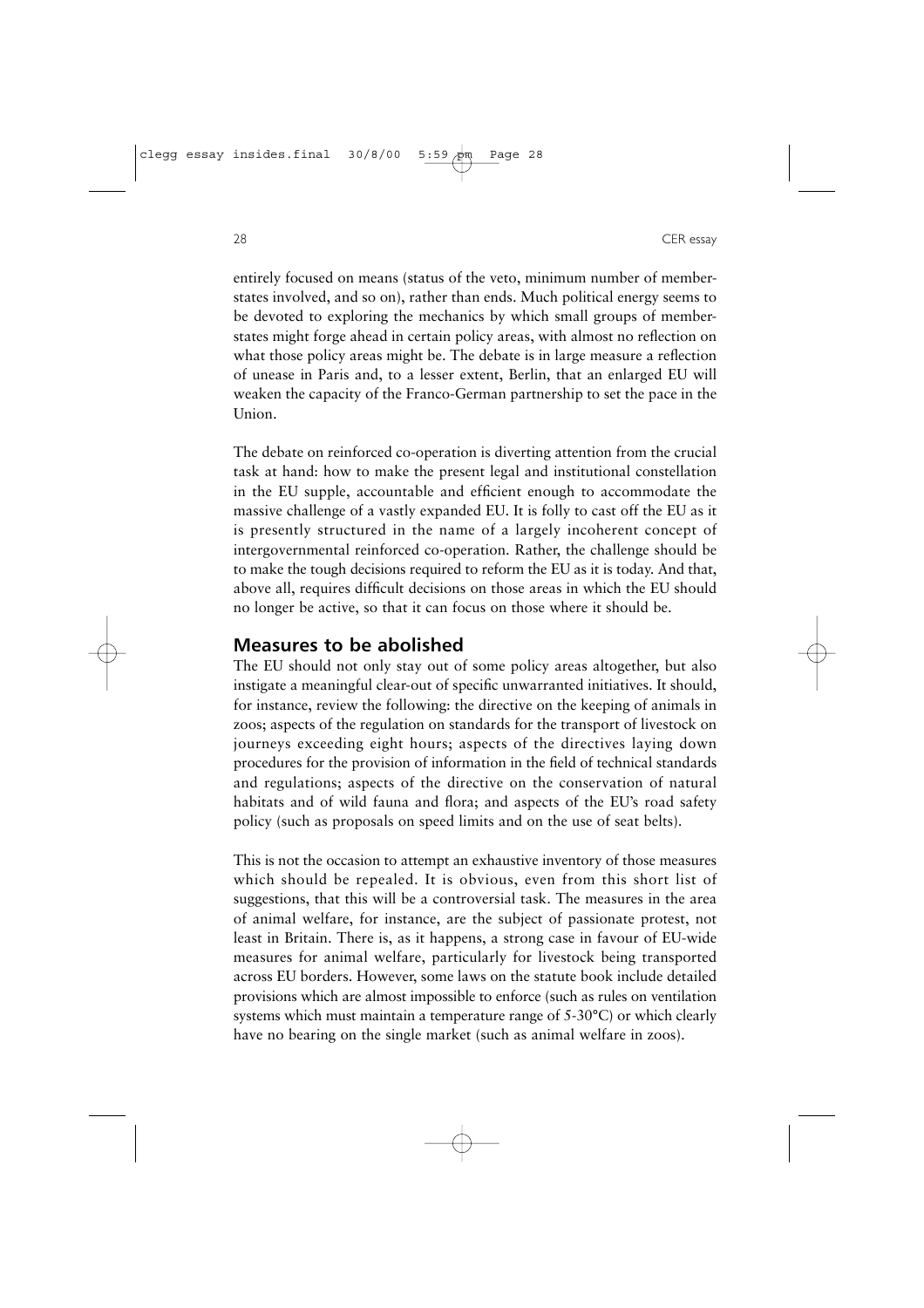Of course, there is a plethora of prescriptive technical norms and standards which are simply unavoidable in a single market. Thus, for instance, the Commission has recently tabled a proposal to harmonise the maximum length of rigid buses and coaches at 15 metres. Whilst this may sound like the stuff of an over-active bureaucrat's dreams, it is in fact difficult to see how coaches can travel unhindered throughout the EU without some agreement on maximum dimensions, not least for safety considerations. Bizarrely, some of the more obscure technical specifications even emanate from non-EU bodies. Thus, for instance, the Commission invited the Council to agree a common position to be taken in a UN Economic Commission for Europe Working Party, dealing, of all things, with the regulations governing approval for vehicle headlamps.

So we should not react indiscriminately against any EU measures which sound unduly detailed, but rather apply a critical eye to distinguish between measures which are indispensable at an EU level, and those which the EU has adopted for no clear, objective reasons.

Furthermore, it is imperative that the Commission, when proposing new measures, should make increasing use of sunset clauses. Whilst the use of review clauses has become more widespread, the reviews are usually designed to allow for a strengthening or expansion of the measure in question. A sunset clause has the advantage of automatically extinguishing a measure unless an explicit decision is taken (by an administrative or legislative procedure which need not be laborious) to the contrary. Naturally, the use of sunset clauses can create difficulties, particularly since they can cause unwelcome uncertainty in the regulatory field. Yet the reluctance amongst officialdom, both in Brussels and in national capitals, should be overcome: sunset clauses are a key weapon in the battle against anachronistic or inappropriate legislation.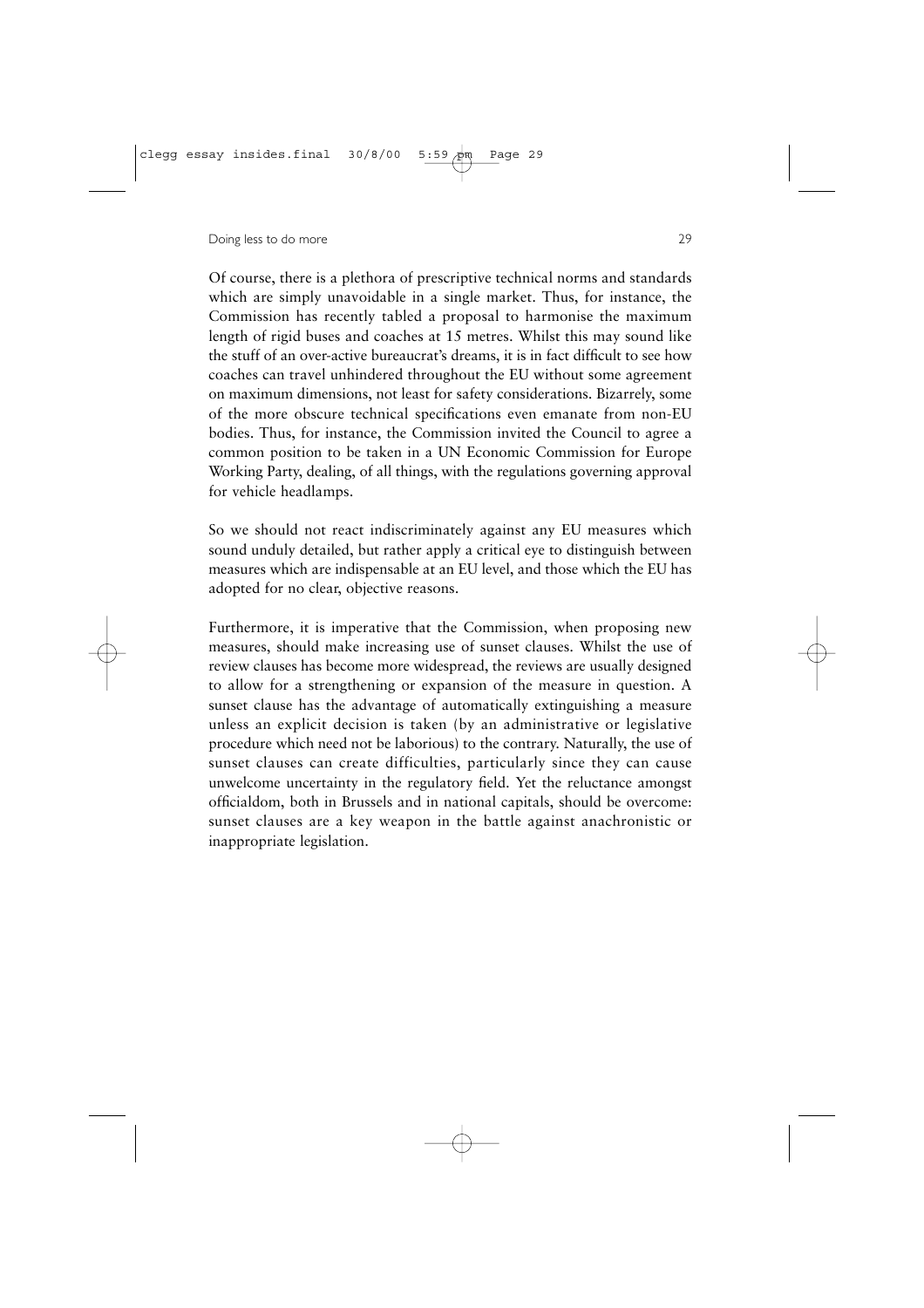### Reviewing internal procedures

A one-off spring cleaning of the EU statute book would, of course, be redundant if it were not followed up by a sustained change in attitude towards future legislation. This paper has already presented a number of procedural proposals, notably related to the Commission's annual work programme and the Parliament's handling of the EU budget, which would go some way to introducing new checks on legislative incontinence. But each EU institution should endeavour to introduce a series of specific internal procedures which would help to eliminate unwarranted initiatives.

The Commission should establish a central mechanism with the authority to block individual measures that commissioners propose to the college. At present, even under the reinforced powers enjoyed by President Prodi, the college of commissioners still tends to tolerate sub-standard proposals from individual commissioners, usually in the name of collegiate 'solidarity'. Interestingly, commissioners seem inclined to engage in hand-to-hand combat only when key national sensitivities are at stake. The recent internal wrangles over the Commission's proposal for the liberalisation of postal services, for instance, were entirely based on national divisions (in which the two French commissioners, from very different ideological backgrounds, fought against the proposal with particular vigour).

Logically, it should be the role of the president of the Commission, supported by the central machinery of the Secretariat General, to amend or reject proposals which have not been well justified. Indeed, one of the purposes behind the ongoing restructuring of the Commission is precisely to reinforce the co-ordinating role of the Secretariat General and so improve policy consistency. The recent scaling down of the interminable meetings between the commissioners' *cabinets* on every new proposal was designed to strengthen the hand of the presidential *cabinet* as a central clearing house.

Yet the record of the Prodi Commission suggests that this lesson has not yet been fully learnt. Prodi should now deploy the full resources of his *cabinet* and the Secretariat General to prevent unnecessary measures coming before the full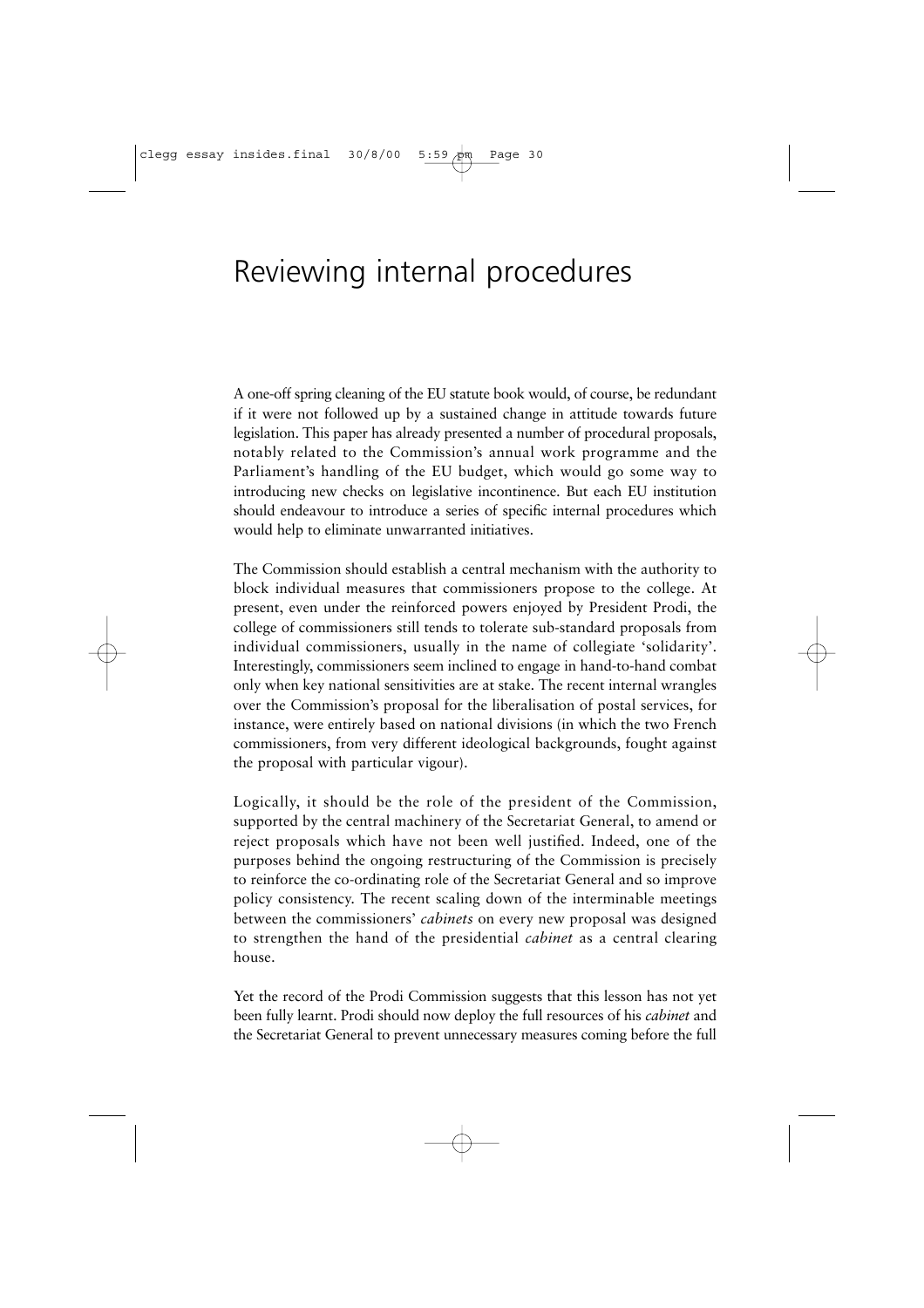college. And the burden of proof on each commissioner in justifying his/her latest new initiative must become significantly heavier. As an alternative, a senior commissioner, ideally one of the vice-presidents, could be appointed to play a specific role in screening each new proposal. If he/she felt that a particular measure was not well justified, the arguments against proceeding could be put to the president for final arbitration. If necessary, the measures in question should be subject to independent impact assessments (business and environmental) by external experts before a final decision is made.

At the same time, the Commission must undertake to include serious analysis of the subsidiarity and proportionality tests for each and every proposal. It is already obliged to include an explanation of how these tests have been met. But the statutory sections on subsidiarity inserted at the beginning of each Commission proposal have become little more than good examples of disingenuous draftsmanship.

Equally, the Commission's annual reports on 'better lawmaking', first initiated in 1992, might as well be disposed of altogether. Whilst they were originally designed to demonstrate how vigorously the Commission was preventing unnecessary new legislation and repealing out-of-date measures, they are now little more than expressions of good intent devoid of real substance. The 1999 Better Lawmaking report, for instance, provided a predictable account of improved consultation procedures, of impact assessment programmes (eg the BEST task force on the impact of legislation on small businesses), of existing treaty protocols and inter-institutional agreements on subsidiarity and legislative drafting,<sup>11</sup> of progress in the SLIM initiative (Simpler Legislation for the Internal Market), and of the increasing use of the Commission's own website. The only measures listed as having been repealed were "13 Regulations concerning the European Agricultural Guidance and Guarantee Fund and fruit and vegetables". Distinctly under-whelming.

As for the European Parliament, the standing scrutiny committee proposed above needs to have sufficient political authority to question measures proposed by the Commission in its annual programme. It could serve as a kind of internal court of appeal, to which other specialised committees could refer for a ruling, before the Parliament's collective view on the annual programme is formed.

*<sup>11</sup> Conclusions of Edinburgh Council, December 1992; Inter-institutional Agreement of October 1993; Protocol of the Amsterdam treaty on the application of the principles of subsidiarity and proportionality; Inter-institutional Agreement of December 1998 on common guidelines for the quality of drafting of Community legislation*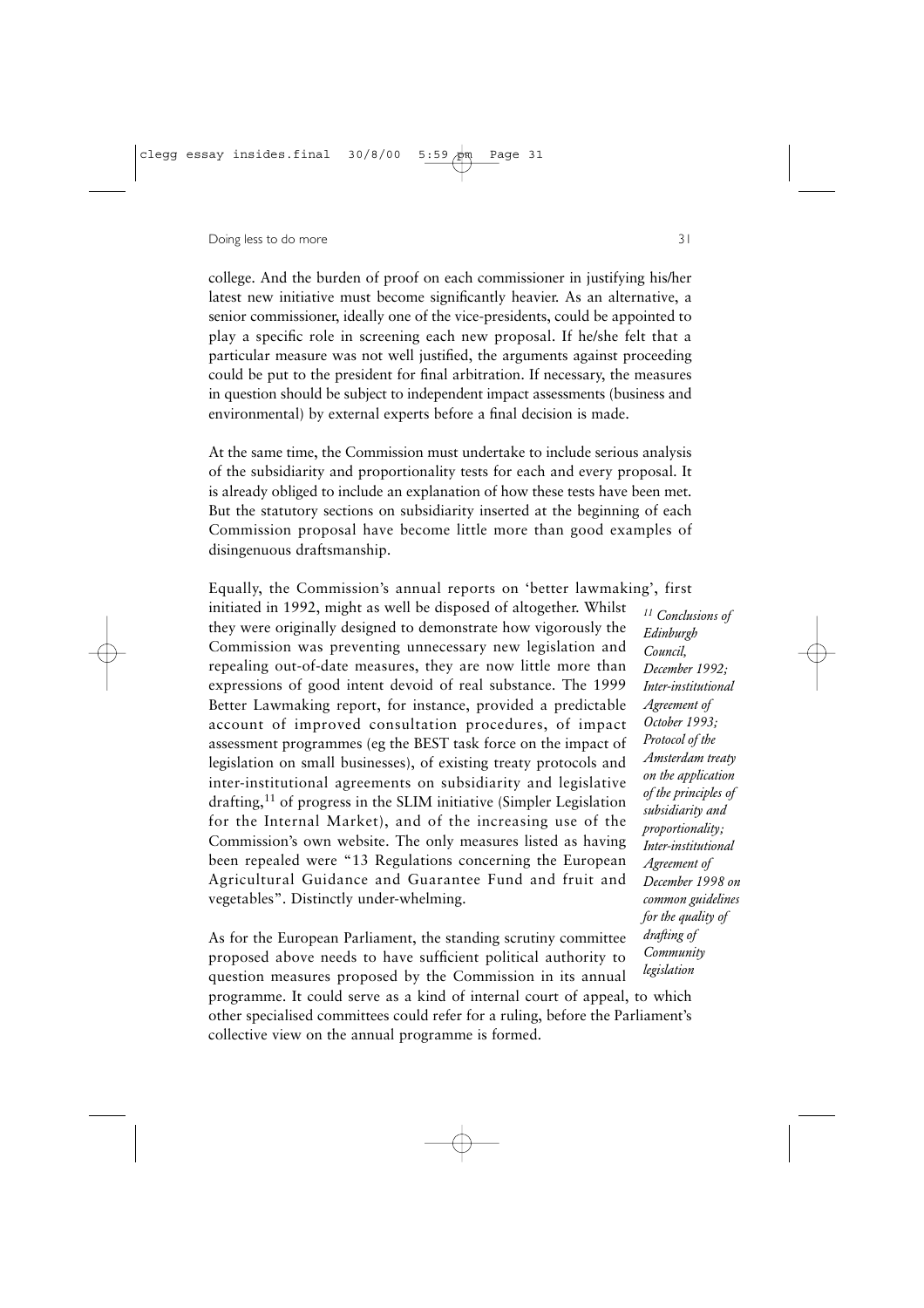The Parliament also needs to take steps to rein in the proliferation of unnecessary and often misguided amendments tabled on draft legislation by MEPs. A former British MEP, Graham Mather, has recently argued that far too many parliamentary amendments are either excessively detailed or presented for discussion well after the matters which they purport to influence have been decided elsewhere.<sup>12</sup> The latter is particularly true for the enormous

number of declaratory reports and resolutions passed by the Parliament about events over which it has no control. For example, the Parliament's report on the EU's negotiating stance in the run-up to the Seattle WTO summit in late 1999 was adopted on 18 November 1999, after the Commission and Council had already agreed on the bulk of their strategy.

The result is that the balance of the Parliament's work has become increasingly lop-sided. An excessive amount of time and effort is dedicated to discussions on highly technical questions, whilst a wide-ranging political debate on the fundamental merits of new measures is lost. Mather calculates, for instance, that in 1997 the European Parliament voted on 4912 amendments of which 3004 were adopted. It is not difficult to see that in such a climate, political discussion on the desirability of European action is too often sacrificed for a technocratic approach. *Lords European Communities Committee, April 2000*

Mather's solution is to establish a body similar to the Table Office in the House of Commons, under the direct authority of the Parliament's president. This body would primarily be responsible for producing judgements on the legality of particular amendments. Ideally, the Table Office could also be asked to submit particularly controversial amendments to impact assessments conducted by external experts. This would provide an essential service since, at present, the majority of MEPs are inclined to draft amendments without the slightest care about their practical consequences. Amendments are often drafted as an act of political showmanship, so that MEPs can demonstrate to their constituents, or to particular pressure groups, that they are living up to their promises. Indeed, some MEPs happily table amendments drafted for them by lobbyists or NGOs. This produces the worst mix of parliamentary influence—power without responsibility. Any mechanism which could force MEPs to appreciate the effects of their legislative amendments would be a welcome improvement.

Indeed, there may be a case for the creation of a single, independent EU agency, capable of providing rapid impact assessments for both draft

*<sup>12</sup> 'The European Parliament— Scope for Reform'. A submission to the House of*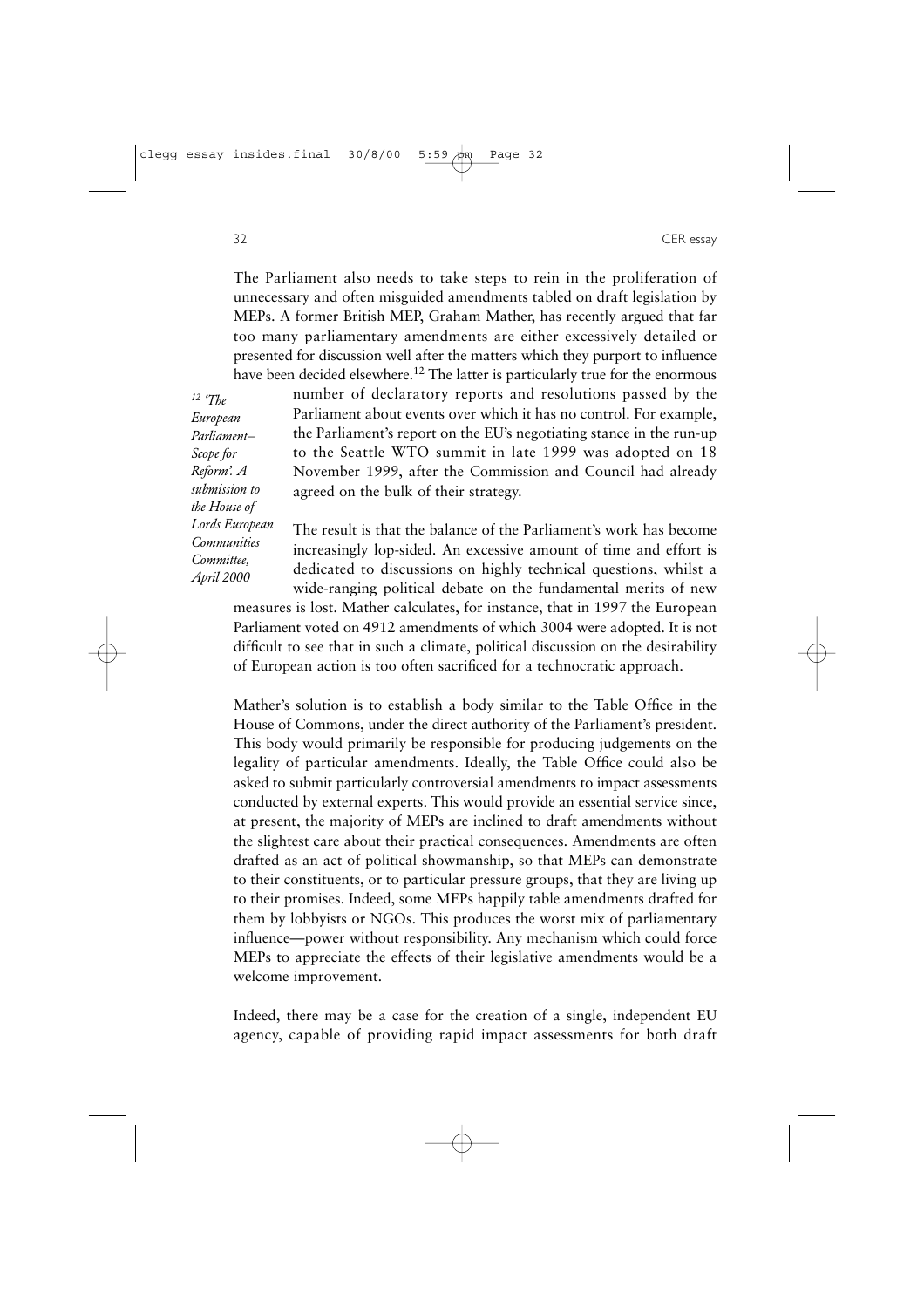legislation proposed by the Commission and key legislative amendments tabled in the Parliament.

The Parliament is presently debating a paper prepared by one of its vicepresidents, James Provan MEP. This aims to increase the political oversight of the Parliament in its "plenary" formation by consigning as many votes as possible on technical amendments to a Grand Committee of MEPs. The proposals would, in theory, improve the ability of the Parliament as a whole to take a political stance on each new measure tabled. There is, of course, a risk that the plenary Parliament simply becomes a rubber stamp for decisions taken elsewhere. Thus any reform introduced along the lines of Provan's plan would do well to incorporate the above proposals on the handling of the Commission's annual work programme, on the formation of a standing scrutiny committee, and on the creation of a body analogous to the House of Commons' Table Office.

The EU must also address the lack of transparency of the Council of Ministers. Many decisions of a strictly political nature are taken by officials, either within one of the many Council working groups, or within the Committee of Permanent Representatives (Coreper) which meets weekly to prepare ministerial meetings. The inability of ministers themselves to understand, yet alone control, complex and lengthy Council agendas is welldocumented. It is difficult to imagine an environment in which political leadership is more easily usurped by civil servants. Meetings of the Council of Ministers are sporadic. Senior officials and diplomats, on the other hand, are in constant communication with each other.

It is inevitable that civil servants, who benefit most from such arrangements, should resist greater transparency. An insight into the thinking of Council bureaucrats was recently offered by its deputy secretary-general, Pierre de Boissieu, who said, when discussing openness before a committee of MEPs: "I think it is a good idea but I tend to fall asleep thinking about it". He added "the Council is not meant to be a public platform; it is a decisionmaking body", as if the two were somehow incompatible.

Ministers themselves are also easily persuaded that too much openness would destroy the unique negotiating forum provided by closed meetings of the Council. But the resulting political trade-offs often produce imperfect legislation. Furthermore, where ministers or their officials decide to add unnecessary regulatory details to draft legislation (a notorious practice in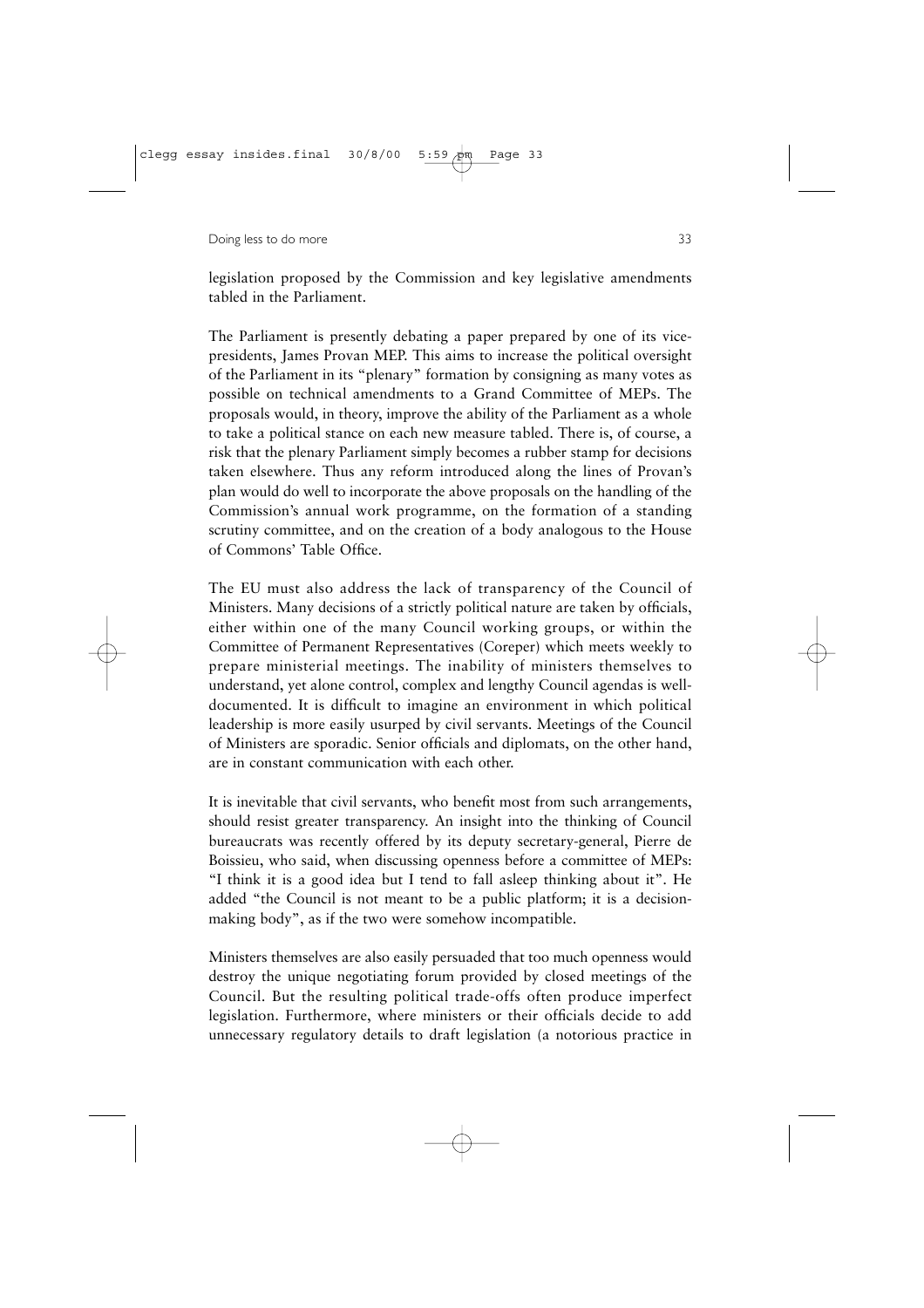the field of technical standards), their decisions usually go unchallenged. Frequently they then blame the resulting legislative pot-pourri on "Brussels".

A number of innovations should be introduced to stop the Council from legislating in such an ad hoc manner.

First, the responsibilities of senior officials representing member-states in Brussels have become unsustainable. Through no fault of their own, the 15 permanent representatives now take decisions and strike deals on a huge range of issues which would, in a national setting, be the duty of senior ministers. There is a strong case for posting accountable members of national governments to Brussels in a permanent capacity. Placing, say, the Ministers for Europe in Brussels would transform the nature of the debates taking place within the Council. It would also allow for much greater political coverage, and therefore comprehension, of European issues in the domestic media.

Second, the EU needs a new General Affairs Council. This should be an oversight council comprised of ministers of deputy prime minister rank, and not of foreign ministers. It has long been an absurd anachronism that EU issues are dealt with by foreign ministries in national capitals. Placing political responsibility for the general flow of decision-making in the hands of senior domestic politicians, whose deputies would be ministers for Europe based in Brussels, would help to fill the present political vacuum.

Third, when the Council acts in a legislative capacity, it should do so in public; and a full record of the decisions should be published. To prevent the Council from agreeing unworkable legislation, ministers should be obliged to produce an explanation of how they intend to apply the law at home. This explanation should be submitted to domestic Parliaments within a strict deadline, shortly after the Council decision has been taken. The tendency to add extra regulatory burdens when directives are translated into domestic legislation (known as "gold-plating") would be curtailed if all new EU laws clearly stated that they should not lead to any further regulation beyond that originally intended.

It is worth recalling that the Council is one of only three legislatures in the world in which laws are adopted behind closed doors—the others are to be found in Havana and Pyongyang. Council cognoscenti often reject calls for greater transparency on the basis that this would prevent the necessary trade-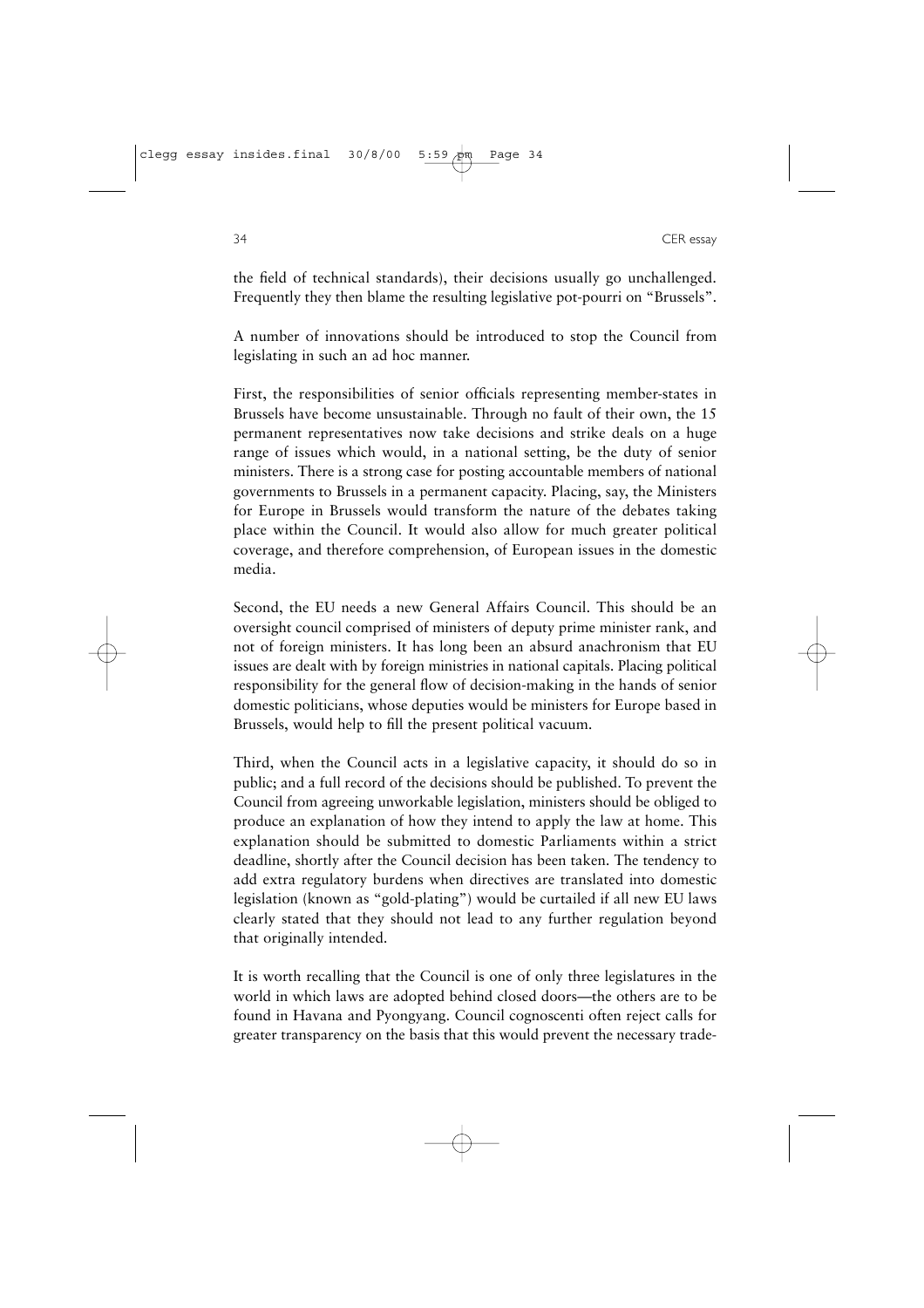offs from being negotiated behind closed doors. This is a facile response. Trade-offs and grubby political deals will always be struck in the corridors and bars of the Council, before or during the conduct of official business. Legislatures around the world manage to legislate in public on the basis of trade-offs negotiated elsewhere. There is no reason why the EU's Council should be unable to do the same.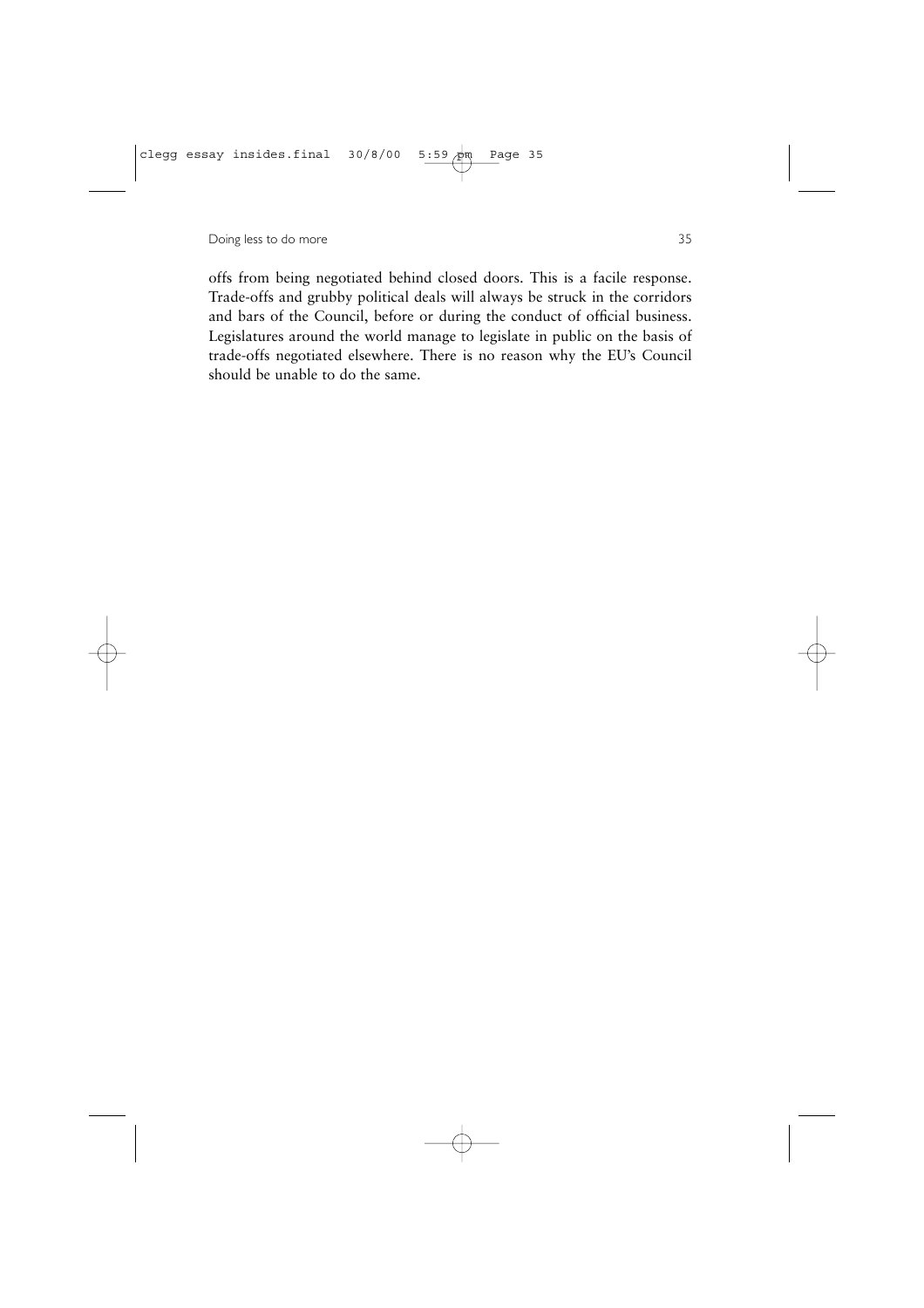# Europe's constitutional debate

This paper has focused on practical ways of streamlining the EU's activities. It has deliberately shunned a more conceptual consideration of the principles of subsidiarity and proportionality. That is why no ink has been wasted on analysing the various treaty protocols, declarations, summit conclusions and inter-institutional agreements devoted to the scope and quality of EU legislation. But there are two wider issues of a constitutional nature which are directly relevant and cannot be ignored.

First, the longstanding proposal, recently restated by President Chirac, that the EU treaties should be radically redrafted to set out exactly which policy areas belong to which level of government. As the Commission has baldly stated "the treaty neither defines the concept of exclusive powers, nor enumerates the areas it covers… Consequently, the Union's powers are not set in stone".<sup>13</sup> It is suggested that a reorganisation of the treaties would help to settle, once-and-for-all, the division of labour between local, regional, national and European government.

*13 Answer given by President Prodi to a parliamentary question from the author, March 2000*

The issue raises a central dilemma. The vast majority of the powers exercised at EU level are shared with member-states. The realm of exclusive EU powers is indeed difficult to define. Any attempt to

clarify who is currently responsible for what would most probably yield an open-ended list of shared competences. Such an outcome would only help blur an already confused picture further.

Yet the need for greater clarity is overwhelming. To make progress, then, it might be better to take an intermediate step rather than aspire towards a definitive listing of competences. This might, for instance, take the form of a treaty declaration stating that certain policy areas—notably health, education, culture, tourism, employment and social policy—are the exclusive province of national authorities. In these areas, any action at European level should be confined to "soft" instruments such as exchange of best practice, bench-marking and peer review. Such action need not even take place within the EU institutions but could be the subject of issue-specific intergovernmental arrangements. Naturally, this would require the highly-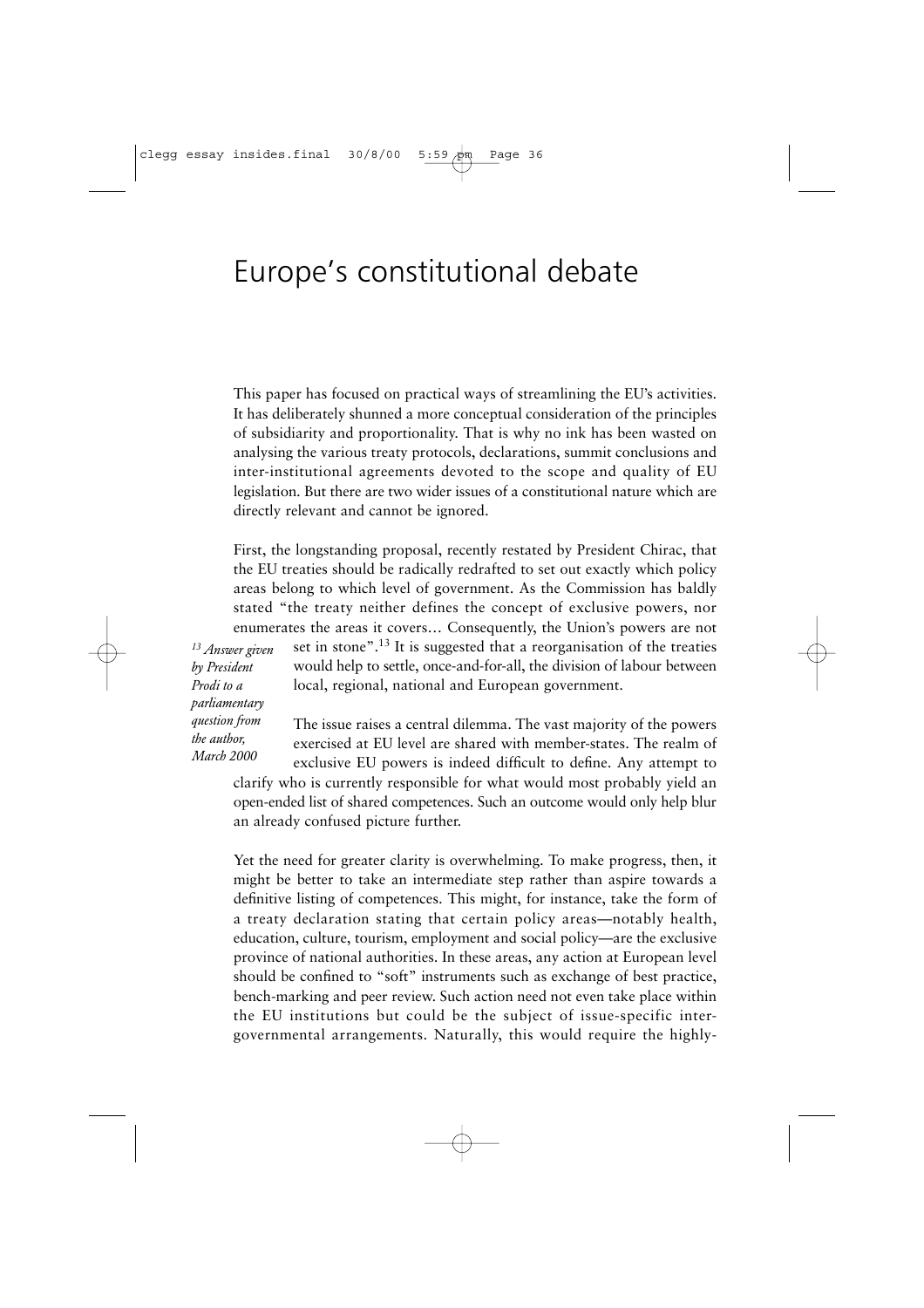controversial deletion of the existing treaty references to these policy areas. But it is difficult to see how we can achieve greater clarity without the political will to take certain policy competences off-limits altogether. The High Level Working Group and the Commission's forthcoming white paper on governance should take a bold first step in this direction.

The second issue of constitutional importance is the proposal for a second legislative chamber at EU level, flanking the European Parliament, composed of national parliamentary delegates. This idea, usually labelled as an EU "senate", was proposed by France during the last intergovernmental conference and was recently resurrected by the German foreign minister, Joschka Fischer.14 *<sup>14</sup> 'From*

It is an idea with many superficial attractions. Not least, it might help silence the endless (and usually ill-informed) carping from national parliamentarians about EU decision-making. By more fully implicating national politicians, the proposal might also increase the understanding of EU politics amongst the domestic political media, who tend to take their cue from national Parliaments.

*Confederacy to Federation— Thoughts on the finality of European integration', speech by Joschka Fischer, Humboldt University, May 2000*

But a European senate is likely to be both unworkable and constitutionally unnecessary. Unworkable, because all the evidence of nominated parliaments (such as the pre-1979 European Parliament) suggests that they suffer from chronic absenteeism. It is difficult to imagine why politicians elected on a domestic mandate would wish to invest serious time and effort in the work of a chamber far-removed from the everyday political concerns of their electorate. Constitutionally unnecessary, since the Council of ministers and the European Parliament already constitute the two legislative "chambers" of the EU. The need for a third is not evident. Furthermore, if the Council of Ministers were to reform itself in the manner suggested in this paper (public meetings, permanently-posted ministers for Europe in Brussels, and so on), the need for the direct involvement of national parliaments at EU level is further reduced.

However, there is one moment in the EU legislative cycle when national parliamentarians could become key players, in addition to their role as scrutineers of national governments. As already suggested, national parliamentarians could usefully join their colleagues in the European Parliament in considering the Commission's annual legislative programme. A delegation from each national parliament could be invited to hear the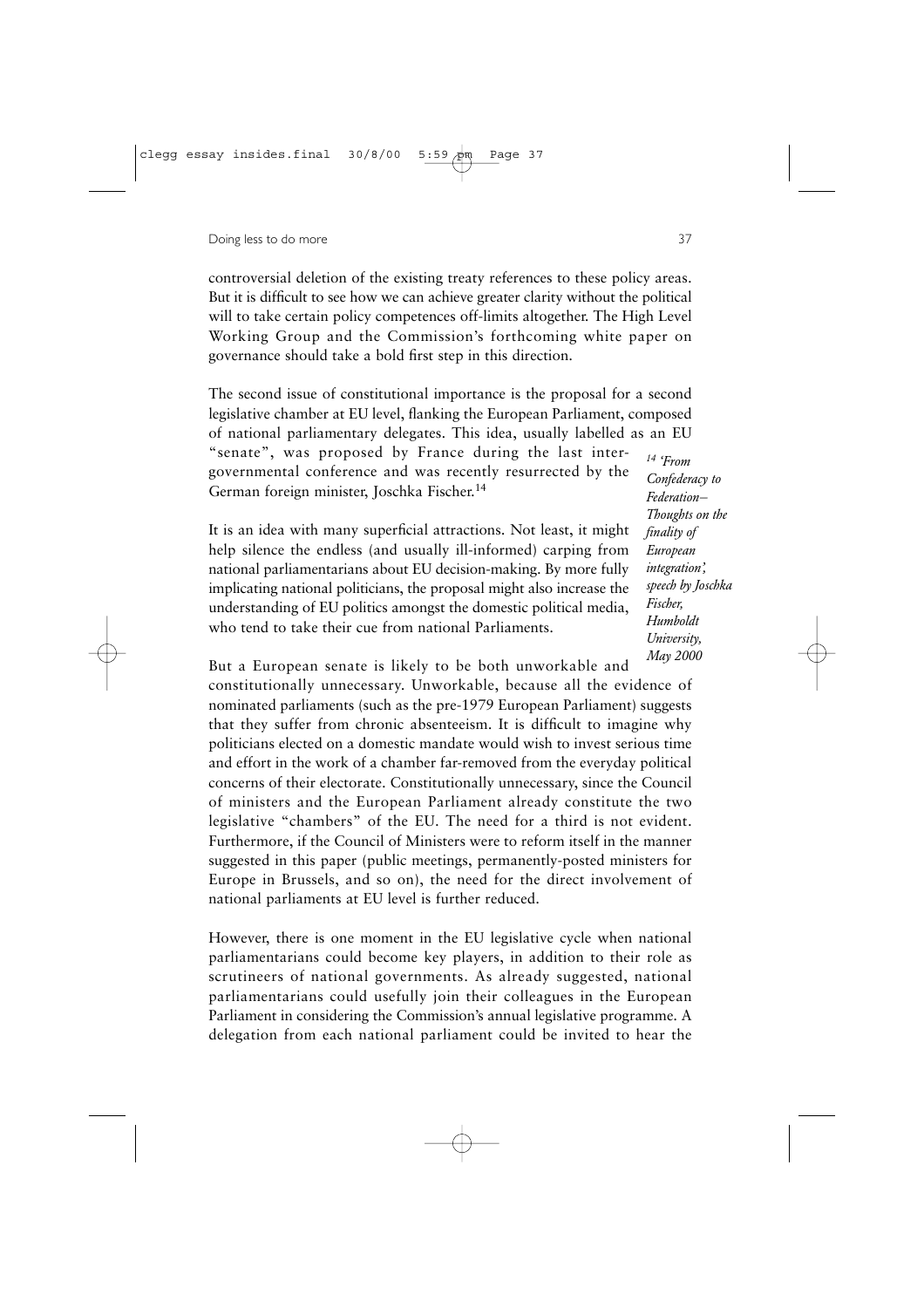Commission's presentation of its annual programme to the European Parliament. The MPs could then be invited to pronounce on whether the specific measures proposed were justifiable at European level. The European Parliament would be obliged to take their views into account. If the delegations of national MPs collectively considered that a particular proposal failed the subsidiarity test, the European Parliament would be expected to vote against it unless it had strong reasons not to do so.

In this way, national MPs would be able to play an active role at the most crucial moment in the legislative cycle, when the Commission first seeks parliamentary approval for its proposals. By asking national MPs to participate in a clearly defined role, once a year, in a high-profile debate, the chances of their doing so in a committed manner would be enhanced. Naturally, a great deal of thought would need to be devoted to the detailed mechanics by which the national MPs would operate (voting procedures, and so on), but the principle is clear. Whilst there is little merit in the idea of a new, third chamber composed of national MPs, the case for involving them in the annual debate and vote on the Commission's legislative programme is strong.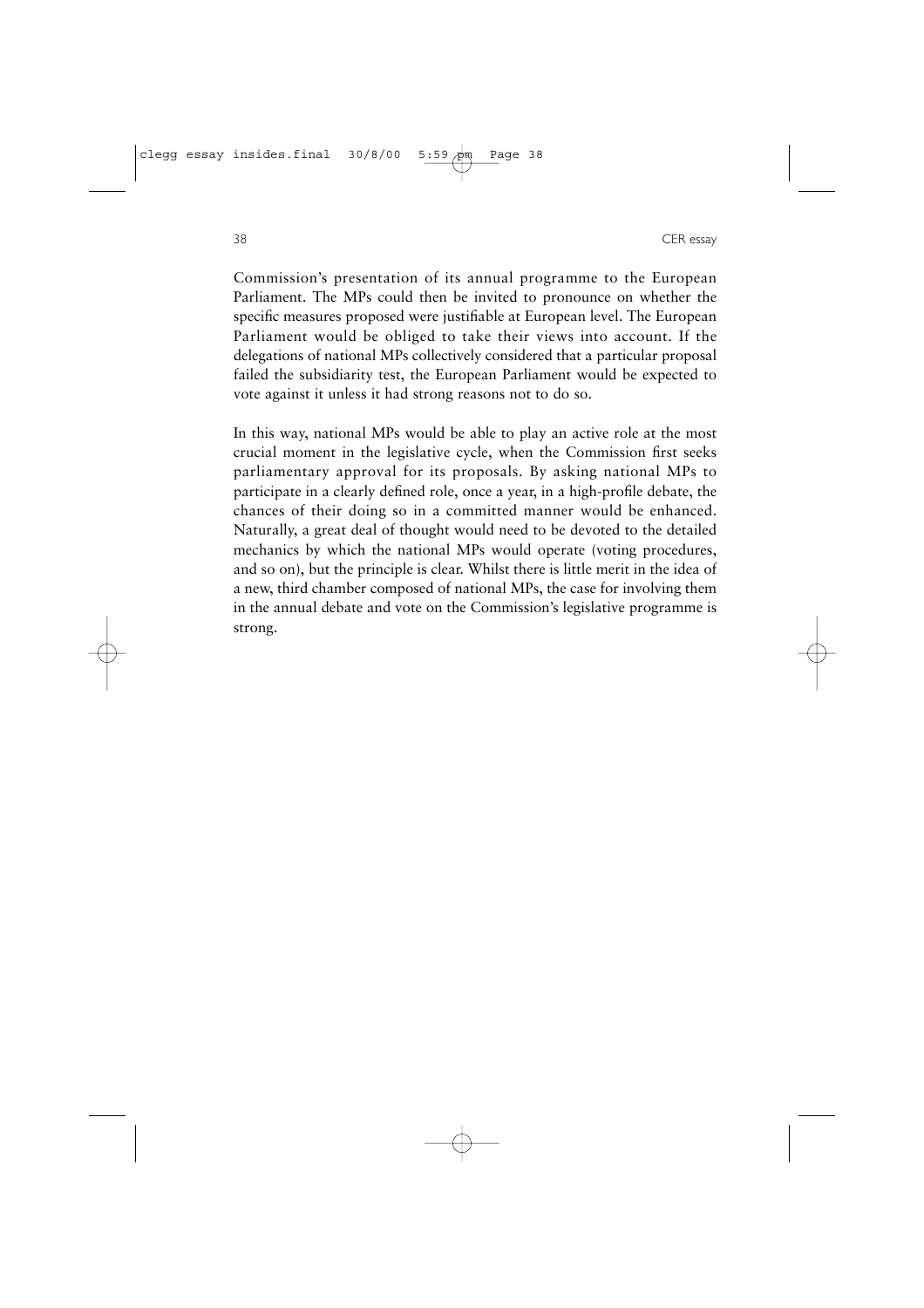clegg essay insides.final  $30/8/00$  5:59 pm Page 39

# Conclusion

*Reculer pour mieux sauter*—retreating in order to move forward—lies at the heart of the proposals made in this paper. The EU is in a muddle. Its institutions are over-stretched, unloved and rudderless. The breathtaking pace of integration over the last half century has inevitably taken its toll. It is time to pause for thought and undertake a critical review of the policies, tasks and competences which have accumulated since the Treaty of Rome was signed in 1957.

Stripping away those measures that have not worked at EU level, or should not have been elevated to the EU in the first place, should not be regarded as a destructive act. On the contrary, it should help re-establish the efficacy and legitimacy of the EU institutions. A failure to do so would make it nighimpossible for the EU to strike out in new, justified directions in the future. That would be a high price to pay tomorrow for political timidity and inaction today.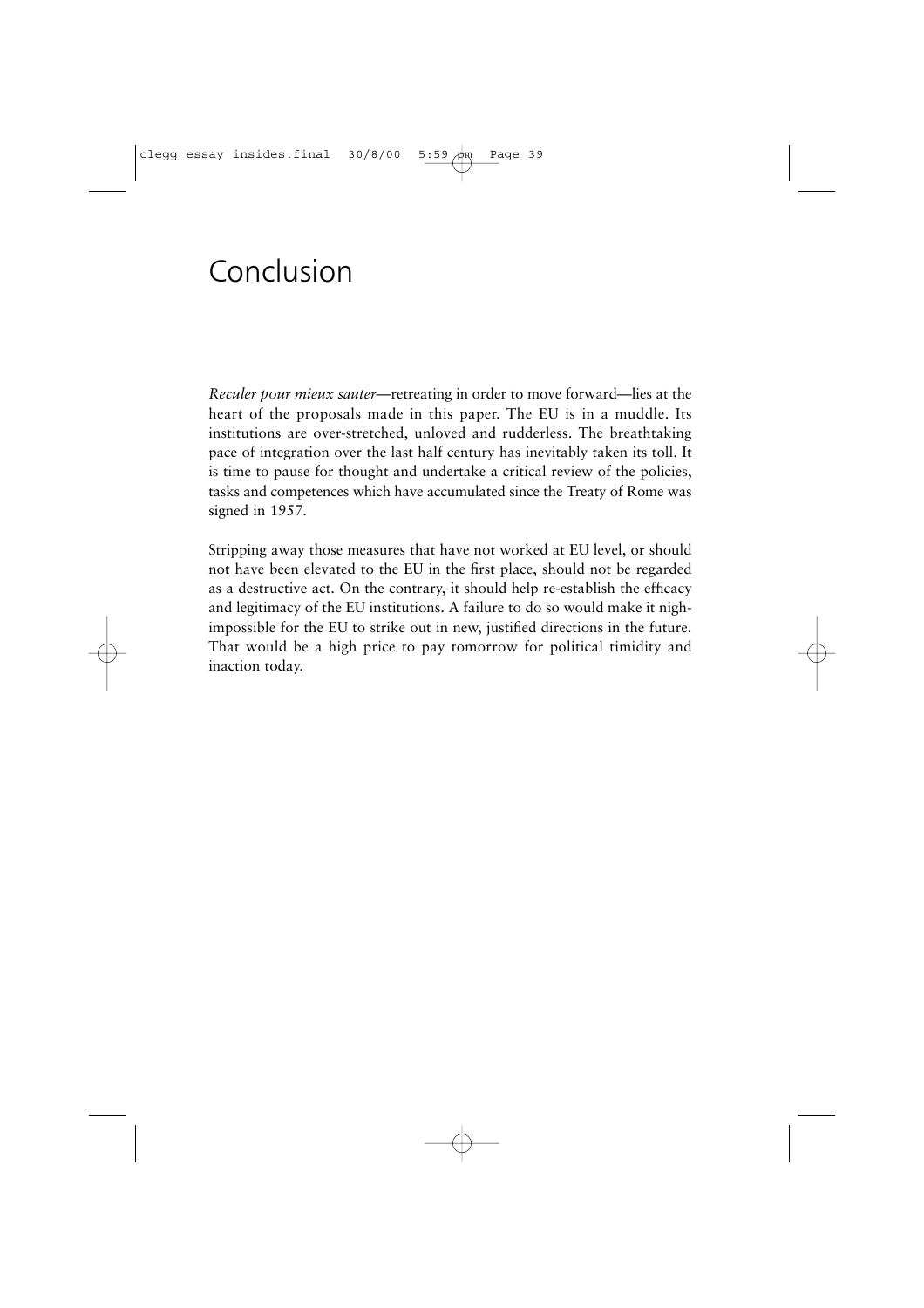clegg essay insides.final  $30/8/00$  5:59 pm Page 40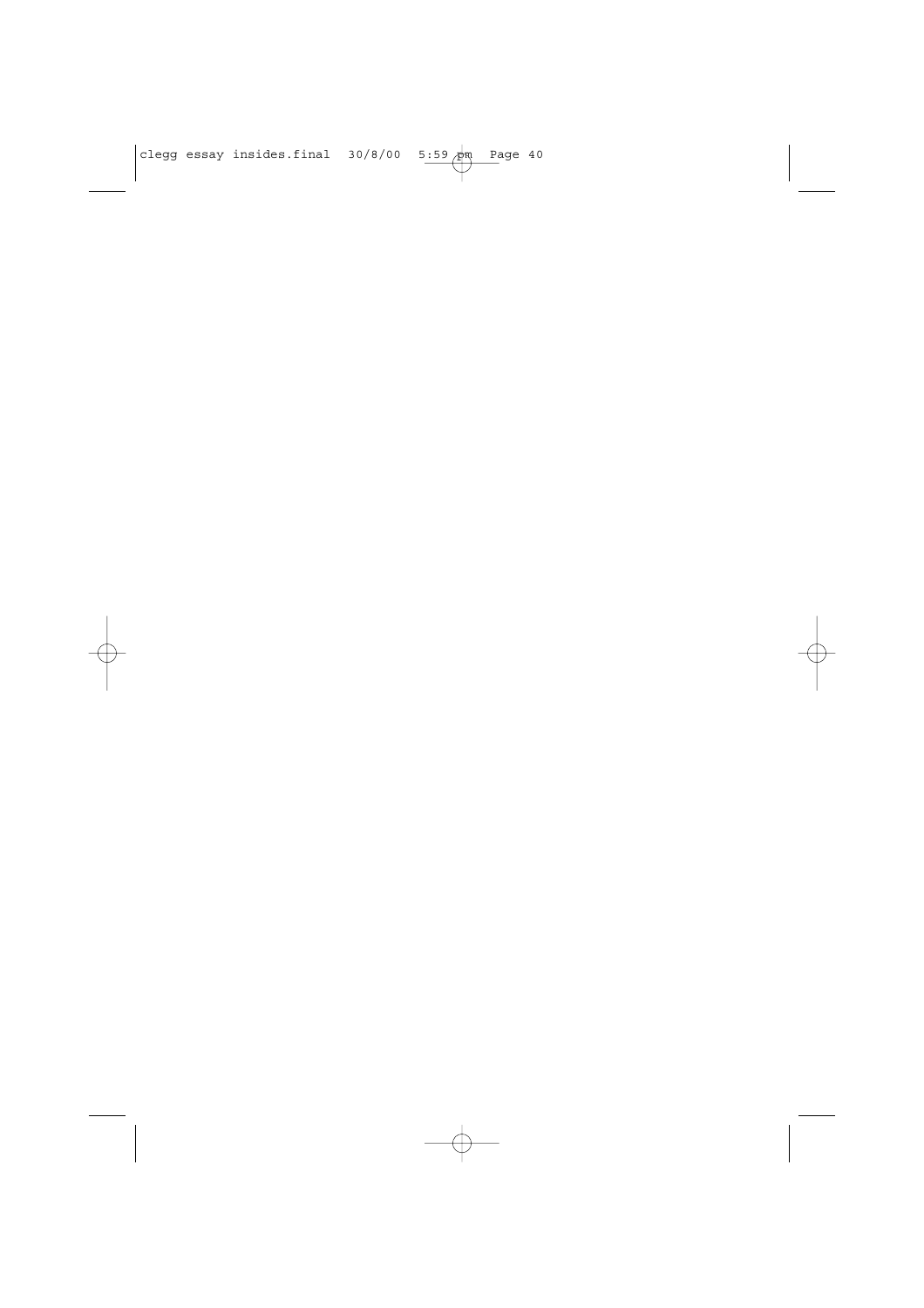### Summary of main recommendations

- ★ *In order to identify and cut redundant legislation, programmes and budget lines, the EU should create a High Level Working Group composed of representatives from the Commission, the European Parliament and the Council of Ministers. The Group should aim to present the objectives of its work to the Nice Summit in December 2000 and to produce, by Summer 2001, a final report to coincide with the Commission's own white paper on governance.*
- ★ *The procedures for the presentation and scrutiny of the Commission's annual work programme should be overhauled. The Commission President's "State of the Union" speech should be accompanied by a detailed list of the proposed legislative and non-legislative measures, each justified and explained. The Parliament's committees should examine the proposals, and conduct annual hearings of commissioners. A delegation of national MPs should also examine the Commission's proposals, with the remit to identify measures which should not be taken up at European level. The annual work programme should then be subject to a detailed debate and vote by the Parliament in plenary session.*
- ★ *A standing scrutiny committee in the European Parliament—with appropriate budgetary and legal expertise—should be established to adjudicate on the admissibility of new EU proposals.*
- ★ *The European Parliament's procedures should be reformed in order to reduce the time spent debating technical amendments. The Parliament should establish a 'Table Office' to rule on the legality of amendments and, where necessary, to submit amendments to external, independent impact assessments.*
- ★ *Small budget lines should be reviewed and, where possible, abolished, as should all budget lines without a clear legal base. Specific budgets dedicated to non-core policy activities should be progressively eliminated.*
- ★ *The Commission's management responsibilities in overseas aid should be hived off to an independent external agency.*